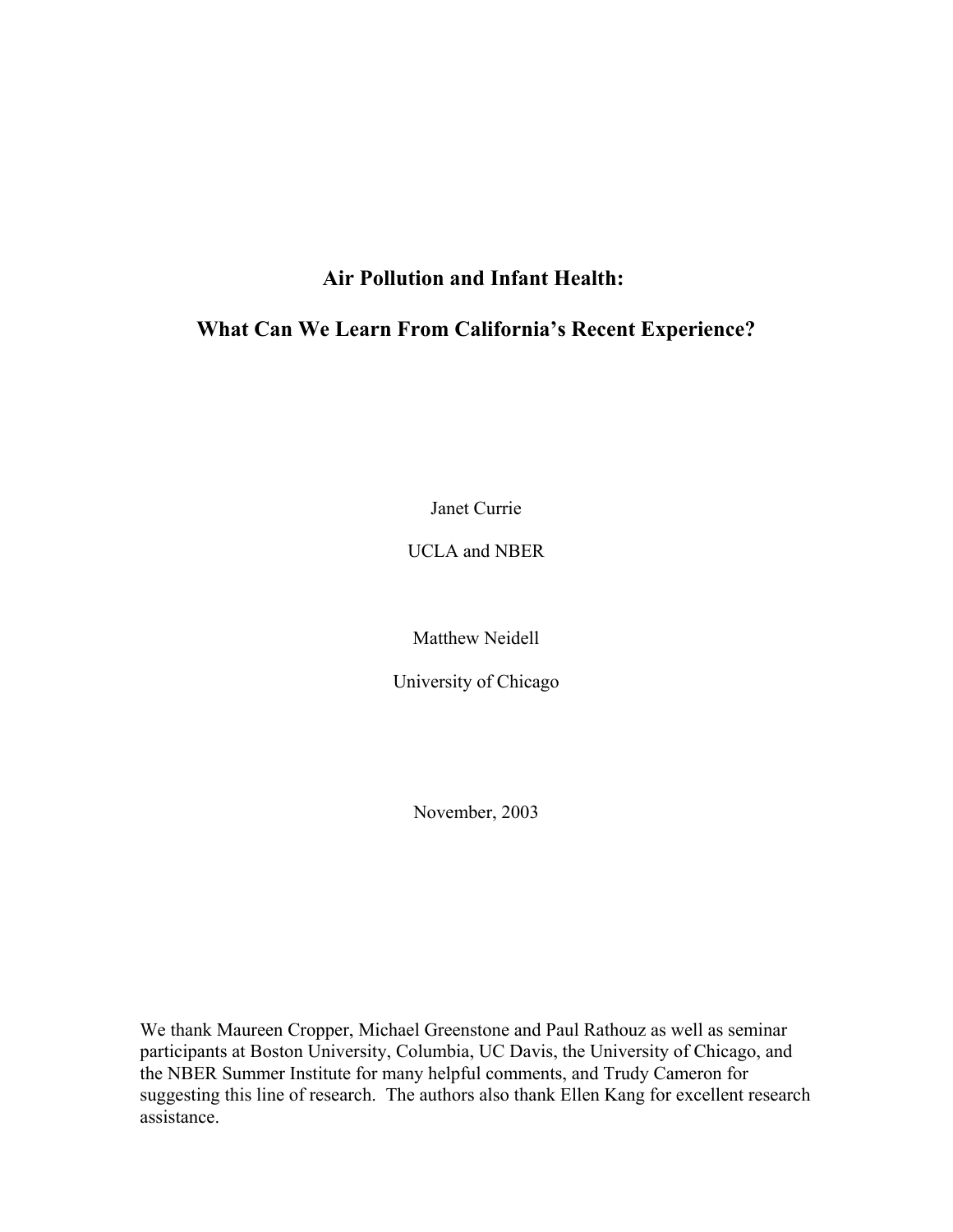#### **Abstract**

We examine the impact of air pollution on infant death in California over the 1990s. Our work offers several innovations over the existing literature. First, most previous studies examine populations subject to greater levels of pollution, either because they lived further in the past or in some more heavily polluted area. In contrast, the experience of California in the 1990s is clearly relevant to the current policy debate over the regulation of pollution. Second, many studies examine a few routinely monitored pollutants in isolation, generally because of data limitations. We examine four "criterion" pollutants in a common framework Third, we develop an identification strategy based on within zip code variation in pollution levels that controls for potentially important unobserved characteristics of high pollution areas. Fourth, we use rich individual-level data to investigate effects on infant mortality, fetal deaths, low birth weight and prematurity in a common framework. We find that both Carbon Monoxide and particulates (PM10) exposures are associated with increased risk of death. We find that the reduction in Carbon monoxide (CO) that occurred over the 1990s in California resulted in a reduction of 535 deaths, while reductions in PM10 saved a further 509 lives. However, we find little consistent evidence of pollution effects on fetal deaths, low birth weight or short gestation.

Janet Currie Matthew Neidell Matthew Neidell Dept. of Economics, UCLA and NBER Dept. of Economics and CISES 405 Hilgard Ave. University of Chicago Los Angeles CA 5734 S. Ellis Ave. 90095-1477 Chicago IL 60637 currie@simba.sscnet.ucla.edu mneidell@uchicago.edu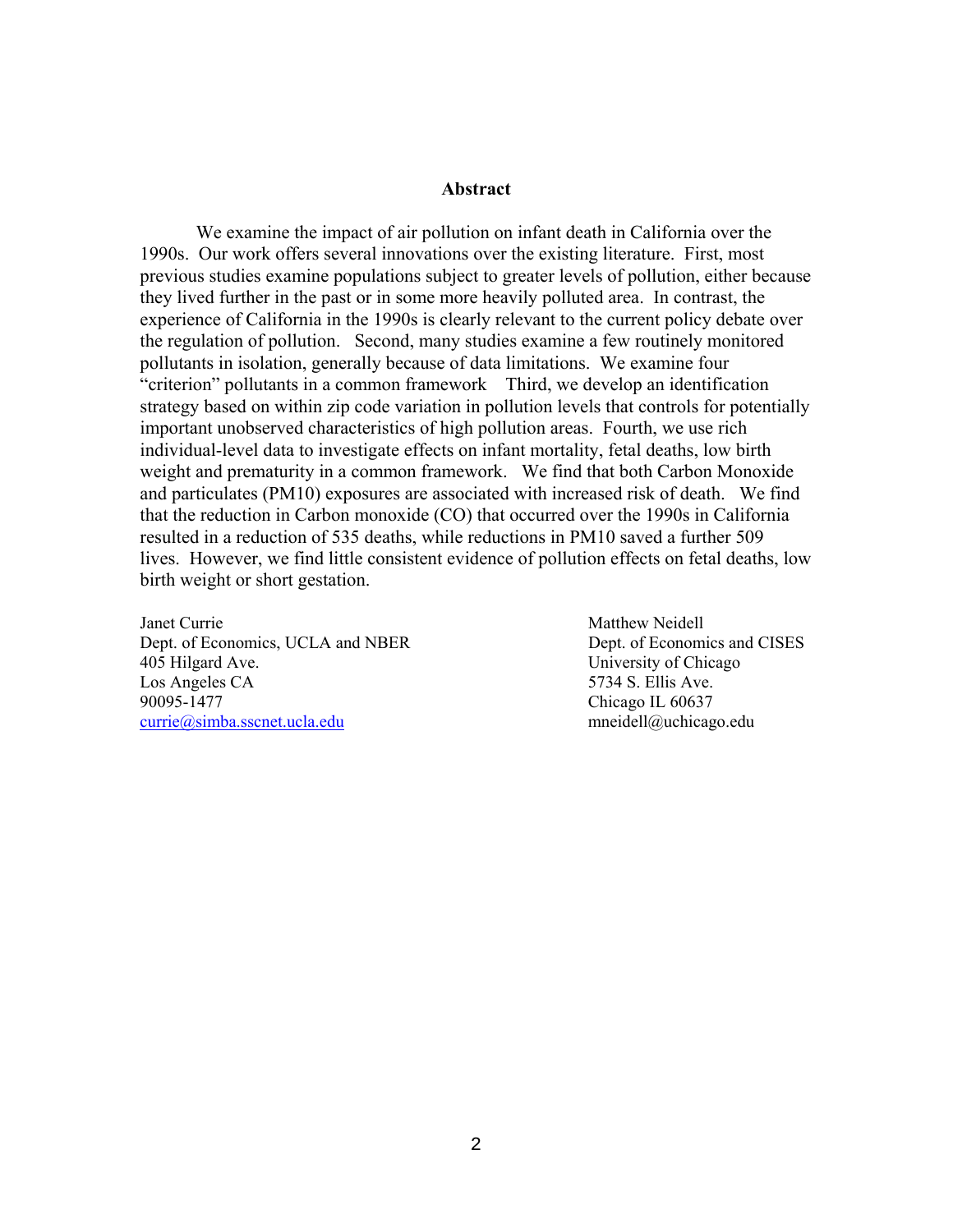Air quality regulations are costly to both producers and consumers, and the optimal level of pollution abatement is hotly contested. For example, in October 2002, the Bush administration joined Daimler Chrysler and General Motors in a lawsuit against Californian regulations that would have mandated that one in ten cars sold in California be "low emission" or "zero-emission" vehicles, beginning in 2003 (Doggett, 2002; New York Times, October 14, 2002). Higher standards for O3 and particulates were proposed by the Environmental Protection Agency (EPA) in 1997, but were held up in the courts until a Supreme Court decision in 2001 (Stafford, 2001).

Pollution abatement is often justified as something that will promote health: Yet there is still much to be learned about the specific health effects. The U.S. Environmental Protection Agency (EPA) did not include infant mortality in the primary quantitative benefit analysis of the 1990 Clean Air Act Amendments in 1999 (U.S. EPA 1999) because the weight of the scientific evidence linking infant health to air pollution was viewed as insufficient. $1$ 

 This paper addresses this issue by examining the impact of air pollution on infant death in California over the 1990s. Infants are of interest for two reasons. First, policy makers and the public are highly motivated to protect these most vulnerable members of society. Second, in the case of infant death the link between cause and effect is immediate, whereas for adults, diseases today may reflect pollution exposure that occurred many years ago.<sup>2</sup>

 $<sup>1</sup>$  As of May 12, 2003, the EPA's Scientific Advisory Board was debating whether to include an</sup> analysis of infant health effects in its 2003 report to Congress on the benefits of the Clean Air Act. However, they had determined that "[these] estimates are not meant to be additive to the primary estimates of mortality" (U.S. EPA, 2003, page 6-13).

 $2^2$  California's experience is also of special interest, since under the Clean Air Act of 1970, it is the only state allowed to set automobile emission standards at a level higher than the federal standard. Other states may adopt California's standards, but may not draft their own.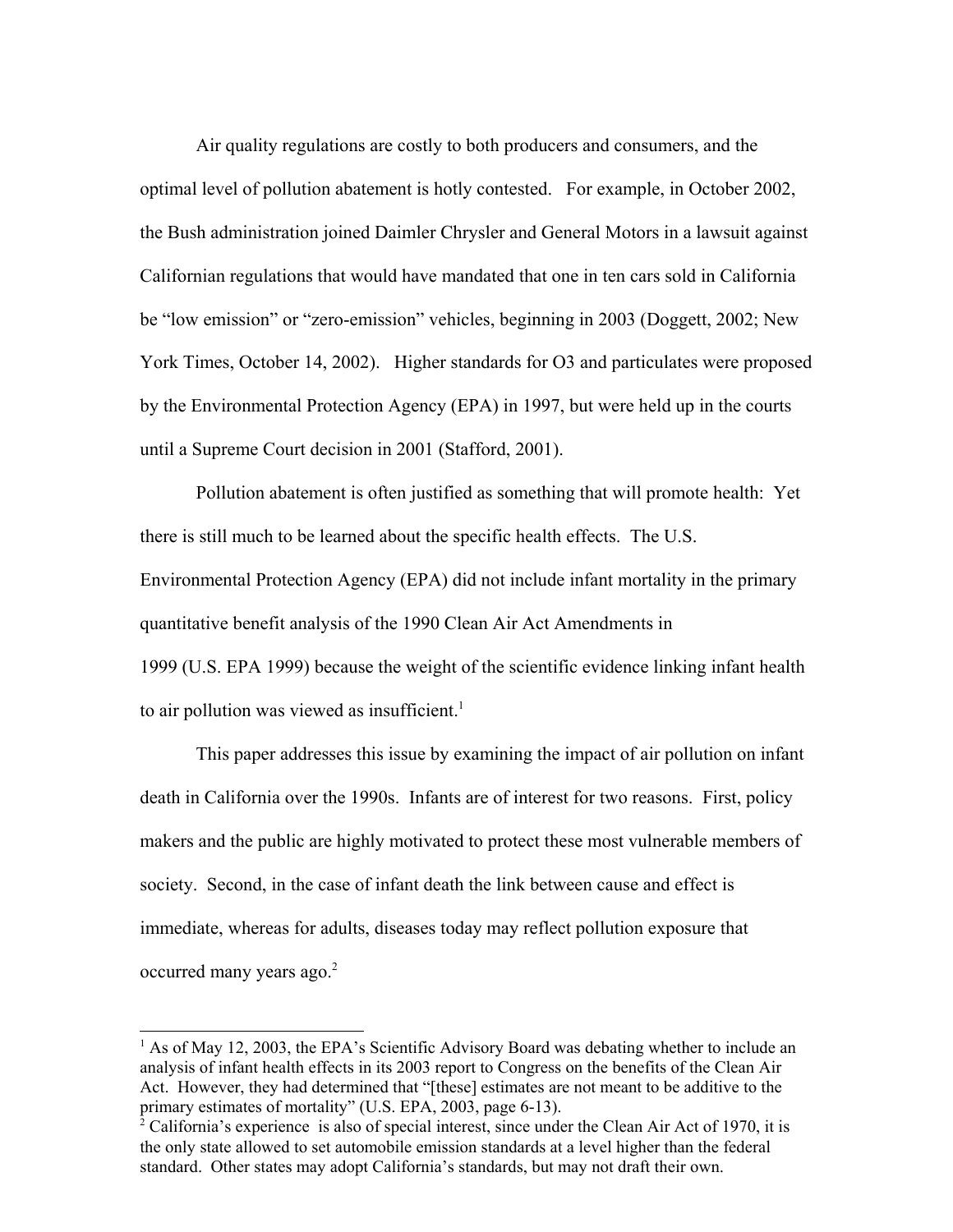Our work offers several innovations over the existing literature. First, most previous studies examine populations subject to greater levels of pollution, either because they lived further in the past (Chay and Greenstone, 2001 a,b) or in some more heavily polluted place (Xu, Ding, and Wang, 1995; Wang, Ding, Ryan, and Xu, 1997, Bobak, 2000, Dejmek et al. 1999, Bobak and Leon, 1999). In contrast, the experience of California in the 1990s is clearly relevant to the contemporary debate over pollution levels in the United States.

 Second, many studies examine a few routinely monitored pollutants in isolation, generally because of data limitations. We examine four "criterion" pollutants that are commonly monitored in the U.S.: Ozone (O3), carbon monoxide (CO), particulate matter (PM10), and nitrogen dioxide (NO2). Thus our results will enable us to say something about which pollutants appear to be the most harmful to infants.

Third, while epidemiological studies have documented correlations between pollution and poor infant outcomes, it is possible that these correlations reflect some omitted characteristics (such as differences in socio-economic status or pollution of ground water) that are correlated with both air pollution and infant health outcomes. We will control for this possibility both by including a rich set of covariates, such as whether the birth was covered by public health insurance, and by estimating models with zip code level fixed effects, which will capture any unobserved characteristics of zip codes that are unchanged over time.

Fourth, we exploit rich individual-level data to estimate hazard models, where the hazard is defined either over weeks or months, and the baseline hazard is specified as a flexible non-parametric spline. This specification allows us to control separately for the

4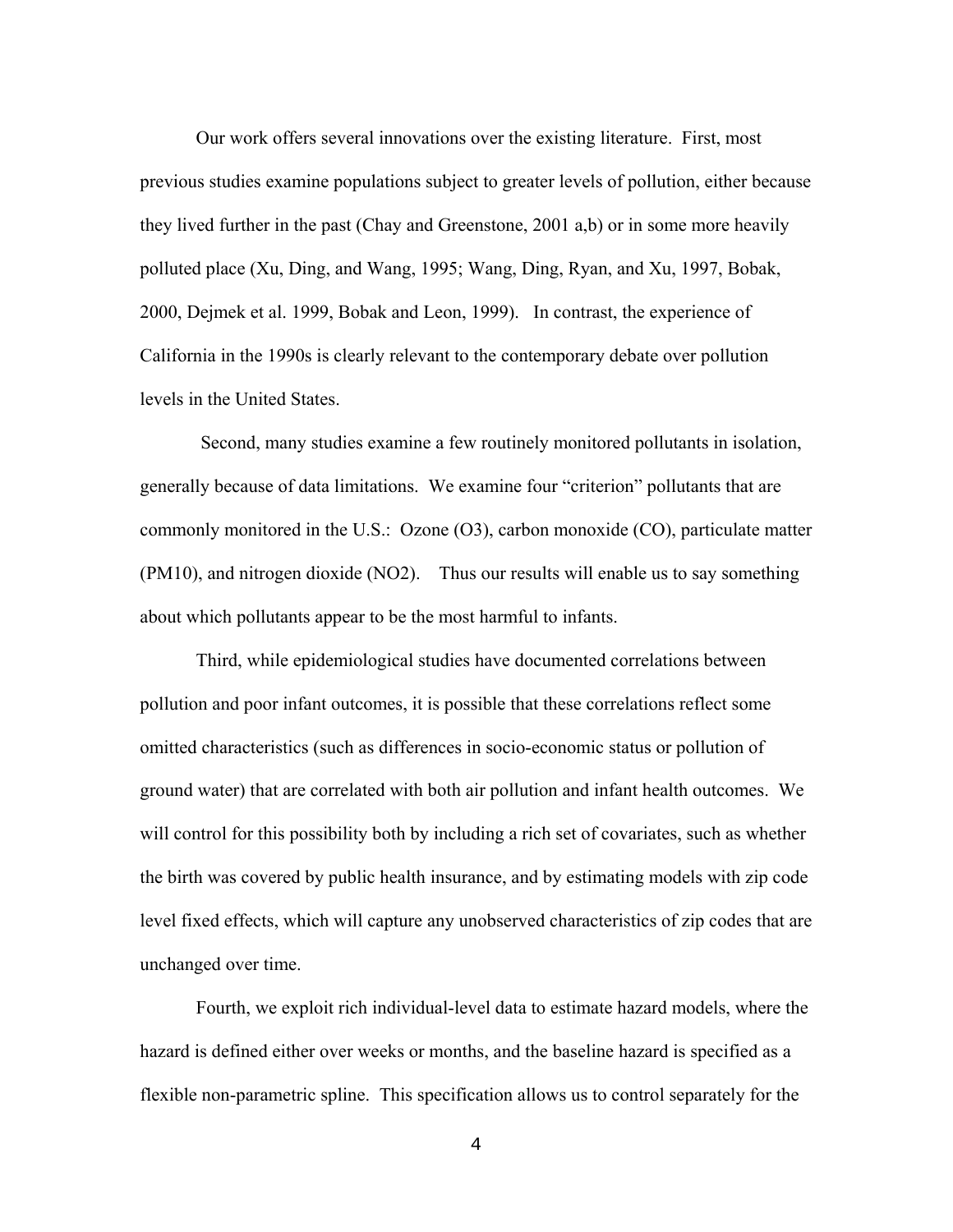effects of pollution exposure before and after the birth. Fifth, we examine effects on infant mortality, fetal death, low birth weight and prematurity in a common framework.

Our estimates confirm that air pollution has a significant effect on infant mortality, even at the relatively low levels of pollution experienced in recent years. Our estimates suggest that the reductions in CO and PM10 that occurred over the 1990s saved more than 1,000 infant lives. However, we find little consistent evidence that pollution in the prenatal period affects birth weight, the probability of short gestation, or the risk of fetal death, at least at the levels of pollution that we observe.

The rest of the paper is laid out as follows: Section II provides necessary background information about the previous literature and the ways in which pollution may affect infant health. Section III describes our data while methods are described in Section IV. Section V offers results, and Section VI ends with a discussion and conclusions.

#### **II. Background**

Carbon Monoxide is an odorless, colorless, and poisonous gas that reduces the delivery of oxygen to organs and tissues. Nitrogen Dioxide is a brown, reactive gas that irritates the lungs and may lower resistance to respiratory infections. Particulate matter can take many forms, including ash and dust. It is thought that the most damage comes from the smallest particles, since they are inhaled deep into the lungs (U.S. EPA, 2003b). Motor vehicles are a major source of PM10, NO2, and especially of CO--as much as 90% of CO in cities comes from motor vehicle exhaust (EPA, January 1993). 3

<sup>&</sup>lt;sup>3</sup> Sulphur Dioxide and lead are the other two criterion pollutants. We do not examine them because levels are now so low in California that many monitors have been removed from service.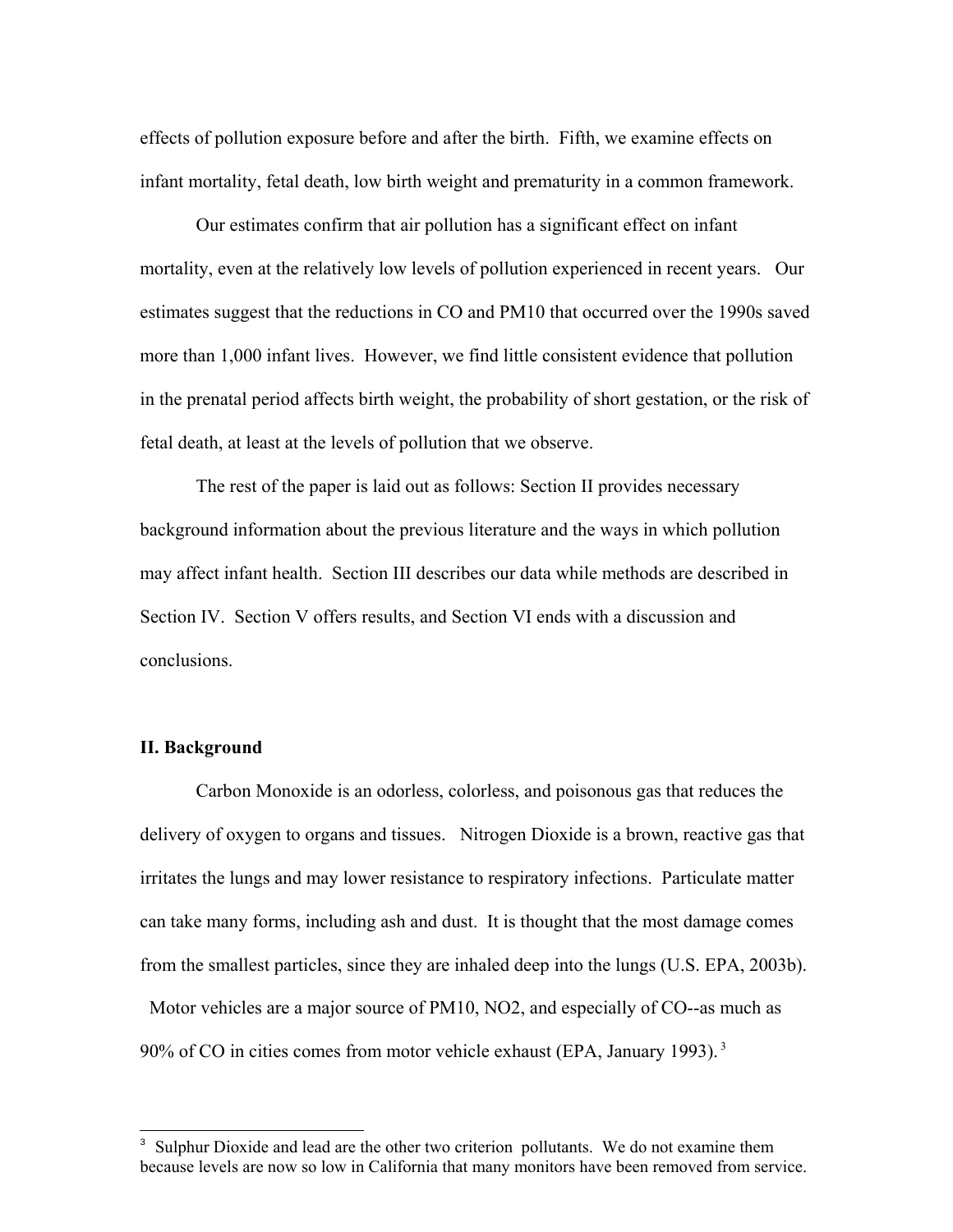Ozone (the major component of smog) is a highly reactive compound that damages tissue, reduces lung function, and sensitizes the lungs to other irritants. For example, exposure to O3 during exercise reduces lung functioning in adults, and causes symptoms such as chest pain, coughing, and pulmonary congestion. Ozone is formed high in the atmosphere through reactions between nitrogen oxides (such as NO2) and volatile organic compounds (which are found in auto emissions, among other sources).

Compliance with standards for NO2 and PM10 is assessed by looking at annual means. Compliance with standards for O3 and CO is assessed by examining whether the level of pollution exceeded the standard over an eight-hour period during the year. These different approaches to standards suggest that the effects of NO2 and PM10 may be expected to be cumulative while the effects of CO and O3 are expected to be more acute.

A link between air pollution and infant health has long been suspected, although the exact biological mechanisms through which it occurs are not known. We also know little about what levels of these pollutants are sufficient to affect infant mortality or about the extent that infants are protected from the negative effects of pollution while they are in the womb. Infant mortality is defined as mortality in the first year of life, although the majority of infant deaths occur in the first month of life, often from some form of respiratory failure. These facts suggest that air pollution could be implicated in infant deaths. Air pollution could also affect fetal health: Some pollutants are known to cross the placenta, or to disrupt the flow of blood to the fetus and may therefore affect the fetus directly. Others may impair the health of the mother (e.g. by weakening her immune system) and hence affect the fetus indirectly, or cause premature labor (which has been linked to maternal infection).

6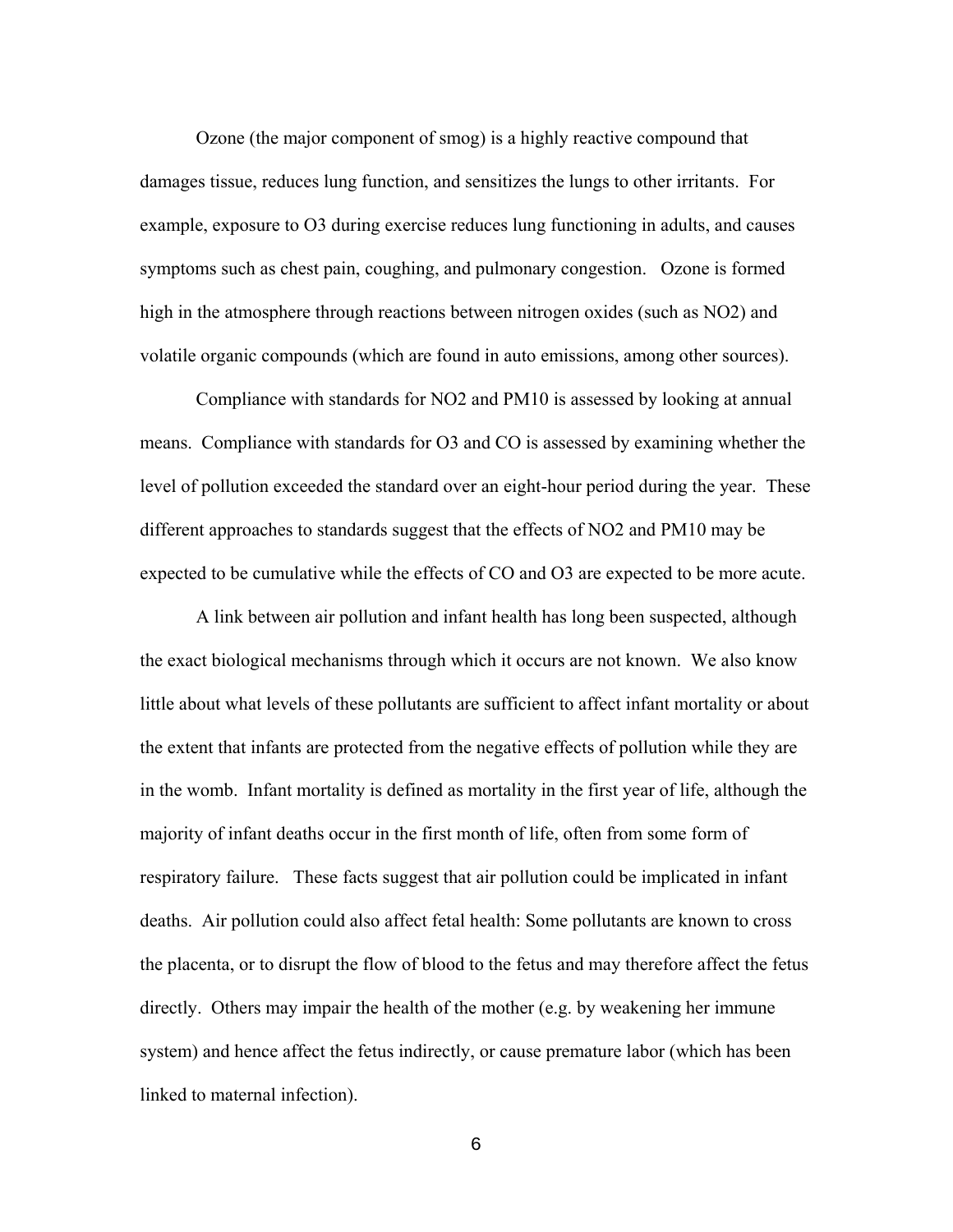Only some of these potential mechanisms have been examined. For example, it has long been known that CO can disturb the functioning of the placenta, that it crosses the placenta, and that it tends to concentrate in the fetus at higher levels than in the mother (Longo, 1977) ; it has also been shown in studies using rats that CO can have a negative effect on brain development (Garvey and Longo, 1978). However, the placenta may still offer some protection against episodic exposure.

Other studies have examined the negative effects of chemicals that are associated with high levels of CO and PM10; since motor vehicle exhaust is a major contributor of these two monitored pollutants, these pollutants may themselves be markers for other components of exhaust such as polycyclic aromatic hydrocarbons (PAHs), acetonitrile, benzene, butadiene, and cyanide. Many of these compounds have been shown to have effects on developing fetuses in animal studies which may include retarded growth.<sup>4</sup> Studies in humans have shown elevated levels of an enzyme induced by PAHs in women about to have preterm deliveries (Huel et al., 1993).

Many studies have demonstrated links between very severe pollution episodes and increased mortality of infants and others. For example, Logan and Glasg (1953) found dramatic increases in cardiopulmonary mortality during a killer fog that occurred in London England in 1952. More recent studies have focused on the link between poor infant outcomes and high levels of pollution. For example, Xu, Ding, and Wang (1995) and Wang, Ding, Ryan, and Xu (1997) examine Chinese women delivering in Beijing in 1988. They found that there was a positive relationship between exposure to SO2 and Total Suspended Particles (TSPs) (the only two pollutants measured in Beijing at the

<sup>&</sup>lt;sup>4</sup> The web site http://www.epa.gov/ttn/atw/hapindex.html provides a list of the chemicals present in vehicle exhaust, and evidence regarding their health effects.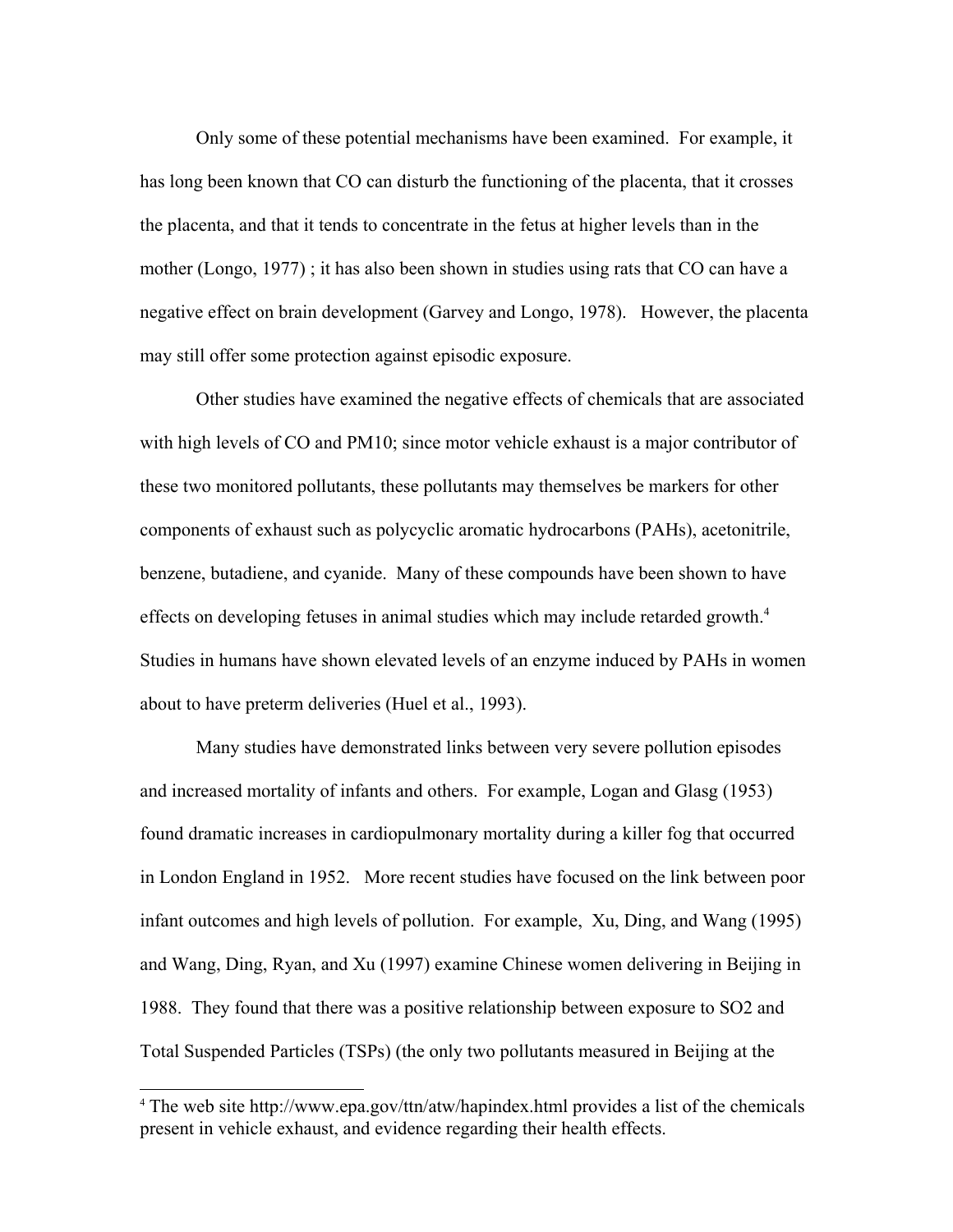time) and two infant health outcomes: preterm birth and low birth weight.<sup>5</sup> Bobak (2000), Dejmek et al. (1999) and Bobak and Leon (1999) examine Czech women and report that higher TSPs are associated with increases in low birth weight, preterm birth, and infant mortality due to respiratory causes (conditional on birth weight and gestation). The effects were highest in the post neonatal period, and only TSPs were statistically significant when the researchers also controlled for SO2 and nitrogen oxides.

Studies in the U.S. have also found a link between air pollution and infant health. For example, a study conducted in the early 1970s in Los Angeles (Williams, Spence, and Tideman, 1977) reported lower mean birth weights in areas with high pollution among women who were non-smokers. Woodruff et al. (1997) report that cities with higher levels of air pollution also tend to have higher infant mortality rates, even conditional on differences in socioeconomic status between cities. This study has been very influential, and has been used as a causal estimate of the effects of pollution in order to calculate harms (c.f. Kaiser et al. (2001)). On the other hand, Lipfert, Zhang, and Wyzga (2000) use linked U.S. birth and infant death records for 1990 and find little consistant relationship between annual county-level measures of ambient air quality and infant deaths.

Two recent studies by Ritz and her collaborators have examined the effects of air pollution in Southern California between 1989 and 1993 (Ritz et al. 2000; Ritz and Yu, 1999). In models that examine the same four criterion pollutants as this study, they demonstrate a relationship between high levels of CO and an increased risk of preterm

<sup>&</sup>lt;sup>5</sup> Note that PM10 refers to particles of a particular size, while many of the studies reviewed in this section discuss Total Suspended Particles or TSPs. In general one would expect TSP and PM10 to move together because PM10 is a component of TSP.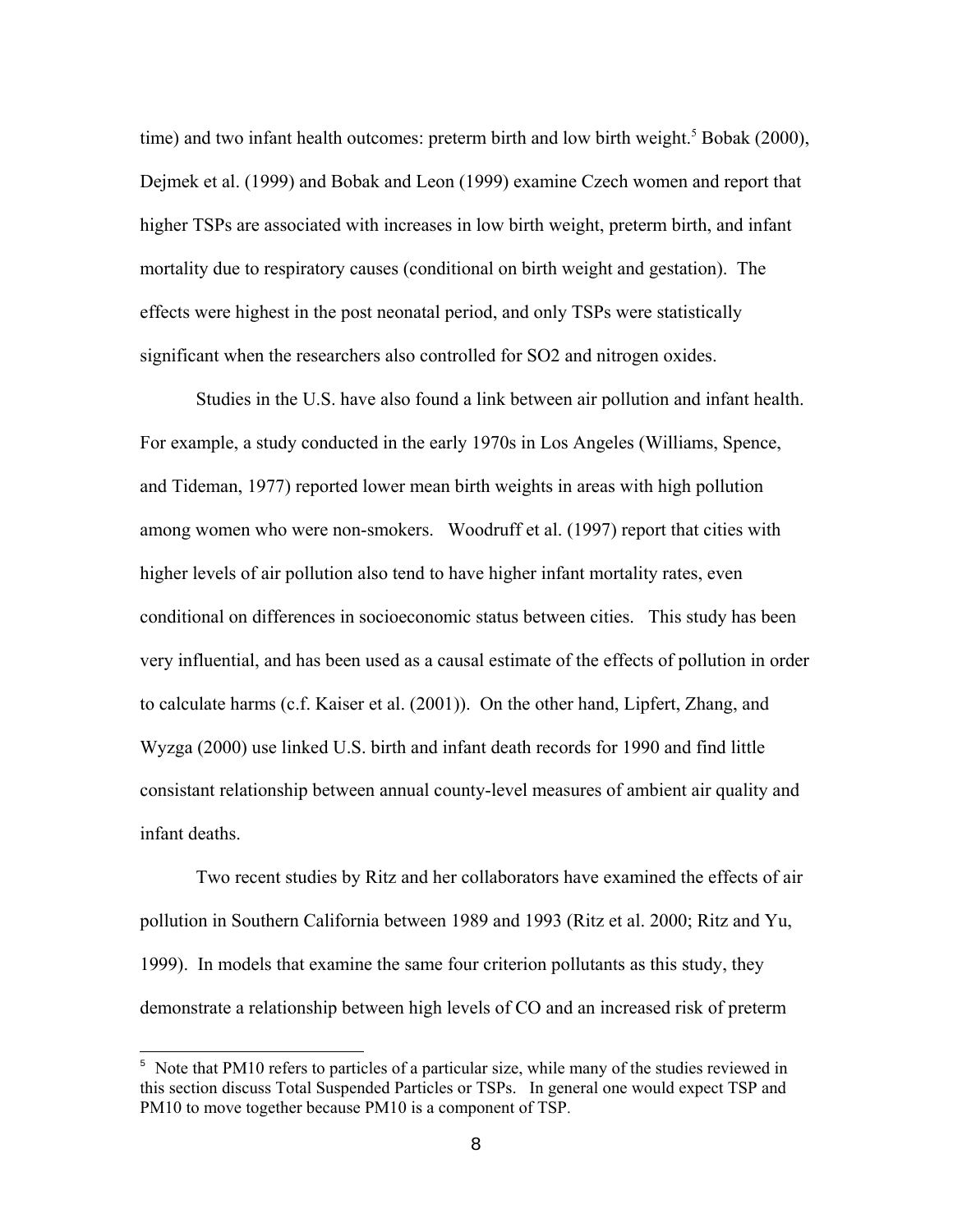birth. They also find a relationship between CO, PM10, and low birth weight among full-term infants.

One drawback of these studies is that it is possible that the observed relationships could reflect an unobserved factor that was correlated with both air pollution and child outcomes. Suppose for example, that areas with high levels of air pollution also tended to have high levels of water pollution. Then one might falsely conclude that air pollution was to blame for infant deaths, with potentially negative consequences for remediation efforts.

 Two studies by Chay and Greenstone deal with this problem by focusing on "natural experiments" provided by the implementation of the Clean Air Act of 1970, and geographic variation in pollution levels induced by the recession of the early 1980s. On average, TSPs fell from 95 to 60 micrograms per cubic meter of air between 1970 and 1984. However, they show that both the Clean Air Act and the recession induced sharper reductions in TSPs in some areas than in others, and they use this exogenous variation in levels of pollution to identify its effects. They estimate that a one unit decline in TSPs associated with the Clean Air Act (recession) led to between five and eight (four and seven) fewer infant deaths per 100,000 but had little effect on the rate of low birth weight (i.e. birth weight less than  $2500$  grams).<sup>6</sup>

Although these studies provide compelling evidence of the link between pollution and infant health, it is not clear that reductions from the much lower levels of ambient pollution today would have the same effect. For example, it might be the case that only pollution above some threshold is harmful, and that pollution has already been reduced

<sup>6</sup> Although Almond, Chay, and Lee (2002) argue that birth weight does not have a causal effect on infant mortality, birth weight is still widely acknowledged to be the leading indicator of poor health at birth.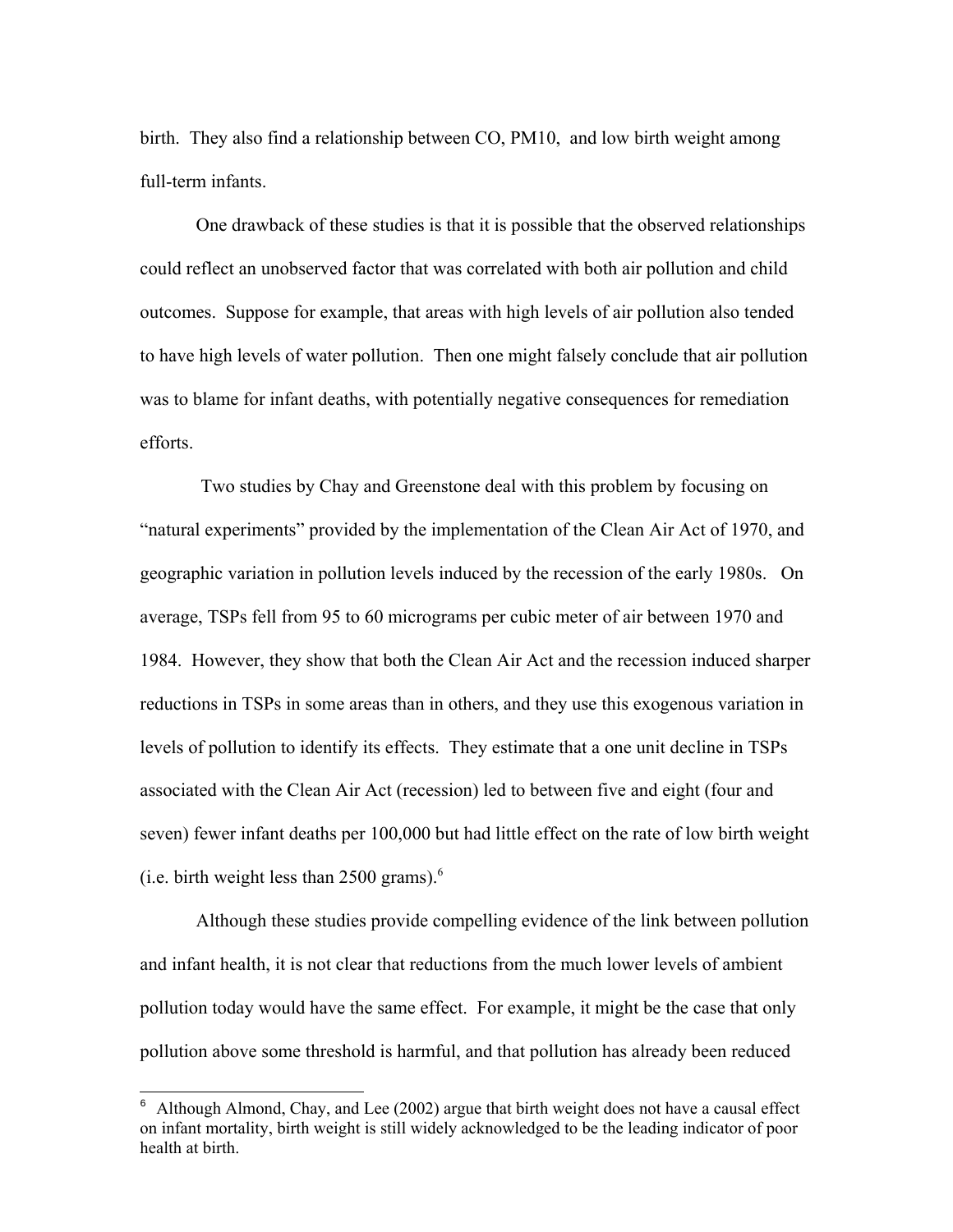below that threshold. Secondly, given the available data, Chay and Greenstone were not able to directly compare the effects of prenatal and post-natal pollution exposure in order to determine whether pollution works mainly by harming fetuses or by harming vulnerable infants, or both.<sup>7</sup> Finally, the Chay and Greenstone studies cannot speak to whether other pollutants affect infant health, since only TSPs were measured during the time period that they study.

In the current paper, we propose an alternative identification strategy based on exploiting within-zip code variation in pollution levels. As we show below, even after controlling for seasonal effects and weather, there is a great deal of within-zip code variation in pollution levels. The zip code fixed effects control for many factors (such as poverty) which are both strongly geographically concentrated, and associated with poorer prospects for infants. Using this strategy allows us to identify the effects of pollution in more recent data, to compare the effects of several criterion pollutants, and to distinguish between the effects of prenatal and post-natal pollution exposure.

A final issue is that this paper (like the others discussed above) examines the effect of outdoor air quality measured using a fixed monitor. Much recent research focuses on the link between outdoor (ambient) air quality and total personal exposures to pollution measured using meters attached to persons. The latter will be affected by ambient air quality, indoor air quality, and the time the individual spends indoors and outdoors. One might expect, for example, that infants spend little time outdoors, so that outdoor air quality might not be relevant.

 $<sup>7</sup>$  They examine the effects of pollution on deaths in the first month of life (neonatal mortality),</sup> and show that most of the effect on infant mortality can be accounted for by a reduction in these deaths. However, since most infant deaths occur in the first month of life, any factor that significantly reduced infant deaths, would be likely to reduce neonatal deaths.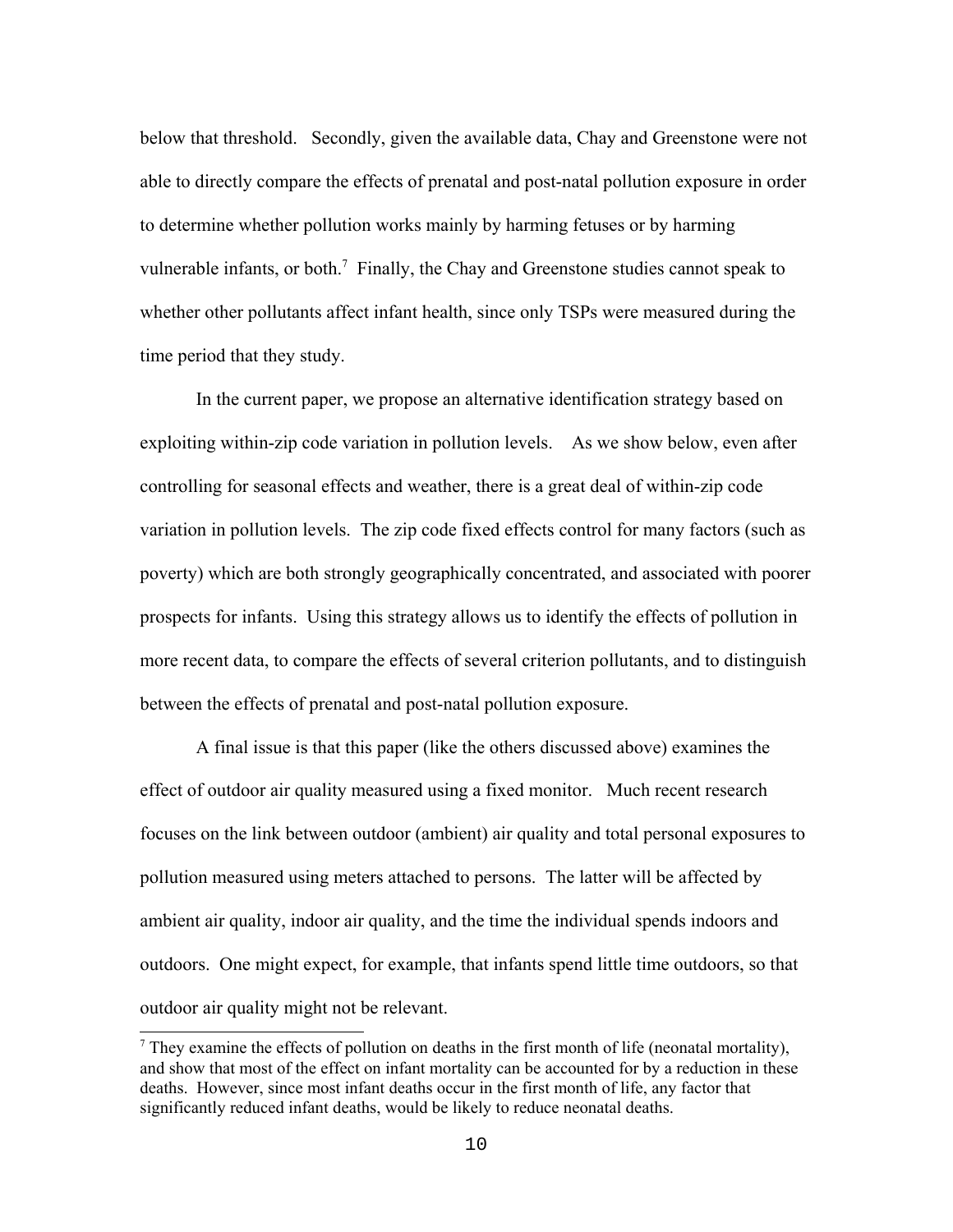The research on the relationship between indoor and outdoor air quality has established several results. First, much of what is outdoors comes indoors–one study calculated that 46% of the fine particles a person who spent most of his or her time indoors in an air-conditioned home would be exposed would come from outdoor sources, while 84% of the particles someone who spent a lot of time indoors in a house with the windows open would be exposed would come from outdoors (Wilson, Mage, and Grant, 2000). Ozone is an interesting exception because it reacts with household surfaces and thus is not typically found in high concentrations within houses (http://www.hcsc.gc.ca/hecs-sesc/air\_quality/faq.htm). The rate at which outdoor air circulates through a house depends on the season and the weather, variables we will control for in our analysis.

Second, although the cross-sectional correlation between ambient air quality and personal exposure is low (between .2 and .6 in most studies of PM for e.g.), the timeseries correlation between ambient air quality and personal exposure is higher. This is because there is a great deal of idiosyncratic variation across individuals in exposures to indoor air pollution, but for a given individual, indoor air quality may be relatively constant. So for a given individual, much of the variation in air quality comes from variation in ambient pollution levels (Wilson, Mage, and Grant, 2000).

Finally, indoor and outdoor air pollutants come from different sources and may have different health effects, so it is of interest to study the effects of ambient pollutants. Moreover, the effects of ambient air quality are of policy interest because the Environmental Protection Agency is mandated to monitor outdoor air and has no regulatory authority for indoor air quality.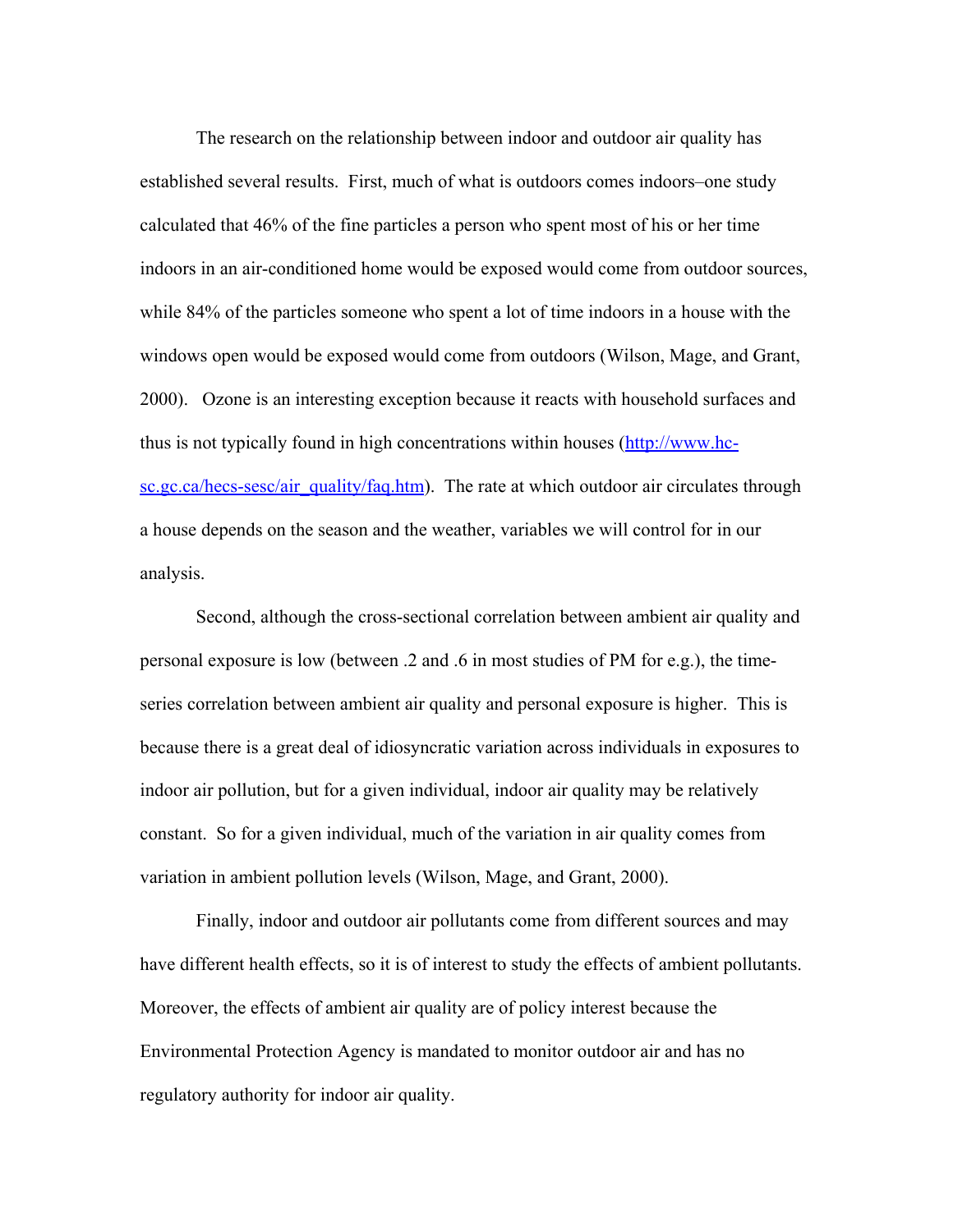### **III Data**

Detailed data on atmospheric pollution comes from the Environmental Protection Agency's air monitoring stations. These monitors record ambient levels of "criteria pollutants", which are those air pollutants considered most responsible for urban air pollution. Monitors tend to be located in the most densely populated areas of the state, and also in those that are most polluted. The location of monitors may also change over time. Hence, in this analysis, we use only those monitors that existed continuously throughout the period. $8$ 

Following Neidell (2002), we use the monitor data to construct a measure of pollution for each zip code in the state as follows: First, we calculate the centroid of each zip code. We then measure the distance between the EPA monitor and the center of the zip code. Finally, we calculate a weighted average pollution level using all monitors within a 20-mile radius of the zip code's center, using the inverse of the distance to the monitor as the weight. We use this method to construct a pollution measure for each zip code and time period. Using this method, we are able to assign a pollution level to zip codes covering about 70 percent of the births in the state. Zip codes that we were not able to assign pollution levels to are overwhelmingly rural. While not every urban zip code has a monitor, of the births included in our sample, 76% were within 10 miles of a monitor, and we obtain very similar results if we limit our analysis to this subsample.

<sup>8</sup> The data is the California Ambient Air Quality Data from the California Air Resources Board, a department of the California Environmental Protection Agency (available at http://www.arb.ca.gov/aqd/aqdcd/aqdcd.htm). Neidell (2002) shows that the levels of pollution calculated using all monitors, and the levels calculated using only continuously operated monitors are very highly correlated.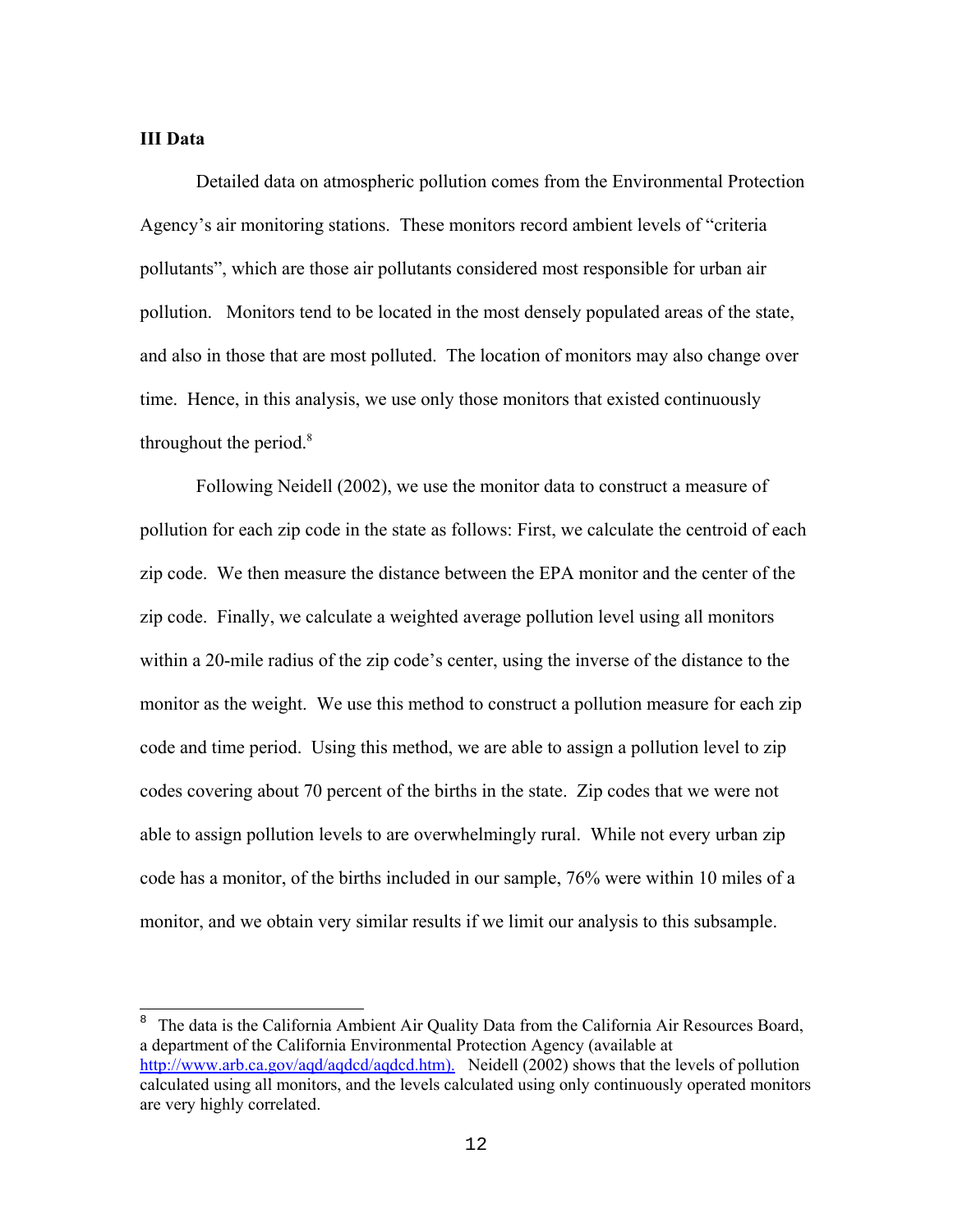In order to assess the accuracy of our measure, we compare the actual level of pollution at each monitor location with the level of pollution that we would assign using our method (i.e. using the distance weighted average of data from all other monitors less than 20 miles away, if the monitor in question was not there). The correlations between the actual and predicted levels of pollution are remarkably high for O3 and for NO2 (.92 and .90, respectively). Correlations for PM10 and CO are somewhat lower, but still high (.77 and .78) suggesting that our measure is reasonably accurate.

Descriptive statistics for the pollution variables are shown in the first panel of Table 1, which also describes the units.<sup>9</sup> Table 1 shows that there is considerable variation in these measures, both between and within zip codes over our sample period. For example, the within zip code standard deviation for CO is .777 compared to the between zip code standard deviation of .677.

The pollutants we examine exhibit different seasonal patterns, as shown in Figure 1<sup>.10</sup> Ambient levels CO, PM10 and NO2 tend to increase in cold weather when they are trapped by damp cold air. PM10 also spikes in cold weather because it is produced by combustion sources used for heating. In general, levels of CO, PM10, and NO2 are highly correlated which may make it difficult to disentangle their effects. On the other hand, ozone forms at a higher rate in heat and sunlight. Thus ozone emissions spike during the summer. As we will show below, the negative correlation of ozone with other pollutants can yield wrong-signed effects in single-pollutant models.

 $\frac{9}{9}$  These measures are highly correlated with measures of short-term spikes in pollutants. For example, the correlation between the maximum 1 hour reading for CO and the maximum 8 hour average for CO ranges from .91 to .95, depending on the month of the year. For ozone, the comparable figures are .89 to .97.

<sup>&</sup>lt;sup>10</sup> Sulphur Dioxide and lead are the other two criterion pollutants. We do not examine them because levels are now so low in California that many monitors have been removed from service.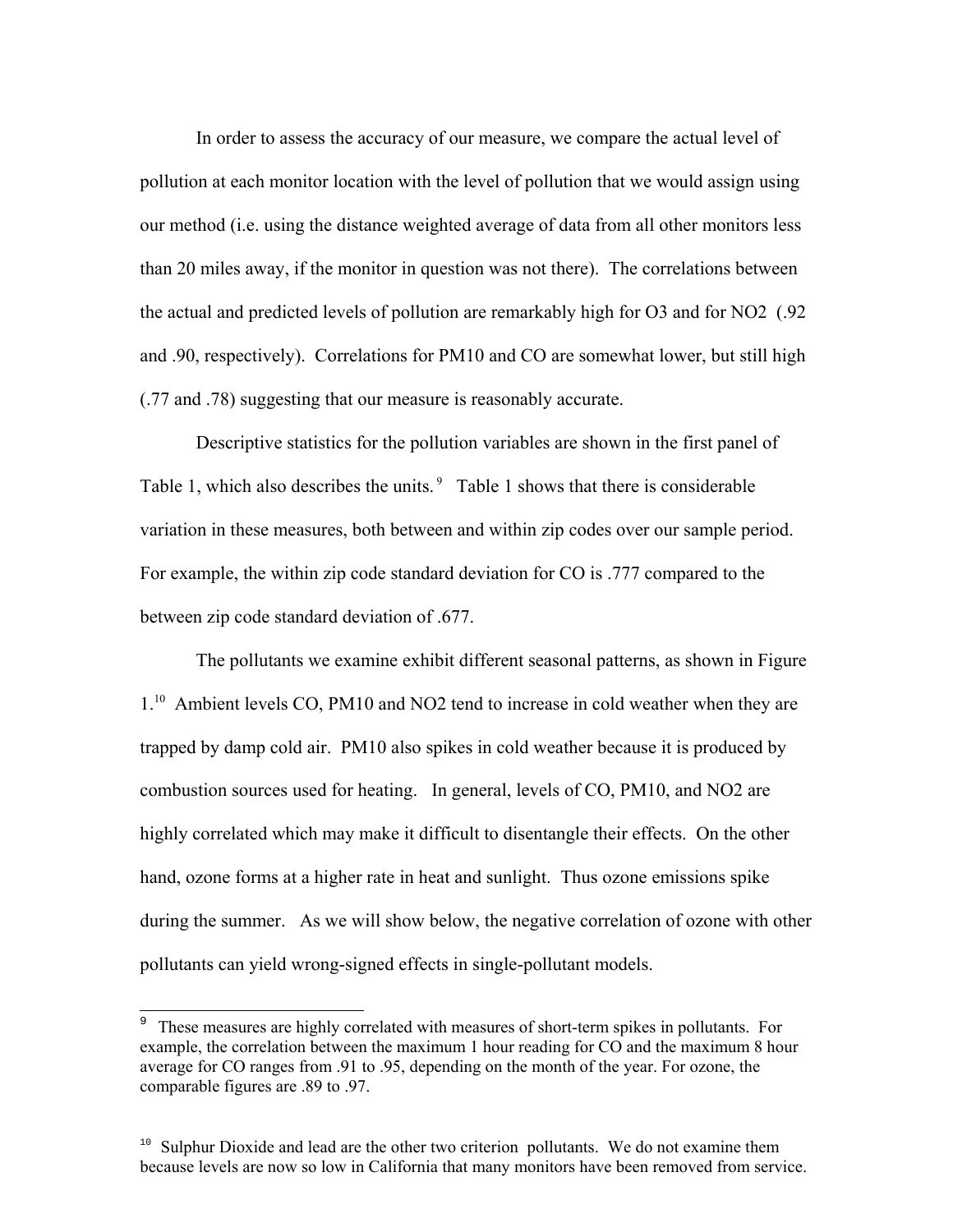Our models include monthly fixed effects to control for seasonal effects, which removes some of the variation in pollution, but Figure 2 shows that a great deal of within zip code variation remains. Figure 2 plots residual levels of pollution after the zip code dummies, month and year dummies, weather indicators and all of the other variables included in our models have been controlled for. (Weather data come from the Surface Summary of the Day (TD3200) from the National Climatic Data Center available at http://www4.ncdc.noaa.gov/cgi-win/wwcgi.dll?wwAW~MP#MR.)

Data on birth weight, gestational age, and infant deaths come from the California Birth Cohort files for 1989 to 2000. These data are abstracted from birth, death, and fetal death certificates. Birth weight is the single most widely used measure of infant health, and low birth weight (defined as birth weight less than 2500 grams) is a marker for higher rates of infant mortality and other negative outcomes. Most infants who are low birth weight are also premature (defined as gestation less than 37 weeks), so we also look at these outcomes. Note, that there is no birth cohort file for 1998, so this year is excluded from our analysis.

 Low birth weight and/or premature infants are at high risk both of an infant death and of fetal death. The distinction between these two concepts is that a child must be born alive in order to be registered as an infant death. Hence, a premature delivery that ended in a child dying before birth would be classified not as an infant death, but as a fetal death. If pollution has an effect on fetal deaths, then examining only the population of live births may yield biased estimates of its true effects. For example, if pollution causes a fetus that would have been born alive, but low birth weight to be stillborn, then it could even appear that pollution increased birth weight.

14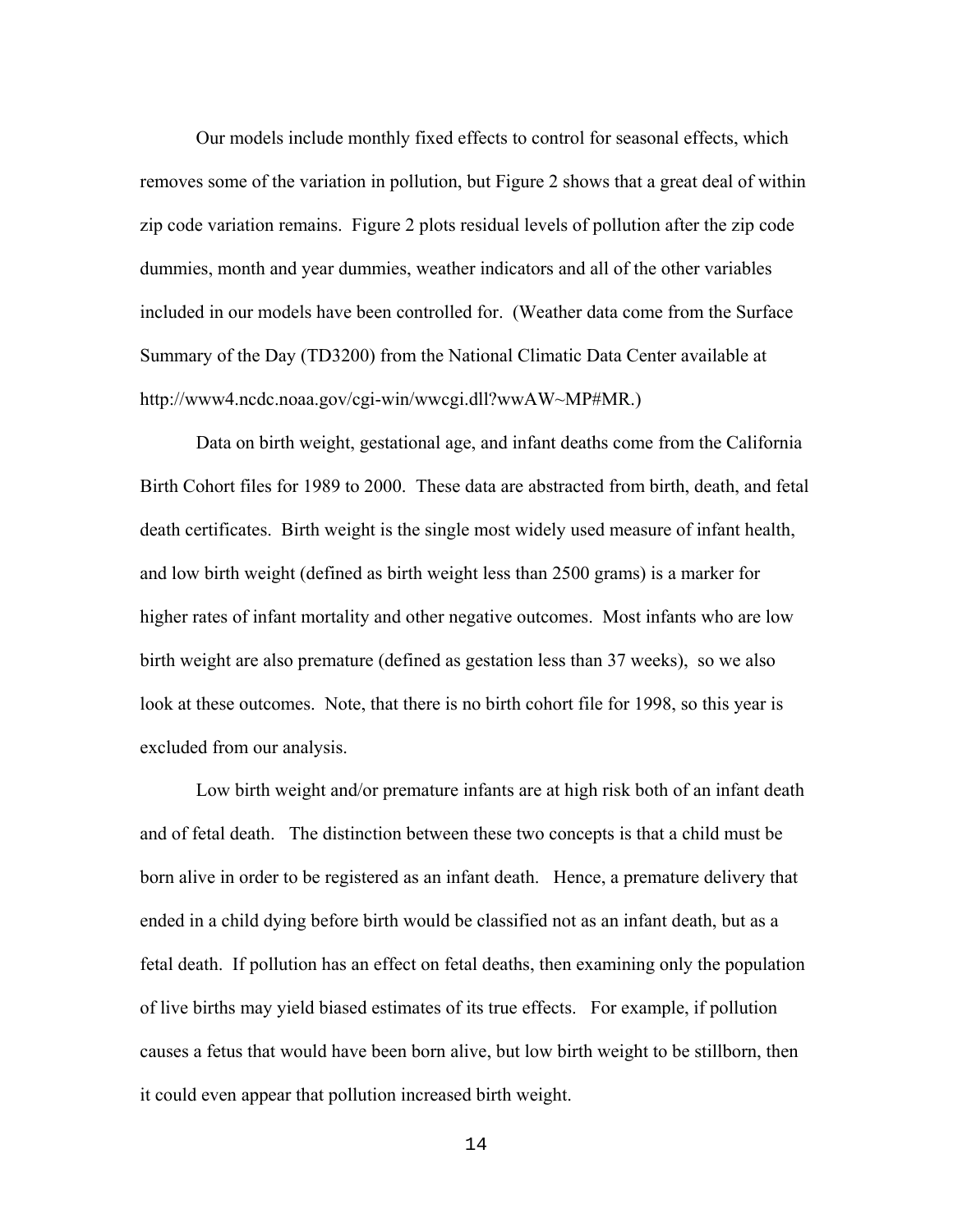Since fetal death certificates give birth weight and gestation, we combined live births and fetal deaths in order to create a sample of pregnancies lasting at least 26 weeks for our examination of birth weight, gestation, and fetal death. Examination of the effects of pollution on this sample will give us estimates of the effects of pollution on birth outcomes that are not biased by fetal selection that occurs after 26 weeks. While pollution might also cause fetal deaths before 26 weeks, the data does not support an analysis of this issue.

Descriptive statistics for these variables are also shown in Table 1. The infant mortality rate here is the number of infants less than one year old alive in any particular quarter who die, hence to compare to published figures one would multiply this number by four. The estimates indicate that over the sample period, about 6.56 children per 1,000 died in their first year. About nine percent of pregnancies lasting at least 26 weeks have gestation less than 37 weeks, while about 5 percent of pregnancies result in a low birth weight delivery. Finally, the rate of fetal death is similar to the infant mortality rate.

 In addition to the infant health measures, Birth Cohort File variables relevant for our analysis include the date of birth, mother's age, race and ethnicity, education, marital status, and the 5-digit zip code, as well as information about use of prenatal care and whether the birth was covered by public health insurance. The rapid increase in the fraction of births covered by Medicaid is a potential confounding factor when examining birth outcomes (c.f. Currie and Gruber, 1996), so it is fortunate that we can control for Medicaid coverage of the birth directly. Unfortunately, it is not possible to control for maternal smoking, since this information is not included on California's birth certificate. Still, this will only pose problems for the analysis if that part of maternal smoking that is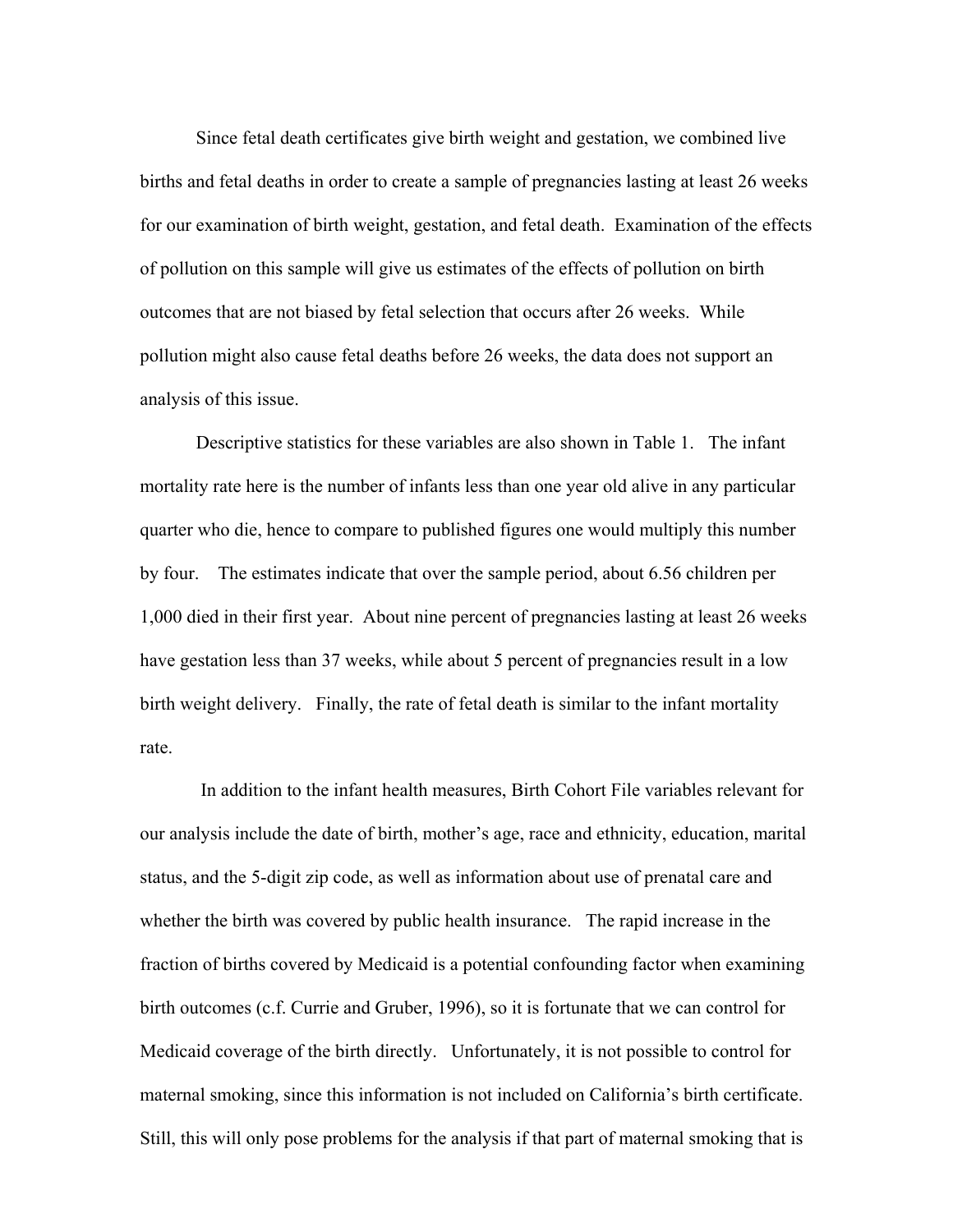not captured by other included variables is systematically correlated with the within-zip code variation in levels of air pollution.

The third panel of Table 1 shows trends in pollution levels over the sample period. All four pollutants show considerable declines. Some of this improvement is perhaps due to new federal "Tier 1" automobile tailpipe pollution standards passed in 1990 which became effective in 1994-1996.

The final panel of Table 1 shows that although the infant mortality rate fell sharply over a relatively short time, trends in low birth weight and gestation were much flatter. This table suggests then, that declines in mortality were largely due to events occurring after the birth, rather than to improvements in prenatal health.

Table 2 shows mean outcomes and pollution levels as well as means of various control variables by zip code pollution level. In order to rank zip code-years by pollution level, we first standardized all of the pollution measures using a "z-score" and then took the average of the four measures. While this is a rough way to rank areas, Table 2 indicates that it is informative--there are sharp differences in ambient pollution levels between the most polluted and the least polluted areas of the state. For example, the CO measure is more than twice as high in the most polluted areas compared to the least polluted ones.

These gradients correspond to gradients in birth outcomes: The most polluted areas have uniformly worse outcomes than the least polluted ones. This association could be due to the fact that pollution levels are highly correlated with socioeconomic characteristics that are themselves predictive of poorer birth outcomes. For example, Table 2 shows that more polluted areas tend to have more mothers who are black and

16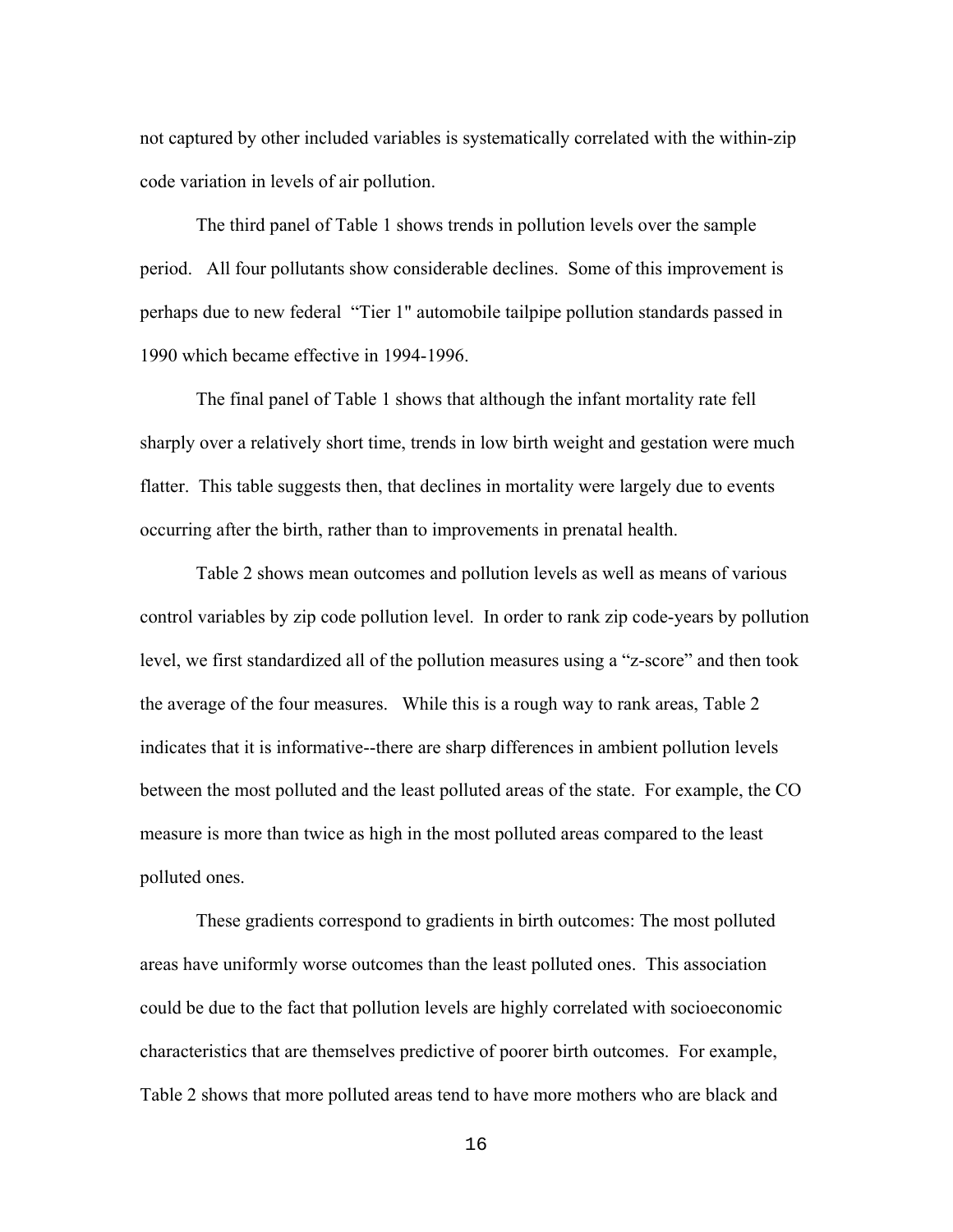unmarried, and have fewer mothers who are college educated. On the other hand, more polluted areas have higher fractions of Hispanic mothers, which would cause them to have better birth outcomes, given that Hispanic women tend to bear healthier infants other things being equal. In what follows, we will control for these important observable differences between locations, as well as for unobservable zip code-level characteristics by including zip code-level fixed effects.

#### **IV. Methods**

We begin by estimating models of the effects of post-natal pollution exposure on the probability of infant death, conditional on prenatal pollution exposure. Specifically, we estimate a discrete-time hazard model where the unit of time is the week. Our model allows for time-varying covariates, non-parametric duration dependence, and zip code level fixed effects. Allison (1982) shows that estimates from models of this type converge to those obtained from continuous time models, as discussed further in the appendix.

The hazard rate  $(P_{izl})$  is specified as:

$$
P_{izt} = "(t) + w_{iz}(t) + h_z H + x_{zt} \mathcal{F} + N_z + m_t
$$
\n(1)

where  $P_{izt}$  is the probability of death. (Note that we have also estimated models using  $f(P_{iz})$  as the dependent variable, where f is the logit transformation as discussed further below). In (1), "*(t)* is a measure of duration dependence and is specified as a linear spline in the weeks since the child's birth, with breaks after 1, 2, 4, 8, 12, 20, and 32 weeks. These break points reflect the fact that death is much more common in the first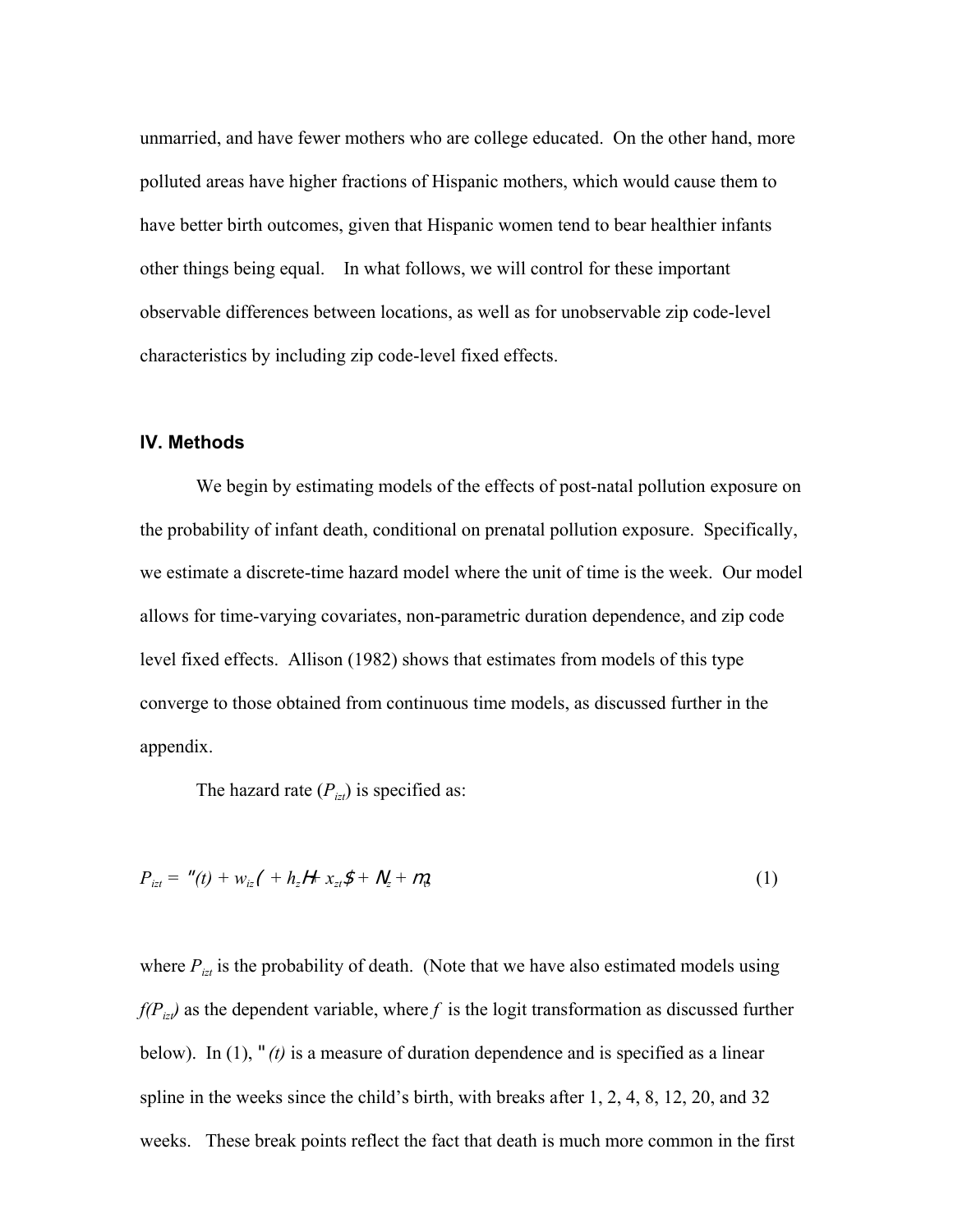weeks than thereafter. The  $w_{iz}$  are time-invariant covariates measured at the individual level, such as the mother's demographic and background characteristics and use of government insurance; the *hz* are time-invariant measures of the infants health at the time of the birth, including indicators for low birth weight and short gestation; the  $x<sub>zt</sub>$  are timevarying covariates, including pollution and weather;  $N_z$  is a zip code specific fixed effect; and  $m_i$  is a vector of month dummies. In this model, the main coefficient of interest is  $\mathcal{S}_i$ , the effect of post-natal pollution exposure on the probability of death. Any effect of prenatal exposures is assumed to be captured via the effects on birth weight and gestation, which are controlled.

We will estimate a second model, explicitly examining the effects of pollution before and after birth:

$$
P_{izt} = "(t) + w_{iz}(t) + p_z O + x_{zt} \mathcal{S} + N_z + m_t, \tag{2}
$$

In this model, birth weight and gestation are omitted, and a vector *p<sub>z</sub>* measures prenatal pollution exposure (which cannot vary after the child is born). In this model, we can compare the estimated effects of prenatal and postnatal exposures, O and \$.

In order to implement this estimation strategy, we treat an individual who lived for n weeks as if they contributed n observations to the sample. The dependent variable  $(Y_{ii})$  is coded as 1 in the period the infant dies, and 0 in all other periods. Each timeinvariant covariate is repeated for every period, while the time-varying covariates are updated each period.  $Y_{it}$  is then regressed on the covariates specified in (1) by ordinary least squares.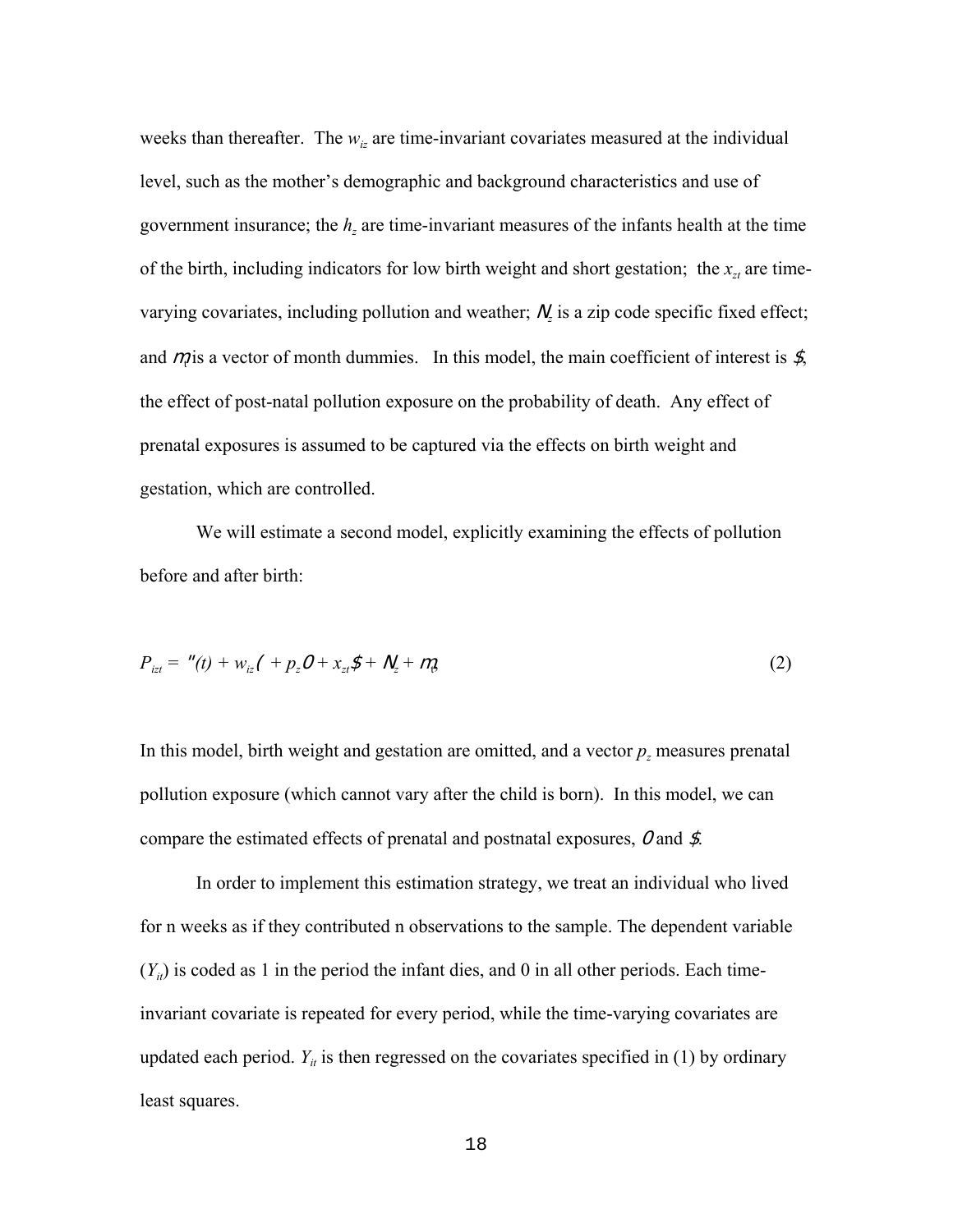Because this procedure yields a very large number of observations, with relatively few deaths, we employ case-control sampling to reduce the number of observations. First, we keep all individuals who died (the cases). Then, in order to select controls, we choose randomly among all the observations on children who lived for at least as many periods as the index child, and who were in the same zip code. That is, if a child died in week 3, the controls would be chosen from observations on all children who lived at least 3 weeks regardless of whether they later died. For each period, we randomly chose five times as many non-deaths as deaths. We lose some observations due to missing covariates which means that the probability of death in the estimation sample is .1589 rather than .1666 (the total number of deaths is 25,256). This method greatly reduces computational burden while yielding unbiased estimates of the effects of pollution on the probability of death (Mantel (1973), Prentice and Breslow (1978), Lubin and Gail  $(1984)$ <sup>11</sup>

As discussed above, we chose a week as the unit of time in our base specification. A potential problem with choosing such a small interval is that children who die from exposure to high amounts of pollution in week t, might have died at t+1 in any case. This problem is referred to as "harvesting" (Schwartz (2001)). If harvesting is an important phenomenon, then estimates based on weekly pollution measures will tend to overstate the loss of life caused by pollution. For example, the actual loss of life might be only one week, rather than average life expectancy at birth. Moreover, models estimated using weekly pollution focus on the short-term effects of pollution exposure. Although we also

 $11$  In contrast, suppose we took all children who died, and selected a control group by sampling all children who survived their first year. At any point in time during the year, we would have a sample that excluded infants who were at risk of death, but survived only to die later. We reproduce Mantel's discussion of why retaining individuals on the basis of their outcomes only adds a constant to the log odds ratio in the Appendix.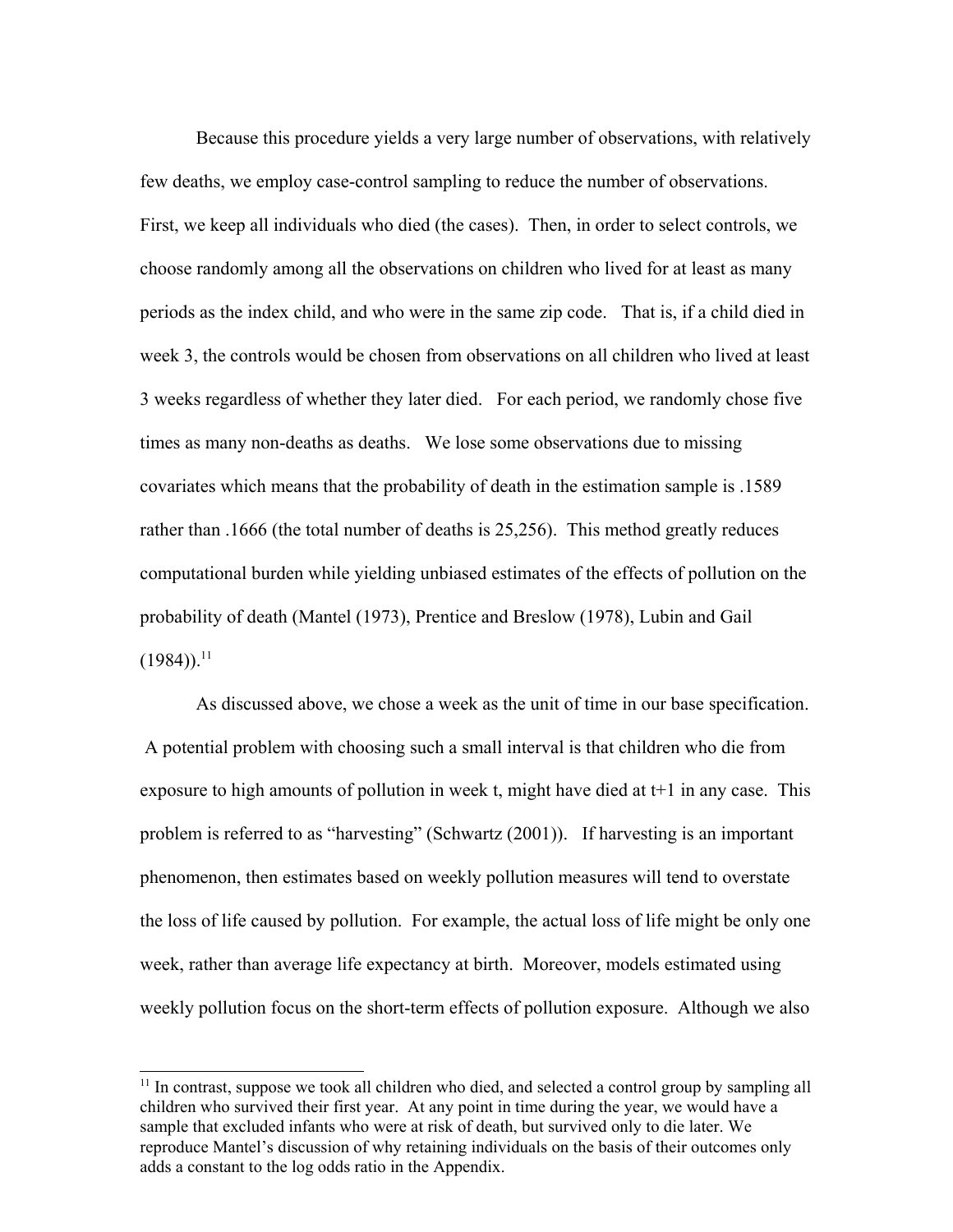estimate models with lagged pollution levels, it is not feasible to estimate models with very long lag structures, and so models estimated using weekly measures may miss the longer-term effects of pollution exposure.

 On the other hand, a problem with models using longer time units such as months is that the measure of pollution is imprecisely assigned. For example, if we use the month as the time unit, children who die on the first day of their second month of life are incorrectly assigned average pollution levels for all of the days in the month. Thus, using longer time periods involves more measurement error, which could bias coefficients downwards, especially if it is the acute effects of exposure that matter. Still, it is important to note that PM10, in particular, is only measured once per week, and is quite variable, so that readings over a few weeks might actually give a more accurate picture of the amount of pollution a child was exposed to.

In order to deal with these problems, we compare estimates from models using weeks to estimates from models using months as the time unit. As we show below, the monthly models yield very similar estimates of the effects of CO, suggesting that the estimated effects in the weekly models are not driven by harvesting. On the other hand, the effects of PM10 become larger when months are used as the time unit, suggesting that there may in fact be more measurement error in the weekly than in the monthly measure of  $PM10$ .

Note that since weather is a key determinant of pollution levels, but could also have independent effects on infant health, we include controls for maximum temperatures and precipitation in the vector  $x_{zt}$ . These controls are specified to be in the same time units as the pollutants—for example, if both pollution in the weeks after birth and

20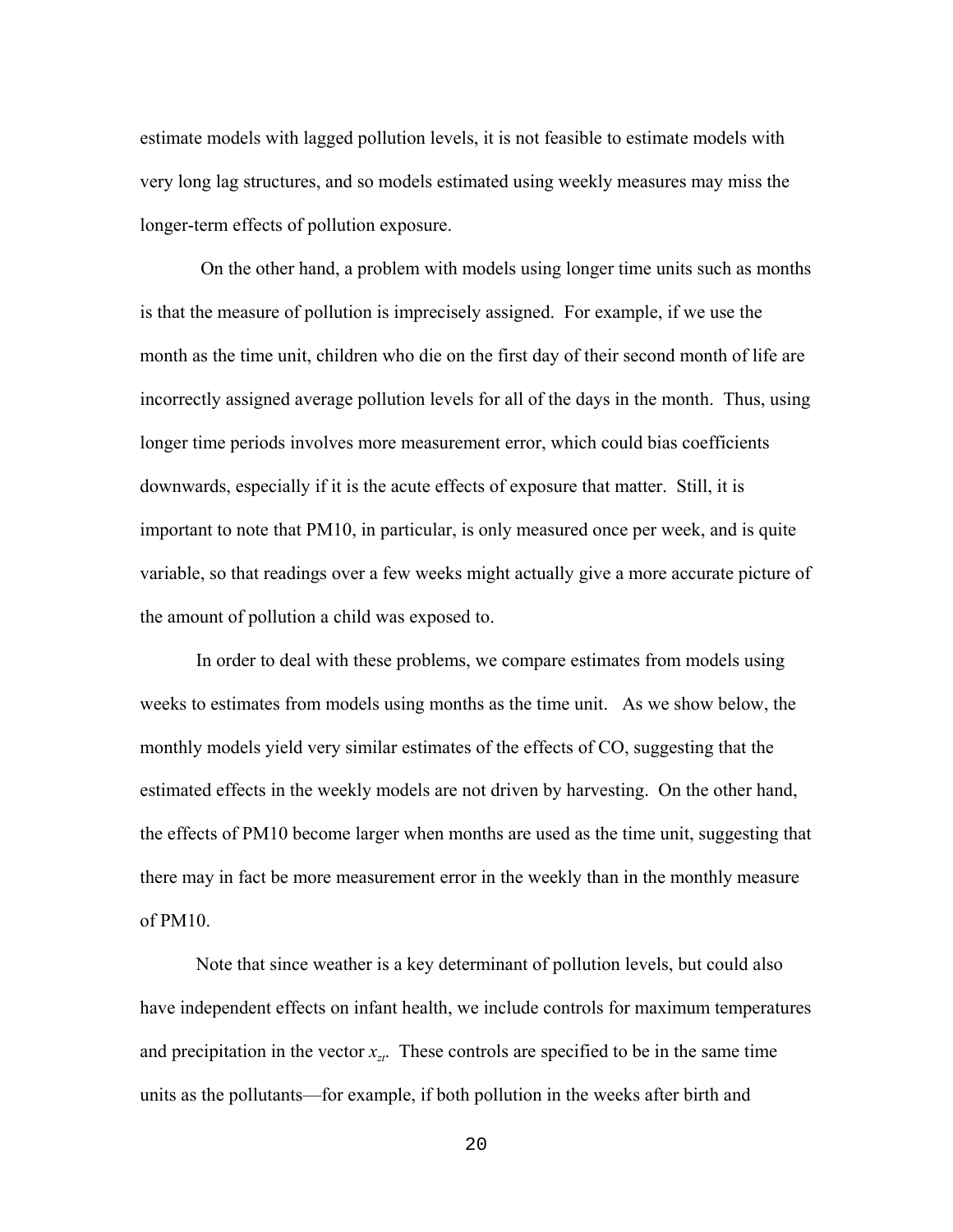pollution in the last trimester are included in the model, then variables measuring the weather during these periods are also included. To the extent that weather affects pollution without having an independent effect on infant health, including the weather variables will reduce the amount of legitimate variation in our pollution measures, and attenuate the estimated effects. Thus, inclusion of these variables will yield a conservative estimate of the effect of pollution.

Figure 3 compares actual infant mortality rates to those that would be predicted by model (1), if we excluded the pollution measures from the model. Figure 3 shows that there is still a fair amount of unexplained variation in infant mortality rates, which could be driven by unexpected changes in pollution levels.

We go on to directly examine the effects of prenatal pollution exposure on low birth weight, prematurity, and fetal death in a 20 percent random sample of pregnancies that lasted at least 26 weeks (regardless of whether or not the pregnancy ended in a live birth). These models have the form:

$$
P_{iz} = w_{iz} \left( \frac{1}{2} p_z \mathcal{O} + N_z + m_z \right) \tag{3}
$$

where now  $P_{iz}$  is defined as the probability of low birth weight or short gestation, and the other variables are defined as above.

#### **V. Results**

#### *a) Effects on Infant Mortality*

Table 3 shows estimates of model (1). For convenience, the coefficients and standard errors on the pollutants and on the weather variables are multiplied by 1000. For comparison with previous work, we first estimate cross sectional models for each pollutant separately. These "single pollutant" models without zip code fixed effects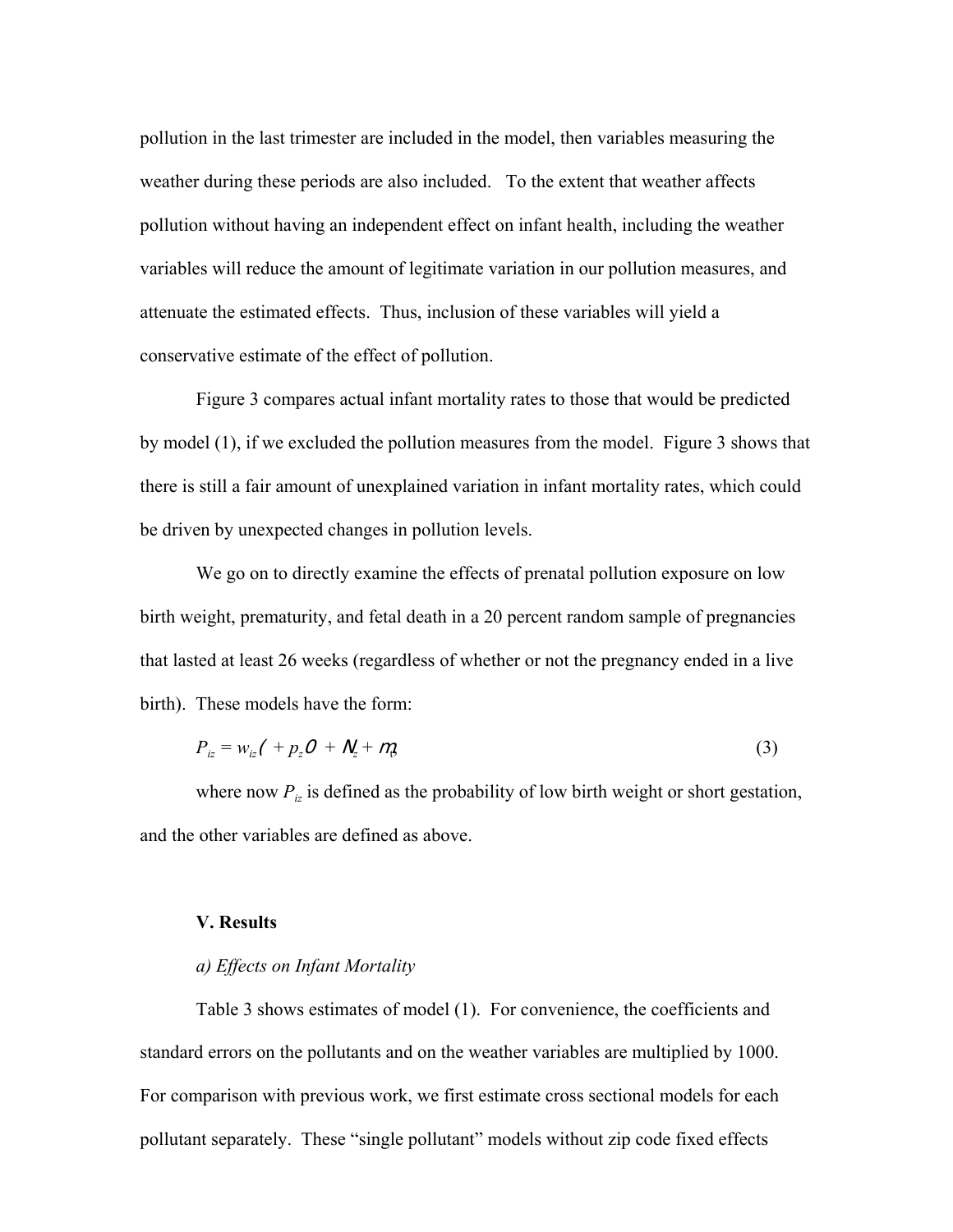shown in columns (1) through (4), indicate that exposure to CO after birth increases the probability of infant death. On the other hand, O3 after birth has a wrong-signed coefficient.

Column (5) shows that if we include all four pollutants only CO has a significant positive effect on mortality after birth. Since CO, PM10, and NO2 are highly correlated, and it is possible that these estimates suffer from multi-collinearity, we also present a multi-pollutant model excluding one pollutant, NO2, in column (6). This model is consistent with the column (5) model.

Columns (7) through (12) of Table 3 show the same models estimated using zip code fixed effects. The estimated effects of pollution after birth become much stronger compared to the cross-sectional models. Now CO, PM10, and NO2 exposures after birth are all estimated to increase the risk of death (and O3 is again estimated to have a wrongsigned effect) in the single-pollutant models shown in columns (7) through (10). However, the multi-pollutant models again suggest that only CO exposure after birth significantly increases infant mortality. This result is robust to whether we include all four pollutants or only three, as a comparison of columns (11) and (12) shows.

The other covariates shown in Table 3 have largely the expected signs. For example, the probability of death is much higher among low birth weight and premature infants, and is higher in the first week than subsequently. Children with black mothers have a lower probability of death conditional on being low birth weight, as do children of Hispanic and foreign-born mothers. Other factors that increase the risk of death are having a teen mother, having a high school dropout mother, being of high birth order, and having government insurance (rather than private insurance; very few births to mothers in

22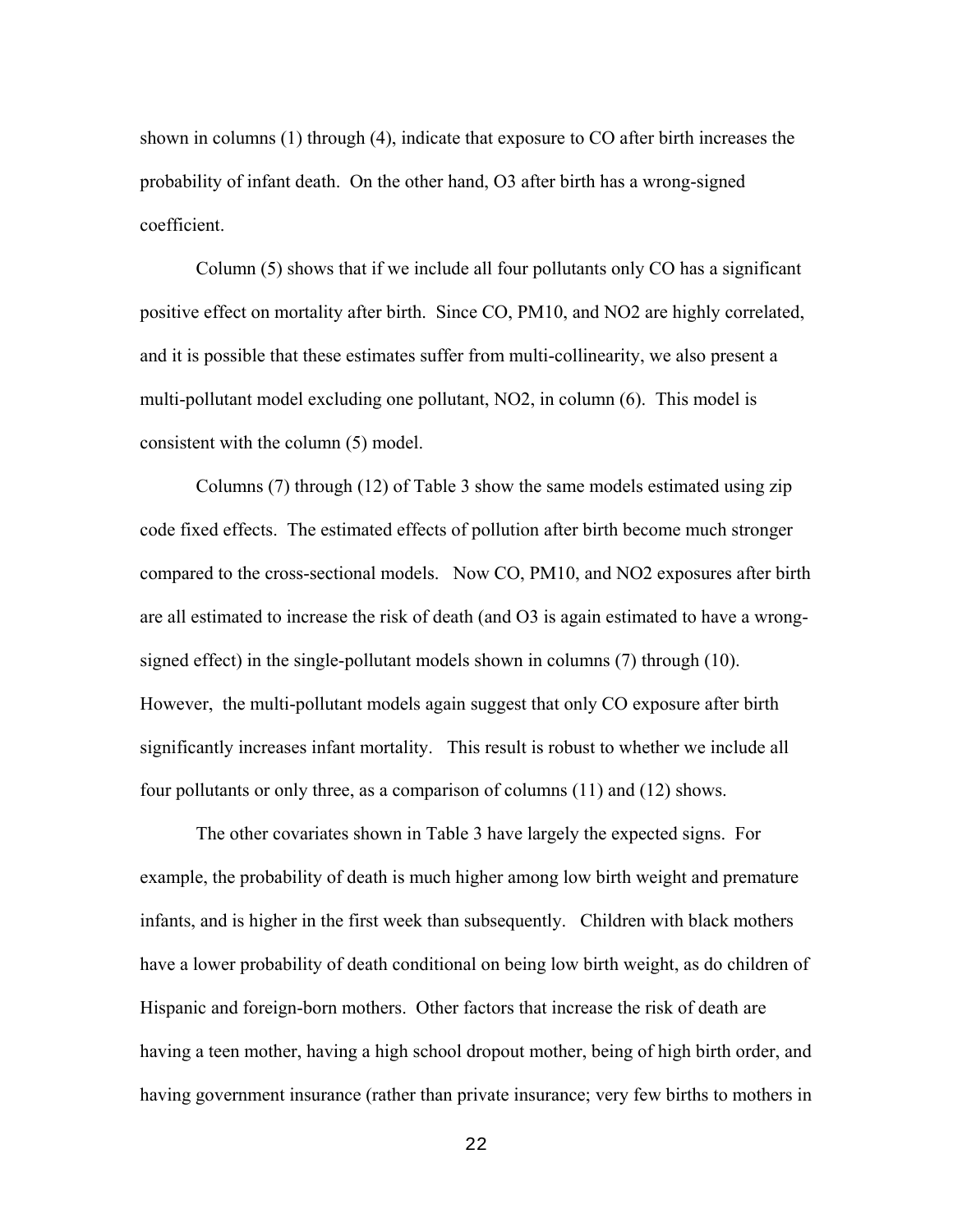California are not covered by insurance). Including the fixed effects has relatively little effect on the estimated effects of these individual-level covariates. In the rest of this discussion, we omit these covariates from the tables.

Table 4 presents an alternative specification of model (1) which includes zipcode\*year fixed effects. The results are very similar to those discussed above. However, this is not our preferred specification, given that there are a substantial number of zipcode\*year cells without deaths

Table 5 begins to examine the question of whether prenatal exposures matter, by estimating models of form (2). Panel 1 adds average pollution measured over the last trimester of each child's pregnancy, while panel two adds both first and last trimester pollution variables. To conserve space, we focus only on the models with zip-code fixed effects, and drop the model with all four pollutants. We found that NO2 was never significant in the multi-pollutant models, but that collinearity with CO and PM10 became an issue when multiple measures of the same pollutants were added to the model.

Panel 1 of Table 5 shows that the estimated effects of pollution after birth are very similar to those shown in Tables 3 and 4. None of the measures of pollution in the last trimester are significant at the 95 percent level of confidence. But PM10 in the last trimester is signficant at the 90 percent level, and the coefficient is large, suggesting that perhaps PM10 exposure in the last trimester has a negative effect on infant health. Panel 2 shows that including pollution in the first trimester as well has little effect on the other coefficients, and that pollution in the first trimester does not appear to have a significant effect on infant mortality.

Table 6 shows a model similar to that estimate in Panel 1 of Table 5, except that the hazard is estimated over months, rather than weeks of life. As discussed above, if the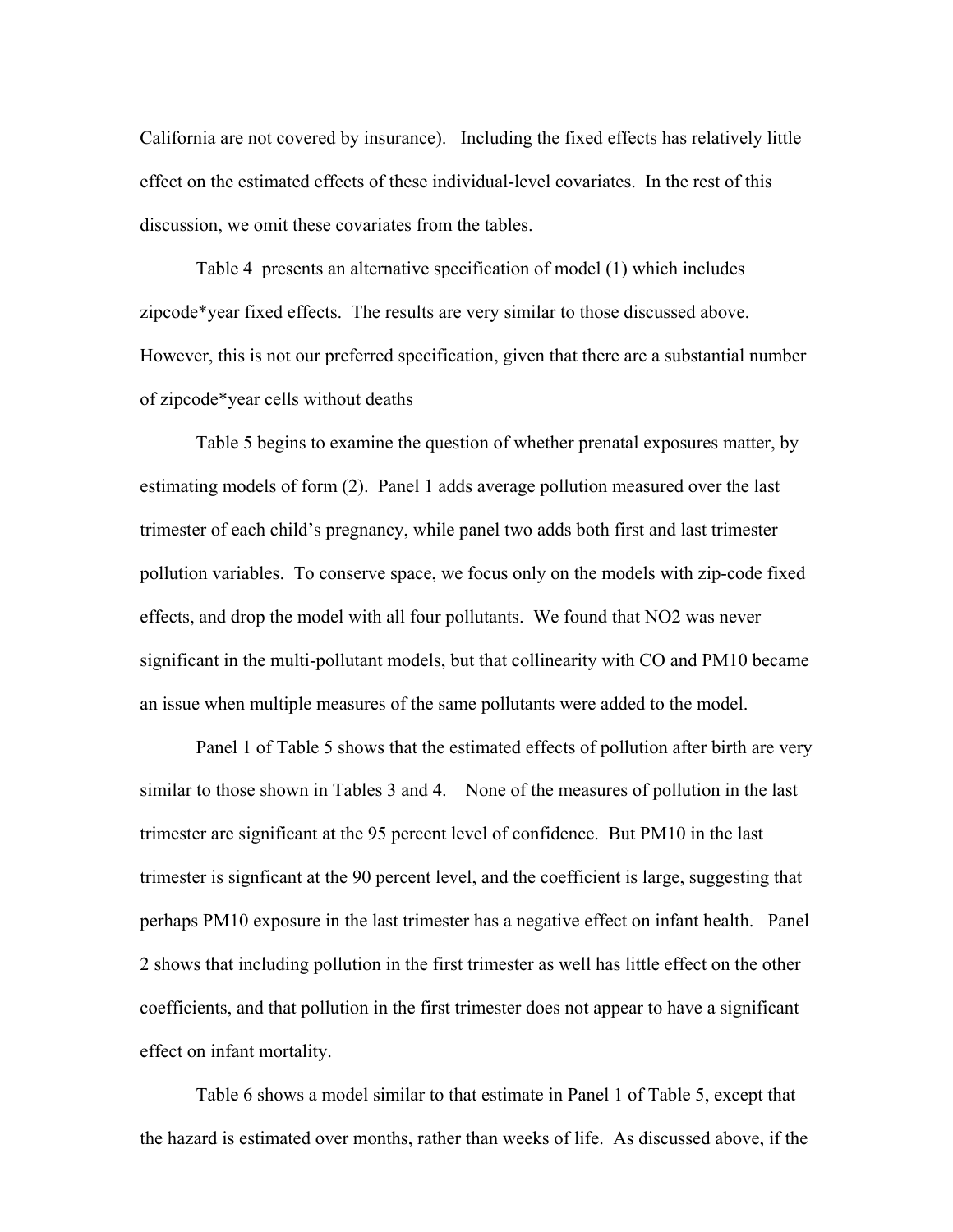effects we observe were driven by "harvesting", then we might expect the size of the estimated effects to fall when we move to a longer time horizon. However, rather than decreasing the size of the estimated effects, this change in time interval tends to increase the effect of PM10 after birth, while the effect of CO is unchanged. The greatly increased size and significance of the coefficient on PM10 may indicate that exposures may be measured more accurately over a longer time horizon (since PM10 is only measured in one 24 hour period per week) or that PM10 has cumulative effects. Some evidence in favor of the latter possibility is that PM10 in the last trimester still appears to have a positive, if imprecisely estimated effect in these models.

In addition to the alternative specifications shown in Tables 4, 5, and 6, we have estimated models using pollution measured from monitors within a 10-mile (rather than a 20 mile radius); models using a logit rather than a linear probability model, and models that exclude deaths in the first week of life. The rationale for this last specification check, was that infants at risk of death might be more likely than others to spend their first week in an environment such as an incubator in which they would not be exposed to ambient air quality. These models all produced similar results to those in Tables 5 and 6, as shown in Appendix Table  $1<sup>12</sup>$  Finally, we estimated models that interacted the effects of pollution with race, in order to see whether there were any systematic differences in the effects of pollution. None of the interaction terms were significant, as shown in Appendix Table 1.

To summarize, CO and PM10 appear to have the most significant effects on infant

<sup>&</sup>lt;sup>12</sup> Using closer monitors results in the loss of data (since fewer zip codes are within 10 miles of a monitor). However, we found that the correlations between pollution measures obtained using a 20 mile radius, and those obtained using a 10 mile radius were very high (.96, .95, .96, and .97 for O3, CO, PM10, and NO2, respectively) so perhaps it is not surprising that the two measures produce similar results.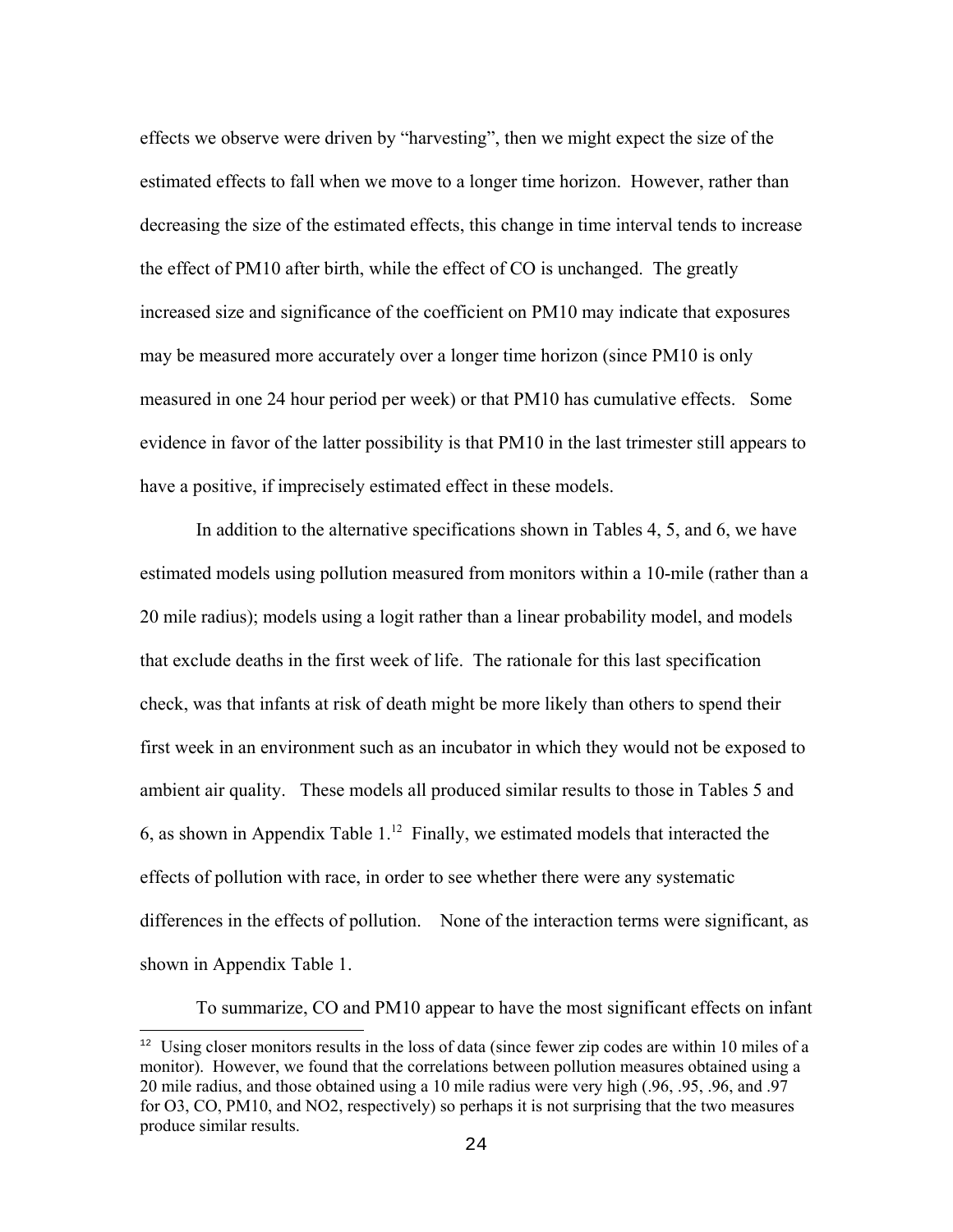mortality. The estimated effect of CO is remarkably robust to many changes in specification. The Table 6 coefficient of approximately .0033 (recall that all coefficients and standard errors on the pollutants are multiplied by 1,000) implies that the 1.021 unit decline in CO that occurred over our sample period was associated with approximately 535 fewer deaths, or about 11 fewer deaths per 100,000 live births.

The coefficient on PM10 is more sensitive to specification, but the Table 6 coefficient of approximately .020 implies that the .159 unit decline in PM10 over our sample period resulted in 509 fewer deaths, which implies a reduction of 10.9 deaths per 100,000, per unit of PM10.

To compare this estimate to those of Chay and Greenstone, it is necessary to recall that we divided the PM10 measure by 100, so there was actually a 15.9 micro grams per meter cubed per hour decline in PM10 over our sample, or a reduction of .7 deaths per 100,000 per standard unit. Of course, Chay and Greenstone estimate single pollutant models, so a better comparison might involve the coefficient of .033 from column 2 of Table 6. This coefficient implies a reduction of 1.2 deaths per 100,000 per standard unit of PM10 reduction, which is smaller than the effects estimated by Chay and Greenstone. The smaller estimate may reflect a non-linear effect of particulates on infant health, the fact that TSPs are a broader measure than PM10 (while roughly half of TSPs are less than 10 microns in diameter, smaller particles are thought to have the worst effects), perhaps a California-specific effect given that Chay and Greenstone use national data. It is also possible that the estimated effect is larger in more aggregated data, a possibility we investigate below.

#### *B) Effects on Low Birth Weight, Prematurity, and Fetal Death*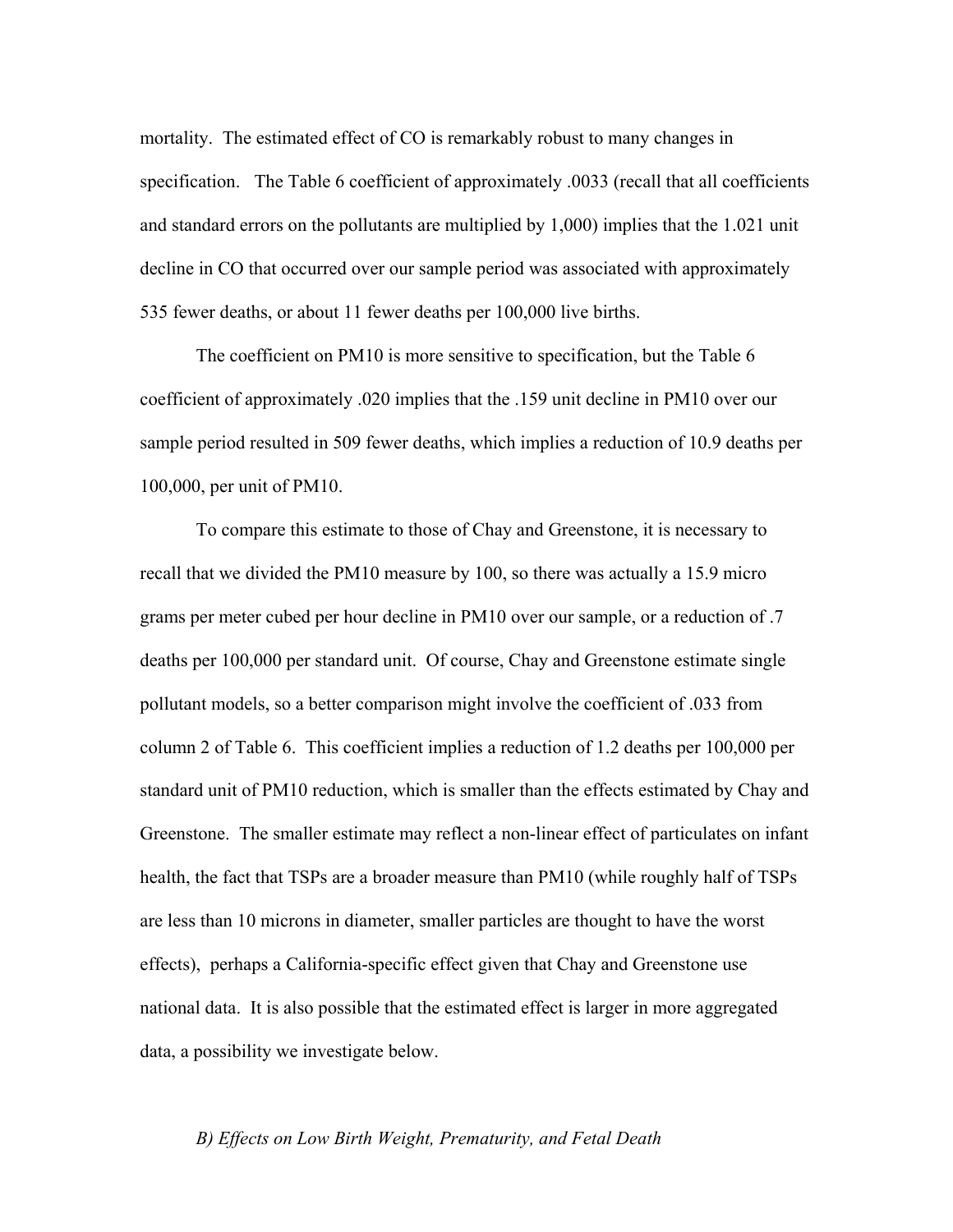As Table 1 showed, infant death is a rare outcome, and it is possible that prenatal pollution exposure could have effects on infant health even if it did not result in death. Also, the sample of children born alive is a selected one, so it is of interest to examine the effects of pollution on a fuller sample of pregnancies, including both those born alive and those born dead. Hence, in Table 7 we examine these questions directly by estimating model (3). Columns (1) through (5) estimate cross-sectional models, while Columns (6) through (10) include zip code fixed effects.

The estimates shown in the single-pollutant cross-sectional models are consistent with those of the prior literature, in that they suggest that all of the criterion pollutants reduce birth weight and/or gestation. For example, CO, PM10, and NO2 are all estimated to contribute to low birth weight, although in the multi-pollutant model, only PM10 remains statistically significant. Similarly, multi-pollutant models of prematurity suggest that CO, PM10 and O3 all increase prematurity. Fetal deaths have not been previously examined, but we find little evidence that they are related to pollution, even in the cross section.

Unlike the infant mortality results presented above, these estimates are not robust to the inclusion of zip code level fixed effects. In the fixed effects models, none of the pollutants have a significant effect on the probability of low birth weight, prematurity, or fetal death. We have also estimated these models using only the sample of live births with very similar results, and have experimented with including pollution in the first trimester as well as pollution in the last trimester. Neither measure of pollution exposure was statistically significant in the fixed effects models.

*c) Estimated Effects in Aggregate Data*

26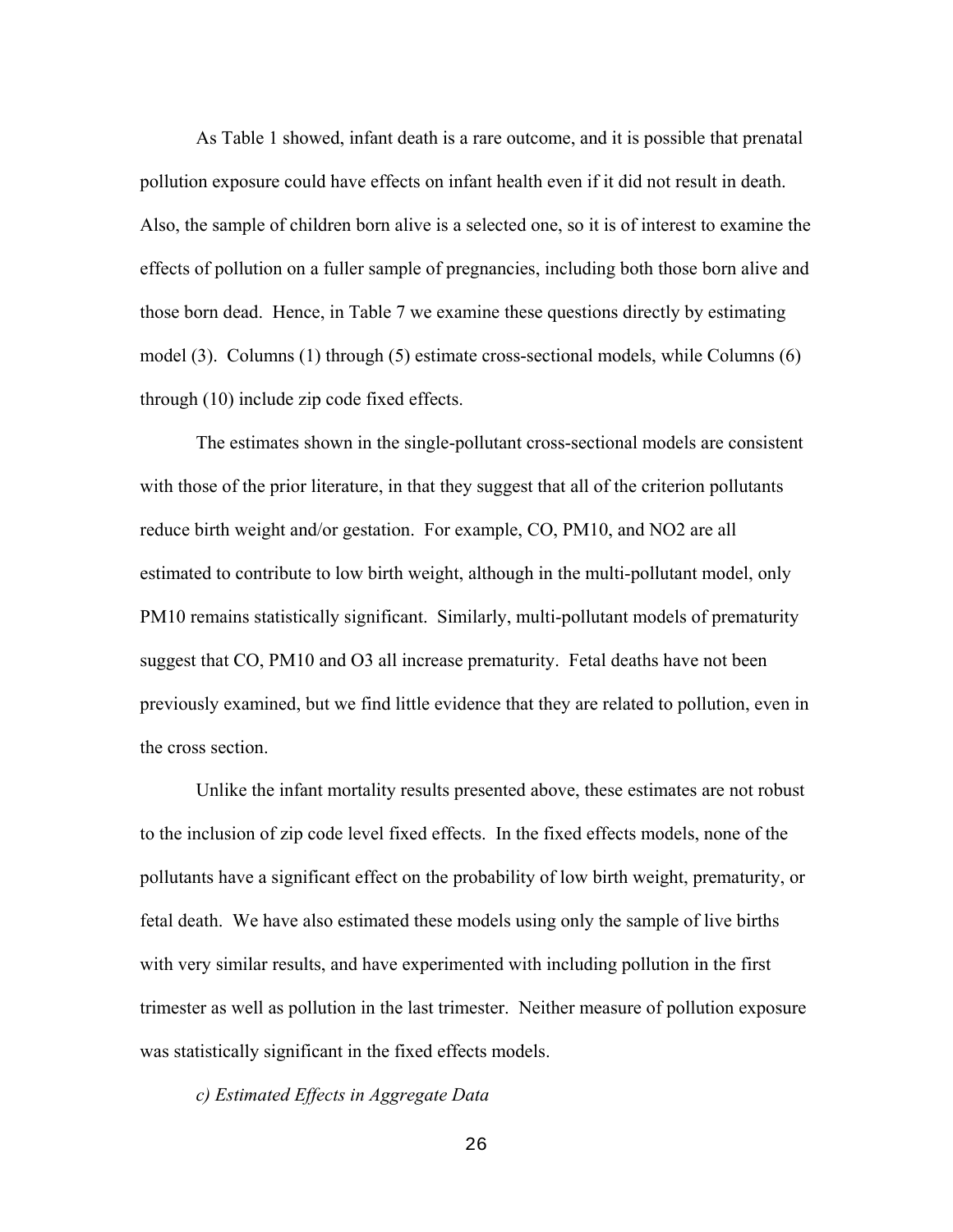Several previous studies have used aggregate rather than individual-level data and it is of interest to compare our results with theirs. Hence, we have aggregated our data to the zip code-quarter level and estimated models similar to (1) and (2). Note that in the infant mortality regressions, we now control only for pollution in the quarter of birth, and cannot distinguish between exposure before and after birth. These models are shown in Table 8. The sample size for the infant mortality regressions is slightly smaller than for the birth outcome regressions, because for 1989, the rate can only be calculated for the last quarter of the year.

The first panel of Table 8 shows that in the aggregate-level data, only PM10 is significant in the multi-pollutant models. The point estimate of .468 in column (2) indicates that the decline in PM10 from 48.8 to 32.9 micrograms per cubic meter of air that occurred between 1989 and 1997 led to about 1.9 infant fewer deaths per 100,000, per unit decline in PM10, which suggests that the estimated effects of PM10 may be larger in more aggregated data. The rest of the Table shows that once again, we find little effect of pollution on the incidence of low birth weight, prematurity, or fetal death.

### **VI. Discussion and Conclusions**

Environmental policy continues to be extremely contentious. For example, the EPA has responded to the threat posed by increased diesel emissions by proposing new rules that would require refiners to phase in cleaner diesel fuel between 2006 and 2010, but the American Petroleum Institute and the National Petro-chemical and Refiners Association have filed suit in an effort to block implementation of these standards (Stafford, 2001).<sup>13</sup> Similarly, there is a great deal of controversy over the Bush

<sup>13</sup> Due to increased driving, trucks burning diesel emitted more nitrogen oxides and particles in 1997, than they did in 1970 when the Clean Air Act was passed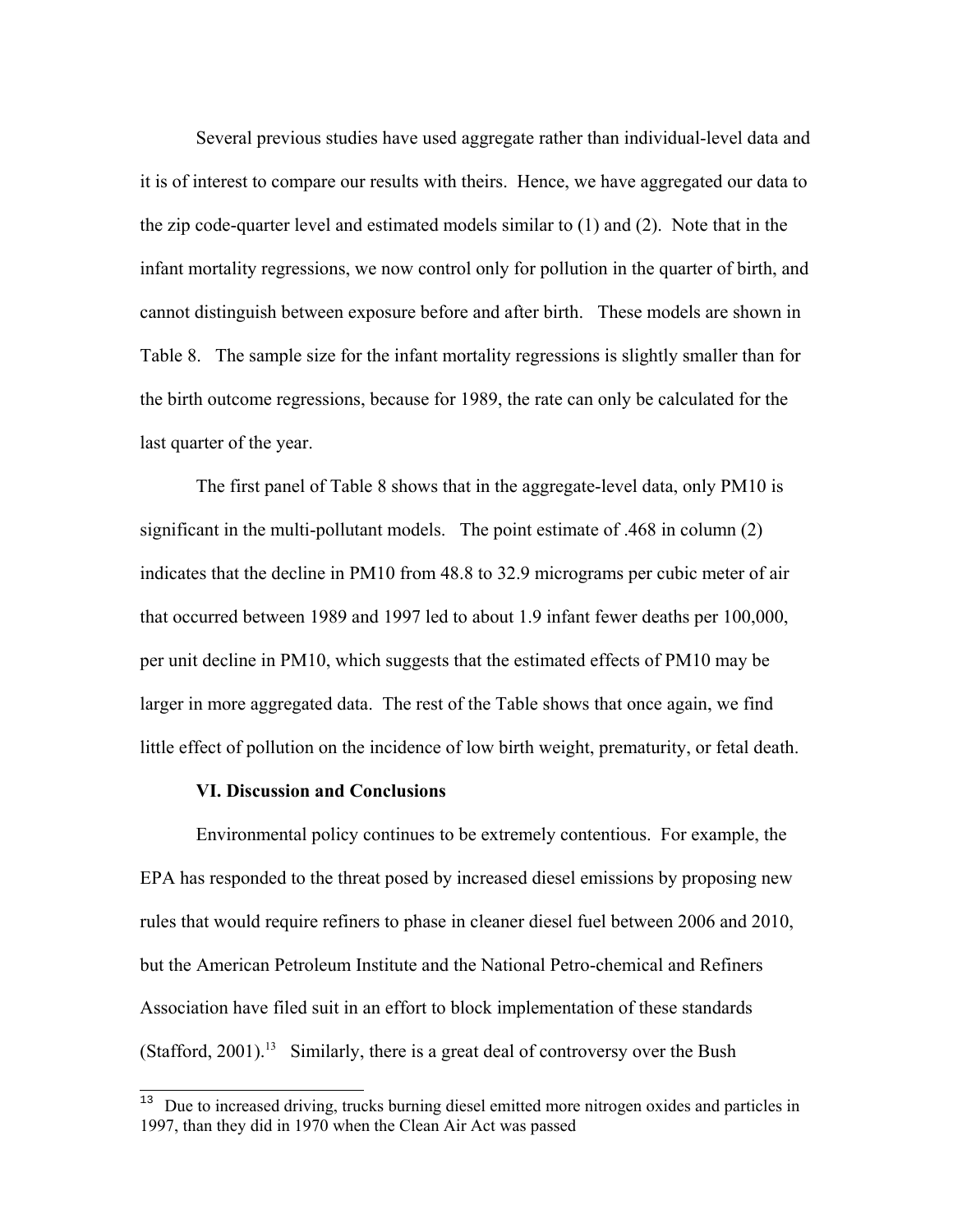administration's recent "Clear Skies" initiative, which would eliminate the requirement that older power plants upgrade their pollution controls when they upgrade or modernize their equipment. Critics contend that the plan would not regulate CO production, provides weaker caps than alternative legislation introduced in the Senate, and will not necessarily reduce pollution in the most polluted areas, an important consideration if the effects of pollution are indeed non-linear (Environmental Defense, 2003).

In order to begin to evaluate the costs and benefits of such policies, it is necessary to understand how changes from current, historically low levels of air pollution are likely to affect health, and which pollutants have the greatest health effects. This paper examines the effects of air pollution on infant health, using recent data from California. Our models are identified using within zip code variation in pollution, so that we are able to control for unobservable fixed characteristics of zip codes as well as for a detailed group of observable time-varying characteristics. Controlling for area fixed effects causes us to overturn some of the findings in the (largely cross-sectional) epidemiological literature concerning prenatal pollution exposures. For example, we find little effect of prenatal pollution exposure on the probability of low birth weight or prematurity once zip code fixed effects are included in the models.

In "single pollutant" models that include fixed effects, we find that CO, PM10, and NO2 all increase infant mortality. But in multi-pollutant models, we find that CO and PM10 have the strongest effects. Our estimates imply that reductions in CO and PM10 over the time interval we study saved over 1,000 infant lives. These findings areis clearly relevant to policy debates over automobile emissions and the Clear Skies Initiative, for example.

28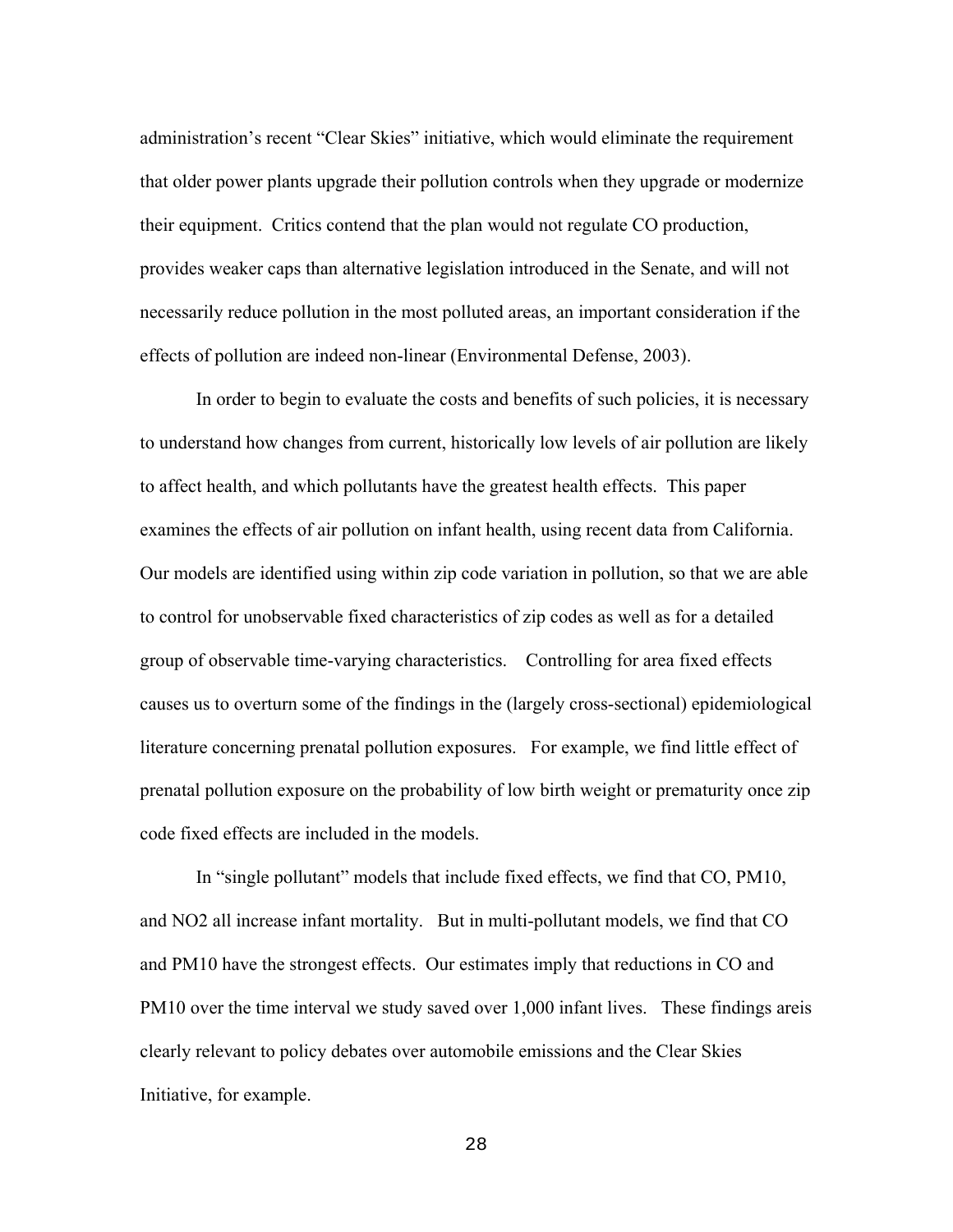A complete evaluation of the costs and benefits of improvements in air quality is far beyond the scope of this paper (see for example, Greenstone (2002) who calculates the cost of the 1970 and 1977 Clean Air Act Amendments, or Sieg et al. (2000) who examine willingness to pay for air quality improvements in the context of a general equilibrium model of housing prices). Note however that there are several reasons why the health benefit that we measure here would not be capitalized into housing prices. First, the effects of pollution on infant health are not well known—that is a starting point for this research. Second, CO is a colorless, odorless gas and people may not be willing to pay for reductions in pollution that they do not observe. Third, to the extent that parents place a lower value on infant health relative to other goods than infants would, the value of their health will not be fully captured by the parents' willingness to pay for pollution reduction.

What is the value then, of improvements in infant health due to reductions in pollution? If we value a life at a very conservative \$1.6 million, then the estimated reduction in infant deaths due to reduced air pollution in California over the 1990s would be valued at \$1.7 billion.<sup>14</sup> If we use the EPA(1999) value of \$4.8 million, the benefit would grow to \$5 billion. These estimates ignore other benefits of pollution reduction, such as improvements in health which are not at the life/death margin, and so are lowerbound estimates of the benefit. But they may still be a useful benchmark for assessing the benefits of further reductions in air pollution in terms of infant health.

<sup>&</sup>lt;sup>14</sup> Chay and Greenstone (2001a) use this \$1.6 million value. However, Viscusi (1993) suggested that the value of a life was between \$3.5 and \$8.5 million, and U.S. EPA (1999) valued infant lives lost due to lead at \$4.8 million, the same value that they used for adult lives.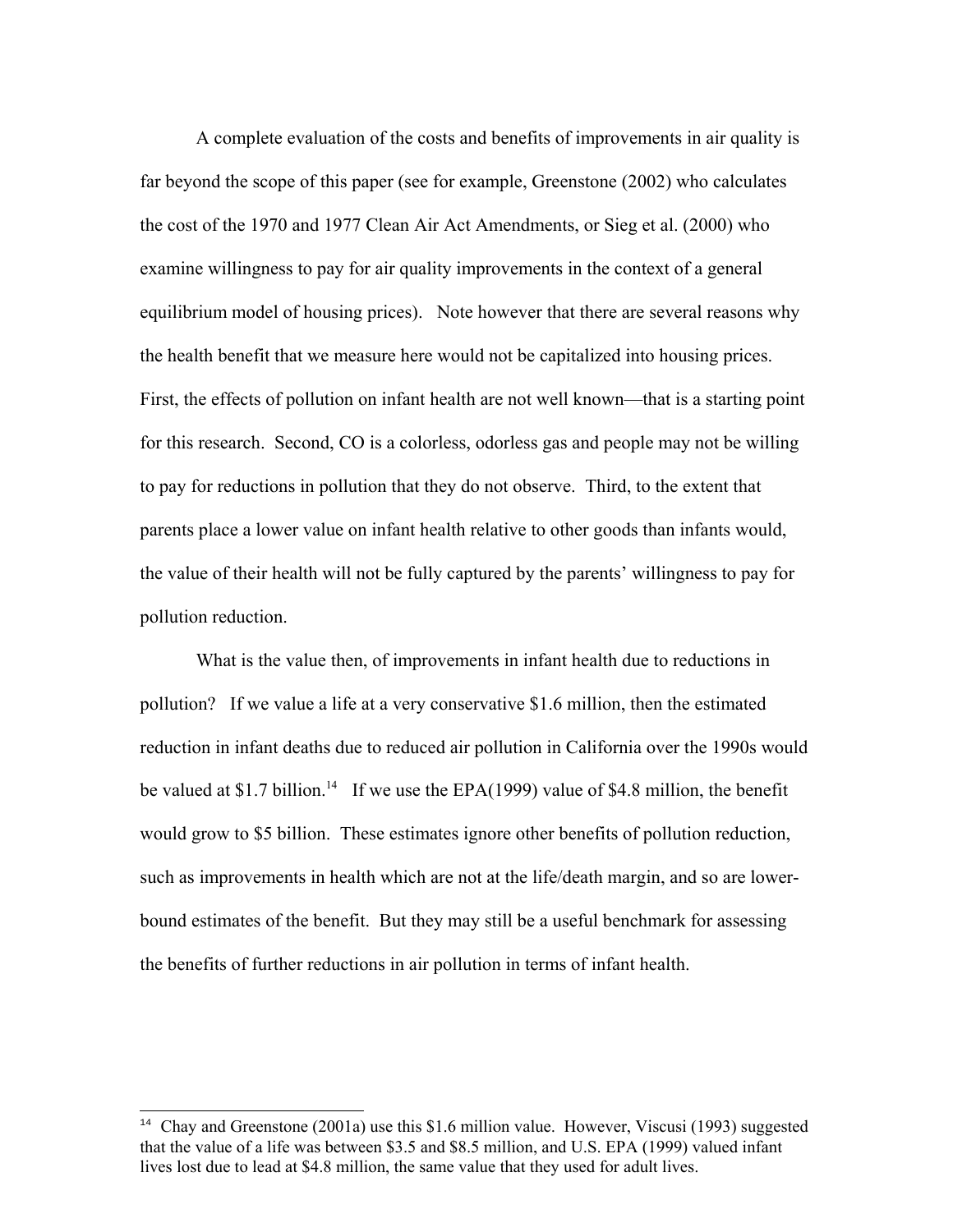### **References**

Allison, Paul, "Dsicrete-Time Methods for the Analysis of Event Hisotries," *Sociological Methodology*, 13, 61-98, 1982.

Almond, Douglas, Kenneth Chay and David Lee. "Does Low Birth Weight Matter? Evidence from the U.S. Population of Twin Births", Xerox, Dept. of Economics, Berkeley (August 2002)

Bobak, M. "Outdoor Air Pollution, Low Birth weight, and Prematurity", Environmental Health Perspectives, 108, 2000, 173-176.

Chay, Kenneth and Michael Greenstone. "The Impact of Air Pollution on Infant Mortality: Evidence from Geographic Variation in Pollution Shocks Induced by a Recession", forthcoming, Quarterly Journal of Economics.

Chay, Kenneth and Michael Greenstone. "Air Quality, Infant Mortality, and the Clean Air Act of 1970", xerox, Dept. of Economics, Berkeley, August 2001.

Currie, Janet and Jonathan Gruber. "Saving Babies: The Efficacy and Cost of Recent Expansions of Medicaid Eligibility for Pregnant Women," The Journal of Political Economy, December, 1996

Dejmek, J. S.G. Selevan, I. Solansky, RJ. Sram. "Fetal Growth and Maternal Exposure to Particulate Matter During Pregnancy", Environmental Health Perspectives, 107, 1999, 475-480.

Doggett, Tom. "White House, EPA Clash on Lower Vehicle Emissions", Reuters wire service, October 17, 2002.

Environmental Defense. "President's Clear Skies Initiative Won't Clean Pollution Without Changes", New Release, Jan 28, 2003, www.environmentaldefense.org/pressrelease.cfm?ContentID=2629.

Garvey, D.J. and L.D. Longo. "Chronic Low Level Maternal Carbon Monoxide Exposure and Fetal Growth and Development" Biology and Reproduction, 19, 8-114, 1978.

Greenstone, Michael. "The Impacts of Environmental Regulations on Industrial Activity: Evidence from the 1970 and 1977 Clean Air Act Amendments and the Census of Manufactures", Journal of Political Economy, CX, 2002.

Hales, Simon, Clare Salmond, G. Ian Town, Tord Kjellstrom, Alistair Woodward. "Daily Mortality in Relation to Weather and Air Pollution in Christchurch, New Zealand", Australian and New Zealand Journal of Public Health, 24:1, 1999, 89-91.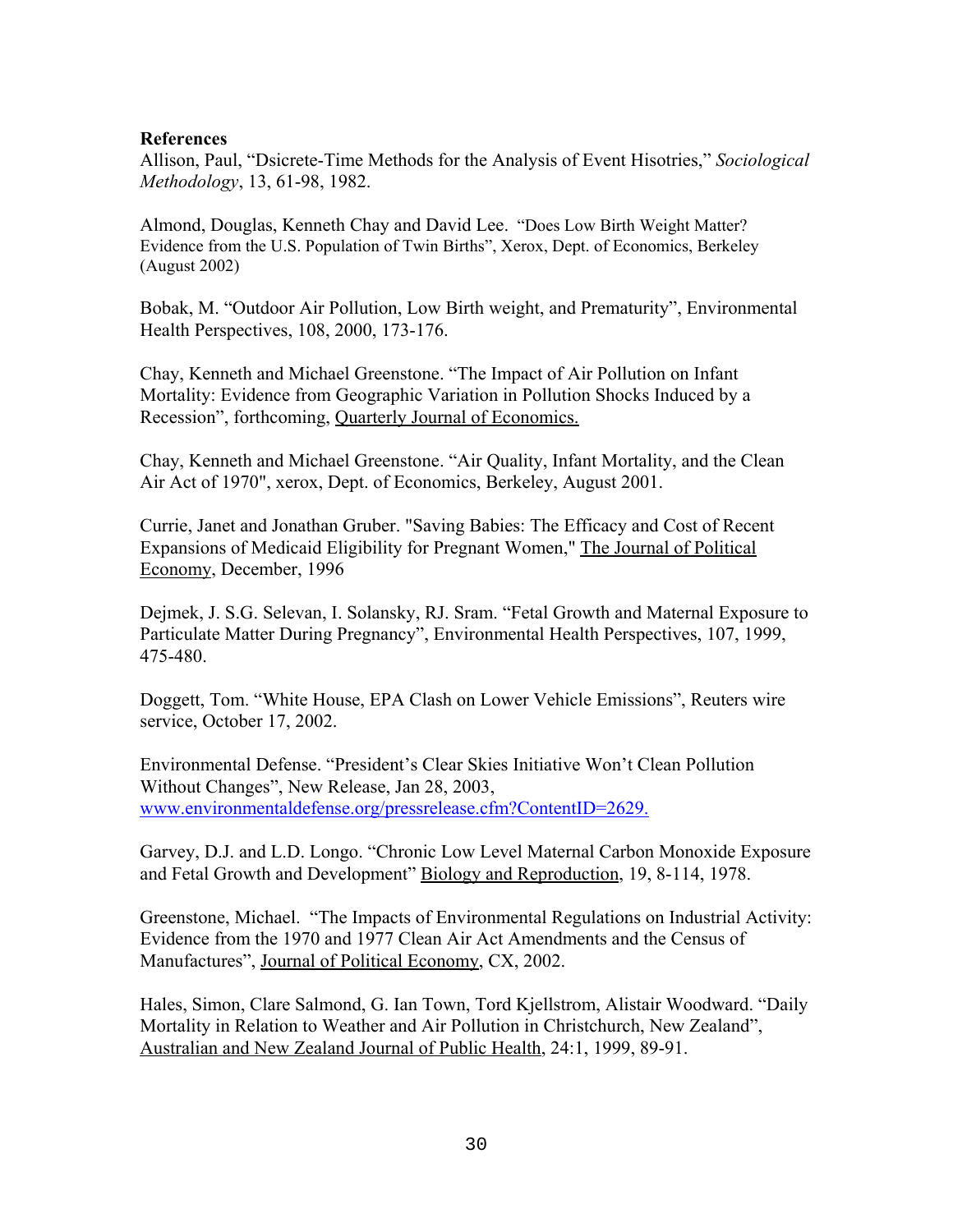Kaiser, R., N. Kunzli, and J. Schwartz. "The Impact Of PM10 On Infant Mortality In 8 US Cities", paper presented to the 2001 meeting of the American Thoractic Society, Boston MA, 2001.

Lipfert, F. W., J. Zhang, and R.E. Wyzga. "Infant Mortality and Air Pollution: A Comprehensive Analysis of U.S. Data for 1990", Journal of the Air Waste Management Association, 50(8), August 2000, 1350-1566.

Logan, W.P.D. and M.D. Glasg. "Mortality in London Fog Incident, 1952", Lancet 1:336-338, 1953.

Longo, L.D. "The Biological Effects of Carbon Monoxide on the Pregnant Woman, Fetus and Newborn Infant", American Journal of Obstetrics and Gynecology, 129, 690103, 1987.

Lubin, Jay and Mitchell Gail, "Biased selection of controls for case-control analyses of cohort studies" Biometrics 40 (1), 63-75, 1984.

Mantel, Nathan, "Synthetic retrospective studies and related topics," Biometrics 29(3), 479-486, 1973.

Neidell, Matthew. "Essays on the Impact of Environmental Factors on Children's Health and Human Capital", Ph.D. Dissertation, University of California, Los Angeles, 2002.

Prentice, R.L., and N.E. Breslow, "Retrospective studies and failure time models" Biometrika, 65(1), 153-158, 1978.

Ritz, Beate, and Fei Yu. "The Effects of Ambient Carbon Monoxide on Low Birth Weight Among Children Born in Southern California Between 1989 and 1993", Environmental Health Perspectives, 107, 1999, 17-25.

Ritz, Beate, Fei Yu, Guadalupe Chapa and Scott Fruin. "Effect of Air Pollution on Preterm Birth Among Children Born in Southern California Between 1989 and 1993", Epidemiology, 11 #5, Sept. 2000, 502-511.

Samet, Jonathan, Scott Zeger, Julia Kelsall, Jing Xu and Laurence Kalstein. "Does Weather Confound or Modify the Association of Particulate Air Pollution with Mortality?" Environmental Research Section A, LXXVII, 1997, 9-19.

Schwartz, Joel, "Harvesting and long term exposure effects in the relation between air pollution and mortality," American Journal of Epidemiology, 151(5), 440-448, 2000.

Seig, Holger, V. Kerry Smith, H. Spencer Banzhaf, and Randy Walsh. "Estimating the General Equilibrium Benefits of Large Policy Changes: The Clean Air Act Revisited", NBER Working Paper #7744, June 2000.

Stafford, Robert T. "An Uphill Drive", Washington D.C.: Clean Air Trust, 2001.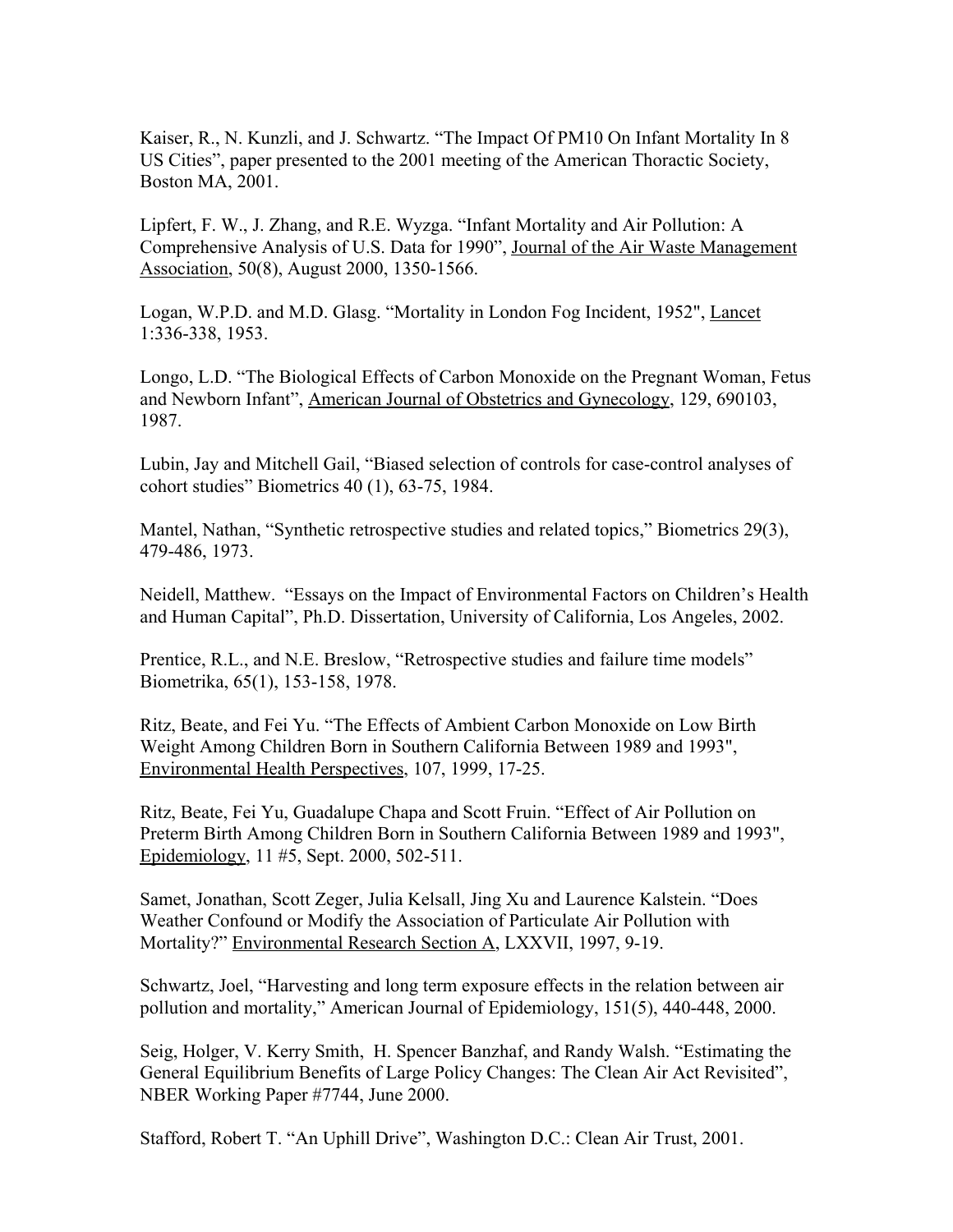U.S. Environmental Protection Agency. The Benefits and Costs of the Clean Air Act, 1990-2010. Report to the U.S. Congress, November1999.

U.S. Environmental Protection Agency. "National Ambient Air Quality Standards", Nov. 15th 2002, http://www.epa.gov/airs/criteria.html.

U.S. Environmental Protection Agency. "Second Prospective Analytical Plan", May 12, 2003 (Scientific Advisory Board Advisory Council on Clean Air Compliance: Washington D.C.).

U.S. Environmental Protection Agency. "Criteria Pollutants" February 20<sup>th</sup>, 2003b, http://www.epa.gov/oar/oaqps/greenbk/o3co.html.

Viscusi, W. Kip. "The Value of Risks to Life and Health" Journal of Economic Literature*.* 31(4):1912-1946, Dec. 1993*.*

Wang, X., H. Ding, L. Ryan, X. Xu. "Associations between Air Pollution and Low Birth Weight: A Community-Based Study", Environmental Health Perspectives, 105, 514-520, 1997.

Williams, L. A.M. Spence, and S.C. Tideman. "Implications of the Observed Effect of Air Pollution on Birth Weight", Social Biology, 24, 1977, 1-9.

Wilson, William, David Mage, and Lester Grant. "Estimating Separately Personal Exposure to Ambient and Nonambient Particulate Matter for Epidemiology and Risk Assessment: Why and How", Journal of the Air Waste Management Association, 50, July 2000, 1167-1183.

Woodruff, T.J., J. Grillo, K.C. Schoendorf. "The Relationship Between Selected Causes of Postneonatal Infant Mortality and Particulate Air Pollution in the United States", Environmental Health Perspectives, 105, 1997, 608-612.

Xu, X, H. Ding. X. Wang. :Acute Effects of Total Suspended Particles and Sulfur Dioxides on Preterm Delivery: A Community-Based Cohort Study" Archives of Environmental Health, 50, 1995, 407-415.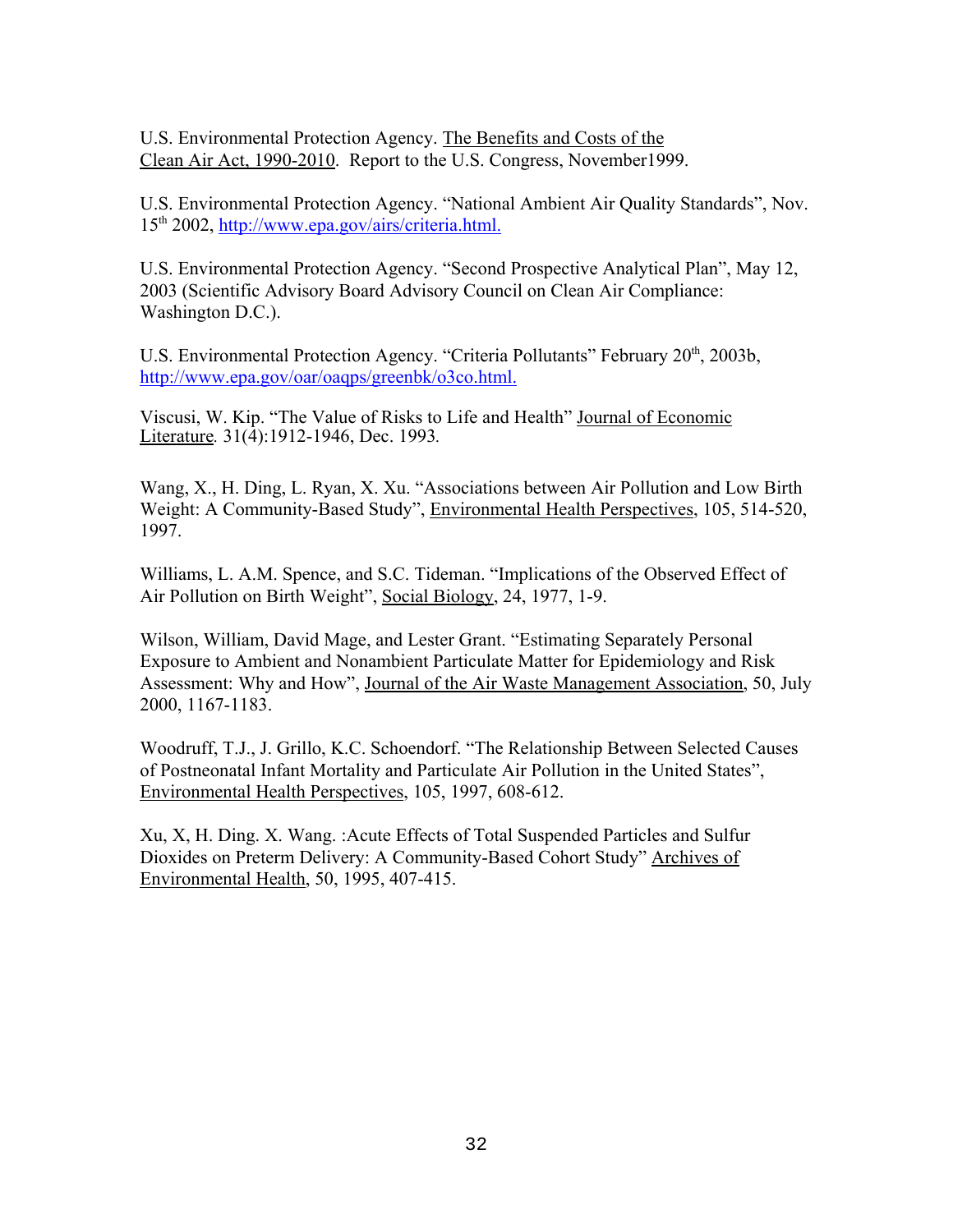### **Appendix**:

### 1. Description of the survival model

The description of this model follows Allison (1982). Define a discrete-time hazard rate:

where  $P_{it}$  is the probability of death for individual *i* in period *t*, *T* is the time of occurrence, and *x* are covariates that affect death.

We can now specify the likelihood function:

where  $\delta_i$  is a dummy variable equal to 1 if the observation is uncensored and 0 otherwise. This is analogous to the continuous time model in that each individual contributes to the likelihood function the hazard rate if uncensored and the survivor function if censored.

Using conditional probabilities, we can restate the hazard and survivor function as:

After substituting these into the likelihood function, taking logs, and rearranging terms, we are left with:

where  $y_i = 1$  if person *i* dies in period *t*, and 0 otherwise. This now amounts to the analysis of binary data, and, after specifying the hazard as a function of the covariates, can be estimated by logit model. Alternatively, we can specify the hazard as a linear probability model and estimate it by least squares.

### 2. A Note on Case Control Sampling

Mantel (1973, pages 481-482) provides a simple explanation of case-control sampling.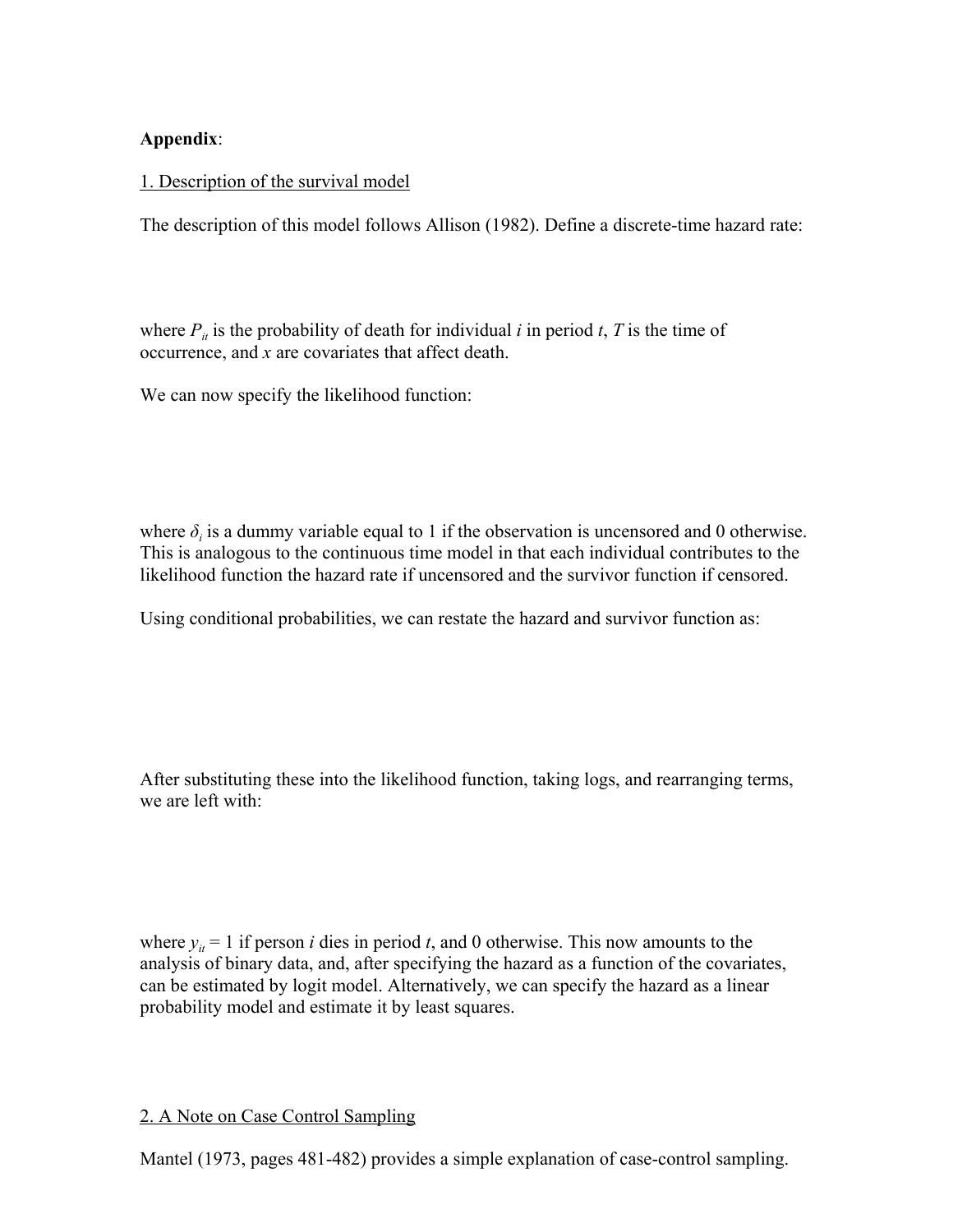In his analysis, a random proportion  $d_1$  of cases, and a random proportion  $d_2$  of controls are chosen. For example, one could set  $d_1$  to 1 and  $d_2$  to  $\sim$  16 as we have done. Intuitively, there is little to be gained by arbitrarily increasing the size of the control group, if the size of the treatment group is fixed. However, it still seems that selecting the individuals to be retained on the basis of their outcome will introduce a bias. Mantel shows however, that only the intercept of the log odds ratio is changed. Specifically,

"The possible outcomes for individual I with vector  $X_i$  are: 1) he can develop disease and be in the sample, with probability  $d_1P(Y_i=1|X_i)$ ; 2) he can develop disease and not be in the sample, with probability  $(1-d_1)P(Y_i=1|X_i)$ ; 3) he can remain disease free and be in the sample, with probability  $d_2P(Y_i=0|X_i)$ ; 4) he can remain disease free and not be in the sample, with probability  $(1-d_2)P(Y_i=0|X_i)$ .

We now make use of the fact that for any truncated multinomial...the probability P', for a particular observable outcome is its unconditional probability divided by the total of probabilities for observable outcomes. Thus we may write

$$
P'(Y_i=1|X_i) = d_1 P(Y_i=1|X_i)/[d_1 P(Y_i=1|X_i) + d_2 P(Y_i=0|X_i)]
$$
\n(1)

in consequence of which

$$
P'(Y_i=1|X_i)/P'(Y_i=0|X_i) = d_1P(Y_i=1|X_i)/d_2P(Y_i=0|X_i)
$$
\n(2)

or the log odds

$$
\log \{ P'(Y_i=1|X_i) / P'(Y_i=0|X_i) = \log(d_1/d_2) + \log \{ P(Y_i=1|X_i) / P(Y_i=0|X_i). \tag{3} \}
$$

What this implies is that the conditional log odds for being a case has the same dependence on  $X_i$  as the unconditional log odds; only the intercept is changed."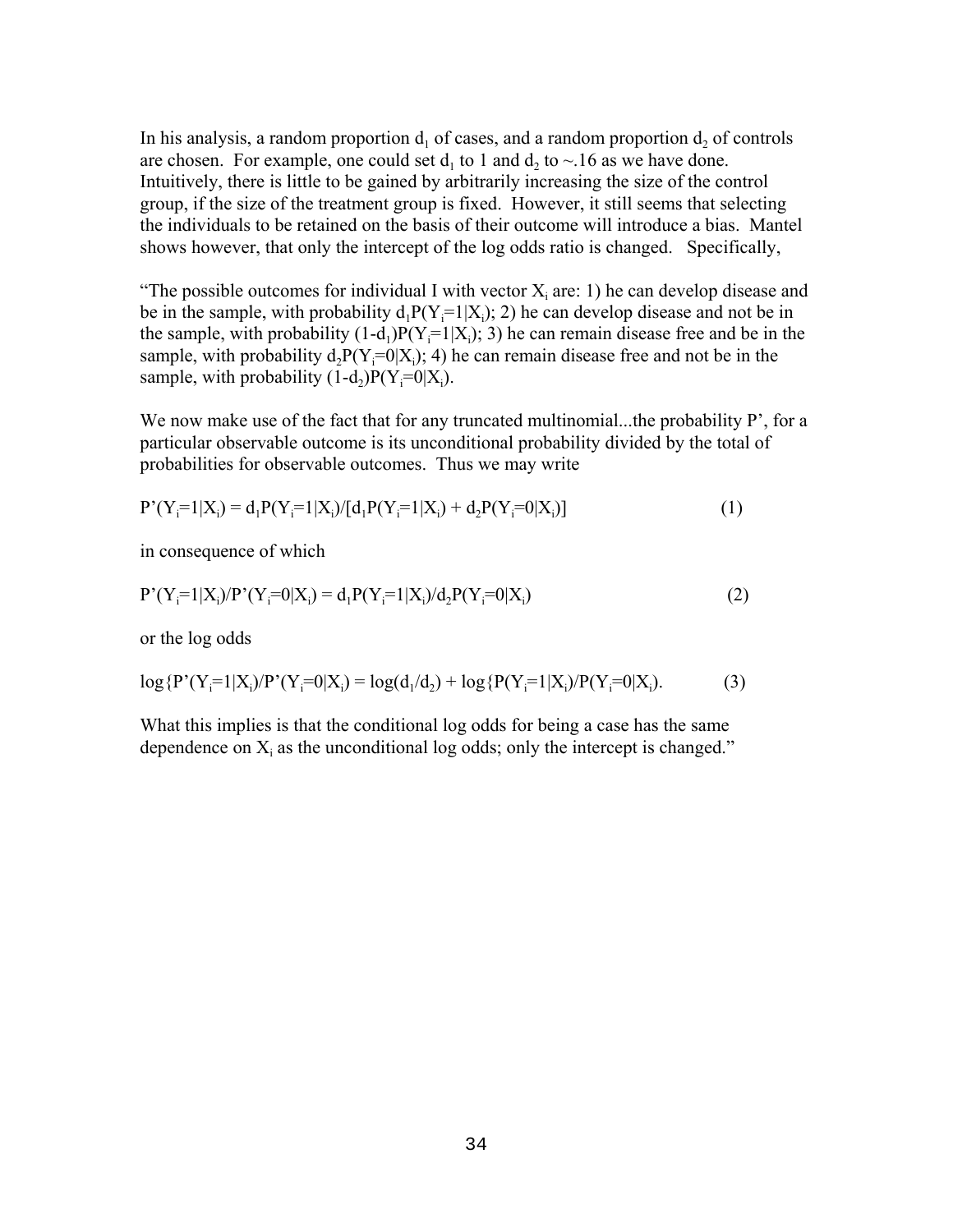| vearg | CO                                                       | CO/10  PM10 | NO <sub>2</sub> | O <sub>3</sub>                                     |
|-------|----------------------------------------------------------|-------------|-----------------|----------------------------------------------------|
|       | 1989.1 3.717823 0.371782 0.492629 0.679481 0.262495      |             |                 |                                                    |
|       | 1989.2 2.086403 0.20864 0.415296 0.566852 0.463648       |             |                 |                                                    |
|       | 1989.3  1.341853  0.134185  0.473456  0.491766  0.599021 |             |                 |                                                    |
|       |                                                          |             |                 | 1989.4 2.666479 0.266648 0.566975 0.686221 0.48542 |
|       |                                                          |             |                 | CHRANC Q QOQQT Q ARAMA Q ANAMA A ARAMA A AGOA      |



| 1994.1 | 3.224715 | 0.322472 | 0.430792 | 0.597581 | 0.225304 |
|--------|----------|----------|----------|----------|----------|
| 1994.2 | 1.750595 | 0.17506  | 0.326117 | 0.467667 | 0.398644 |
| 1994.3 | 1.273965 | 0.127397 | 0.356087 | 0.439707 | 0.551016 |
| 1994.4 | 2.081572 | 0.208157 | 0.365098 | 0.544296 | 0.42919  |
| 1995.1 | 2.565088 | 0.256509 | 0.297169 | 0.489783 | 0.226227 |
| 1995.2 | 1.541892 | 0.154189 | 0.267019 | 0.423343 | 0.367046 |
| 1995.3 | 1.213551 | 0.121355 | 0.315238 | 0.433065 | 0.523474 |
| 1995.4 | 2.013943 | 0.201394 | 0.470906 | 0.592657 | 0.465395 |
| 1996.1 | 2.736386 | 0.273639 | 0.420965 | 0.571536 | 0.247932 |
| 1996.2 | 1.52767  | 0.152767 | 0.277481 | 0.434587 | 0.406193 |
| 1996.3 | 1.08558  | 0.108558 | 0.340922 | 0.40013  | 0.51374  |
| 1996.4 | 1.765868 | 0.176587 | 0.372432 | 0.498498 | 0.407162 |
| 1997.1 | 2.323437 | 0.232344 | 0.307716 | 0.464997 | 0.227501 |
| 1997.2 | 1.464453 | 0.146445 | 0.331418 | 0.426641 | 0.396679 |
| 1997.3 | 0.920483 | 0.092048 | 0.349255 | 0.358628 | 0.461875 |
| 1997.4 | 1.684802 | 0.16848  | 0.360902 | 0.477551 | 0.369038 |
| 1999.1 | 2.434757 | 0.243476 | 0.361447 | 0.513488 | 0.228255 |
| 1999.2 | 1.278792 | 0.127879 | 0.296067 | 0.402989 | 0.382664 |
| 1999.3 | 0.867694 | 0.086769 | 0.354267 | 0.360508 | 0.451446 |
| 1999.4 | 1.660605 | 0.166061 | 0.430618 | 0.527017 | 0.378613 |
| 2000.1 | 2.245327 | 0.224533 | 0.366382 | 0.503481 | 0.219788 |
| 2000.2 | 1.141004 | 0.1141   | 0.302934 | 0.400211 | 0.387977 |
| 2000.3 | 0.811396 | 0.08114  | 0.318022 | 0.359895 | 0.456868 |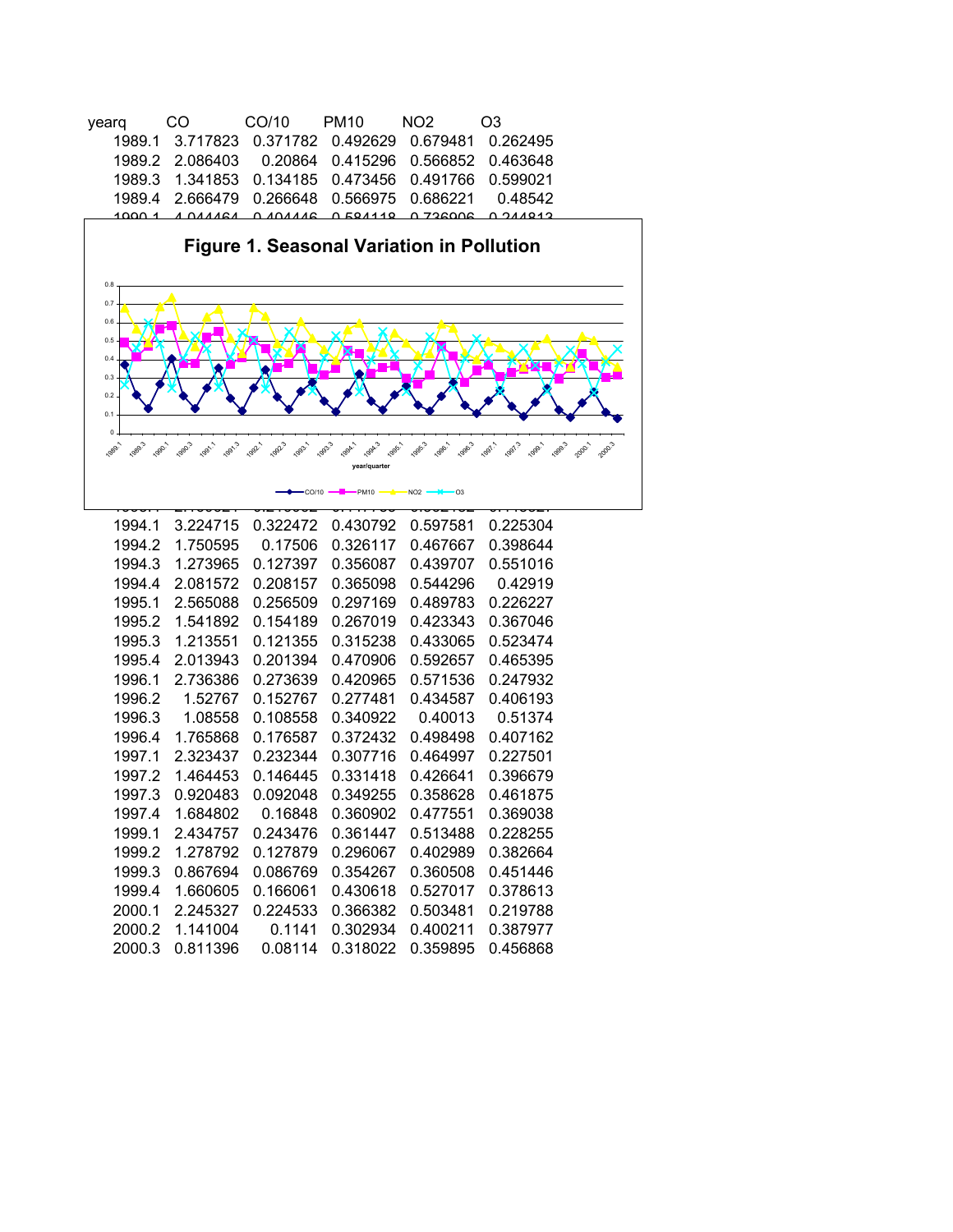| O <sub>3</sub> | CO. | PM <sub>10</sub> | NO2.                                                                                                                                                     |
|----------------|-----|------------------|----------------------------------------------------------------------------------------------------------------------------------------------------------|
|                |     |                  |                                                                                                                                                          |
|                |     |                  |                                                                                                                                                          |
|                |     |                  |                                                                                                                                                          |
|                |     |                  | 1989.1 -0.009296  0.013918  -0.045405  -0.017571<br>1989.2 7.24E-05 -0.038522 -0.005488 0.004173<br>1989.3   0.008549   -0.062345   0.014059   -0.002565 |



| 1992.4 | 0.012015    | 0.004099    | $-0.004159$ | 0.007394    |
|--------|-------------|-------------|-------------|-------------|
| 1993.1 | 0.018907    | $-0.183172$ | $-0.005793$ | 0.00095     |
| 1993.2 | $-0.011578$ | 0.024584    | 0.002575    | 0.007758    |
| 1993.3 | $-0.00909$  | 0.117439    | 0.000624    | 0.011719    |
| 1993.4 | $-0.001006$ | 0.070171    | 0.009589    | 0.005688    |
| 1994.1 | $-0.009823$ | $-0.143302$ | 0.019257    | $-0.013753$ |
| 1994.2 | $-0.005086$ | 0.00418     | 0.025665    | 0.00804     |
| 1994.3 | 0.002446    | 0.044381    | 0.016084    | 0.012385    |
| 1994.4 | 0.010264    | $-0.02595$  | $-0.045859$ | $-0.014467$ |
| 1995.1 | 0.013893    | $-0.268214$ | $-0.017153$ | $-0.028117$ |
| 1995.2 | $-0.01313$  | 0.100662    | $-0.011621$ | 9.43E-05    |
| 1995.3 | $-0.015428$ | 0.172124    | $-0.009733$ | 0.015785    |
| 1995.4 | 0.014931    | $-0.03586$  | 0.052291    | 0.00814     |
| 1996.1 | 0.028037    | $-0.220652$ | 0.01434     | 0.01247     |
| 1996.2 | 0.001509    | 0.019338    | $-0.01141$  | 0.002539    |
| 1996.3 | $-0.008622$ | 0.160834    | 0.00969     | 0.011888    |
| 1996.4 | $-0.008752$ | 0.016988    | $-0.016065$ | $-0.015056$ |
| 1997.1 | 0.037011    | $-0.454555$ | $-0.075502$ | $-0.05023$  |
| 1997.2 | 0.022185    | 0.131973    | 0.05075     | 0.034551    |
| 1997.3 | $-0.02718$  | 0.224852    | 0.034402    | 0.024678    |
| 1997.4 | $-0.012767$ | 0.085622    | -0.020478   | 0.002512    |
| 1999.1 | 0.050429    | $-0.249589$ | $-0.039596$ | $-0.014034$ |
| 1999.2 | 0.039667    | 0.137548    | 0.004252    | 0.02403     |
| 1999.3 | $-0.024944$ | 0.239401    | 0.018543    | 0.013015    |
| 1999.4 | $-0.026061$ | -0.089309   | 0.008084    | $-0.014161$ |
| 2000.1 | 0.033328    | -0.232035   | $-0.007834$ | $-0.001617$ |
| 2000.2 | 0.007905    | -0.003724   | 0.013569    | $-0.001772$ |
| 2000.3 | $-0.027106$ | 0.292187    | $-0.010166$ | 0.013731    |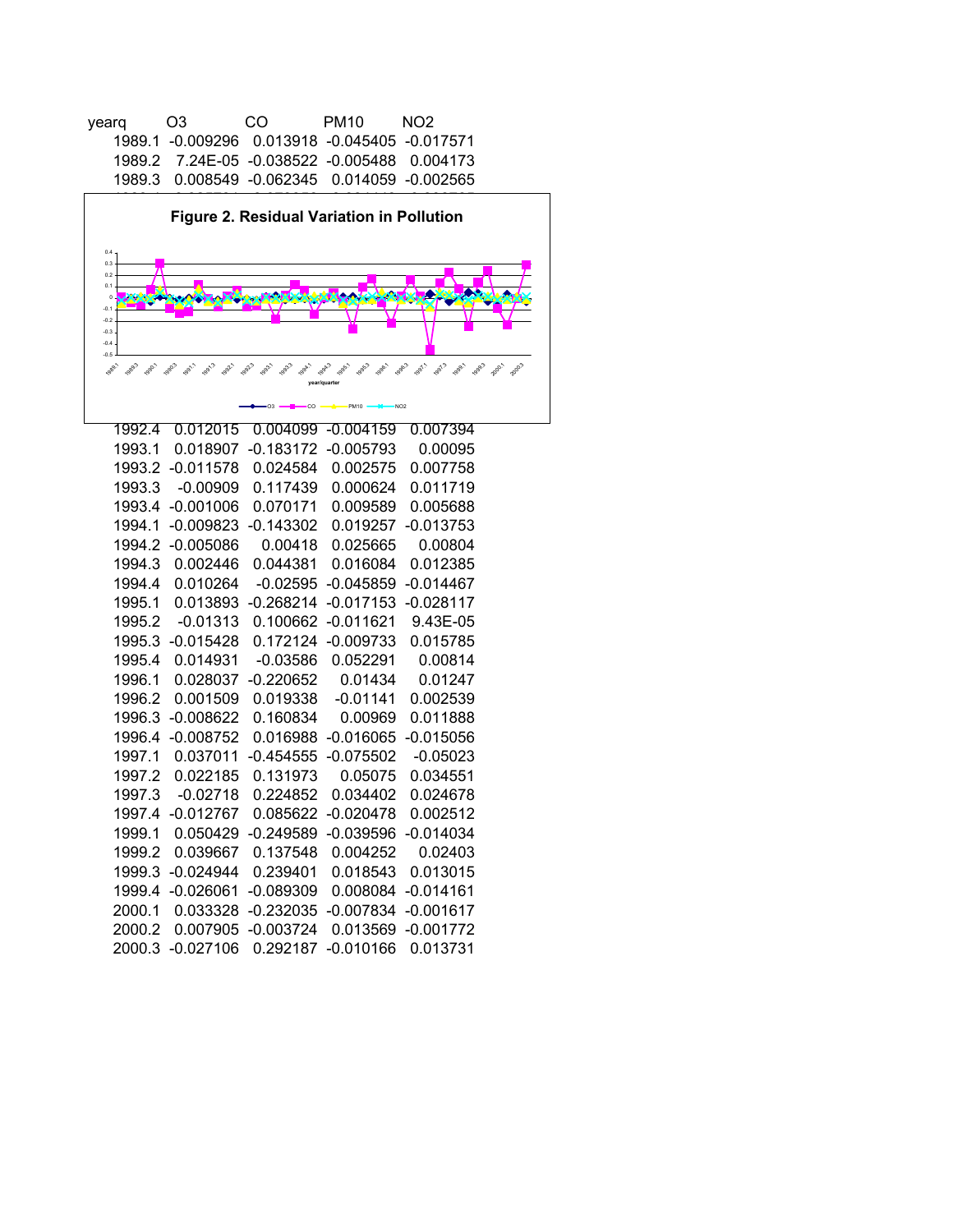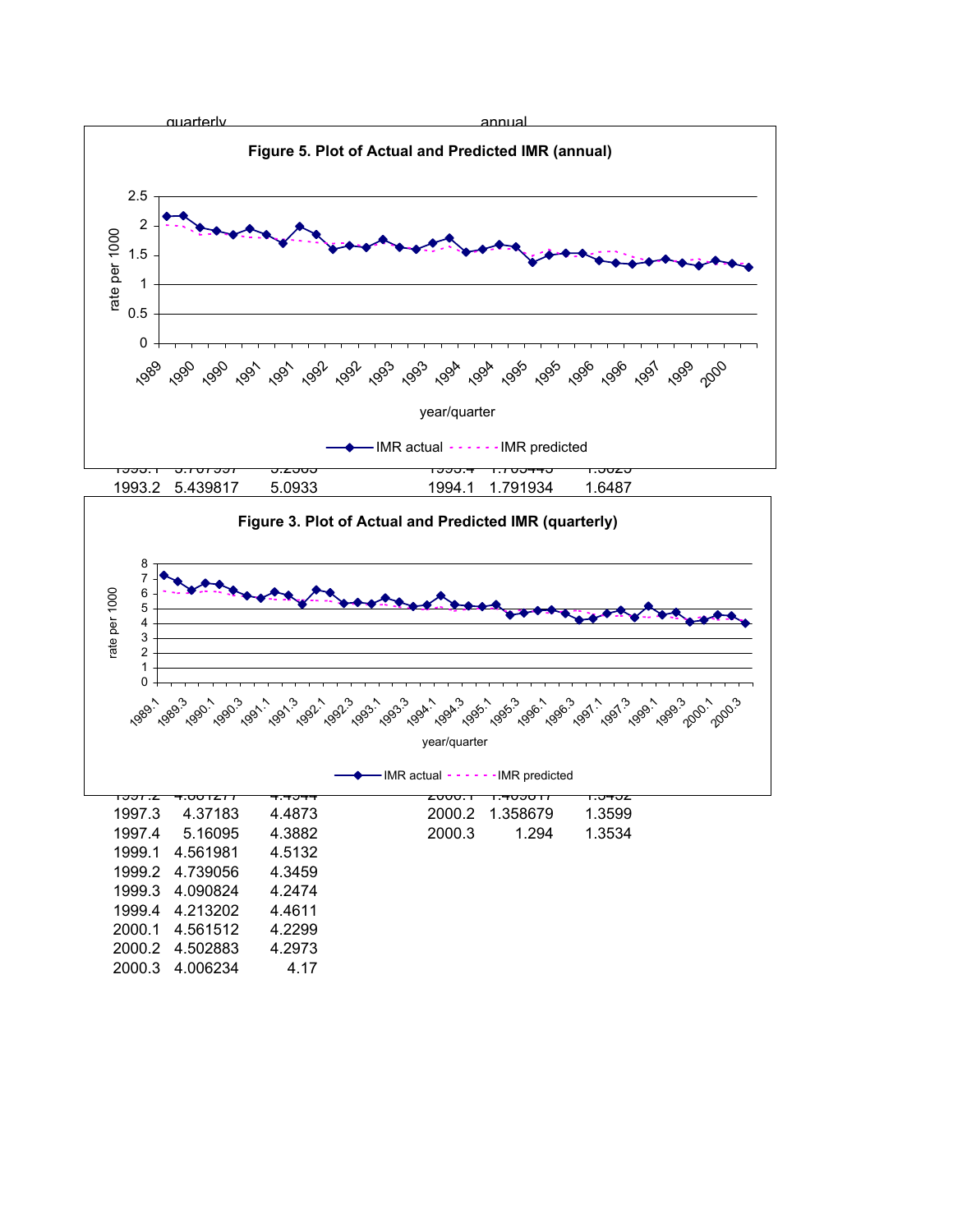#### **Table 1: Levels and Trends in Pollution and Infant Health**

|                         |            |                  | <b>Between zip</b><br>std. Dev. | <b>Within zip</b> |
|-------------------------|------------|------------------|---------------------------------|-------------------|
| Variable                | Mean       | Std. Dev.        |                                 | std. Dev.         |
| Panel 1                 |            |                  |                                 |                   |
| CO <sub>8-hr</sub>      | 1.975      | 1.101            | 0.677                           | 0.777             |
| PM10 24-hr              | 0.391      | 0.142            | 0.108                           | 0.092             |
| NO <sub>2</sub> 1-hr    | 0.509      | 0.184            | 0.154                           | 0.095             |
| O3 8-hr                 | 0.404      | 0.159            | 0.099                           | 0.118             |
| Panel <sub>2</sub>      |            |                  |                                 |                   |
| infant mortality rate   | 1.64       | 1.95             | 4.07                            | 11.28             |
| gestation<37 rate       | 92.60      | 30.91            | 25.72                           | 48.64             |
| rate of low birthweight | 48.80      | 21.59            | 14.94                           | 39.08             |
| fetal death rate        | 5.86       | 6.58             | 3.38                            | 13.64             |
| *per 1000               |            |                  |                                 |                   |
| Panel 3                 |            |                  |                                 |                   |
| year                    | co         | <b>PM10</b>      | <b>NO2</b>                      | O <sub>3</sub>    |
| 1989                    | 2.409      | 0.488            | 0.603                           | 0.460             |
| 1990                    | 2.435      | 0.462            | 0.590                           | 0.414             |
| 1991                    | 2.252      | 0.460            | 0.574                           | 0.433             |
| 1992                    | 2.243      | 0.413            | 0.542                           | 0.427             |
| 1993                    | 1.940      | 0.366            | 0.481                           | 0.409             |
| 1994                    | 2.071      | 0.369            | 0.511                           | 0.403             |
| 1995                    | 1.822      | 0.337            | 0.484                           | 0.398             |
| 1996                    | 1.767      | 0.353            | 0.475                           | 0.396             |
| 1997                    | 1.585      | 0.338            | 0.431                           | 0.366             |
| 1998                    | 1.544      | 0.361            | 0.449                           | 0.363             |
| 1999                    | 1.388      | 0.329            | 0.420                           | 0.357             |
| Panel 4                 | <b>IMR</b> | <b>Gestation</b> | <b>Low Birth</b>                | Fetal             |
| year                    | annual     | < 37 weeks       | Weight                          | <b>Deaths</b>     |
| 1989                    | 2.16       | 95.67            | 51.11                           | 6.49              |
| 1990                    | 1.97       | 93.31            | 48.73                           | 6.27              |
| 1991                    | 1.87       | 92.39            | 47.91                           | 6.04              |
| 1992                    | 1.69       | 91.73            | 48.76                           | 5.92              |
| 1993                    | 1.67       | 92.73            | 48.98                           | 5.78              |
| 1994                    | 1.66       | 92.22            | 49.94                           | 5.75              |
| 1995                    | 1.51       | 92.15            | 48.86                           | 5.86              |
| 1996                    | 1.41       | 92.23            | 48.80                           | 5.88              |
| 1997                    | 1.40       | 92.08            | 48.56                           | 5.40              |
| 1999                    | 1.32       | 92.56            | 47.04                           | 5.36              |
| 2000                    | 1.35       | 91.28            | 47.72                           | 5.60              |

Note: O3 and NO2 are measured as the hourly pollution level in parts per million. CO is measured in parts per million over an eight hour period, while PM10 is measured as micro grams per meter cubed per hour, and is only measured over one 24 hour period each week. To make units comparable, we multiply the measures of 03 and NO2 by multiplying by 10, and divide the measure of PM10 by 100. To construct quarterly data, we aggregate these same data.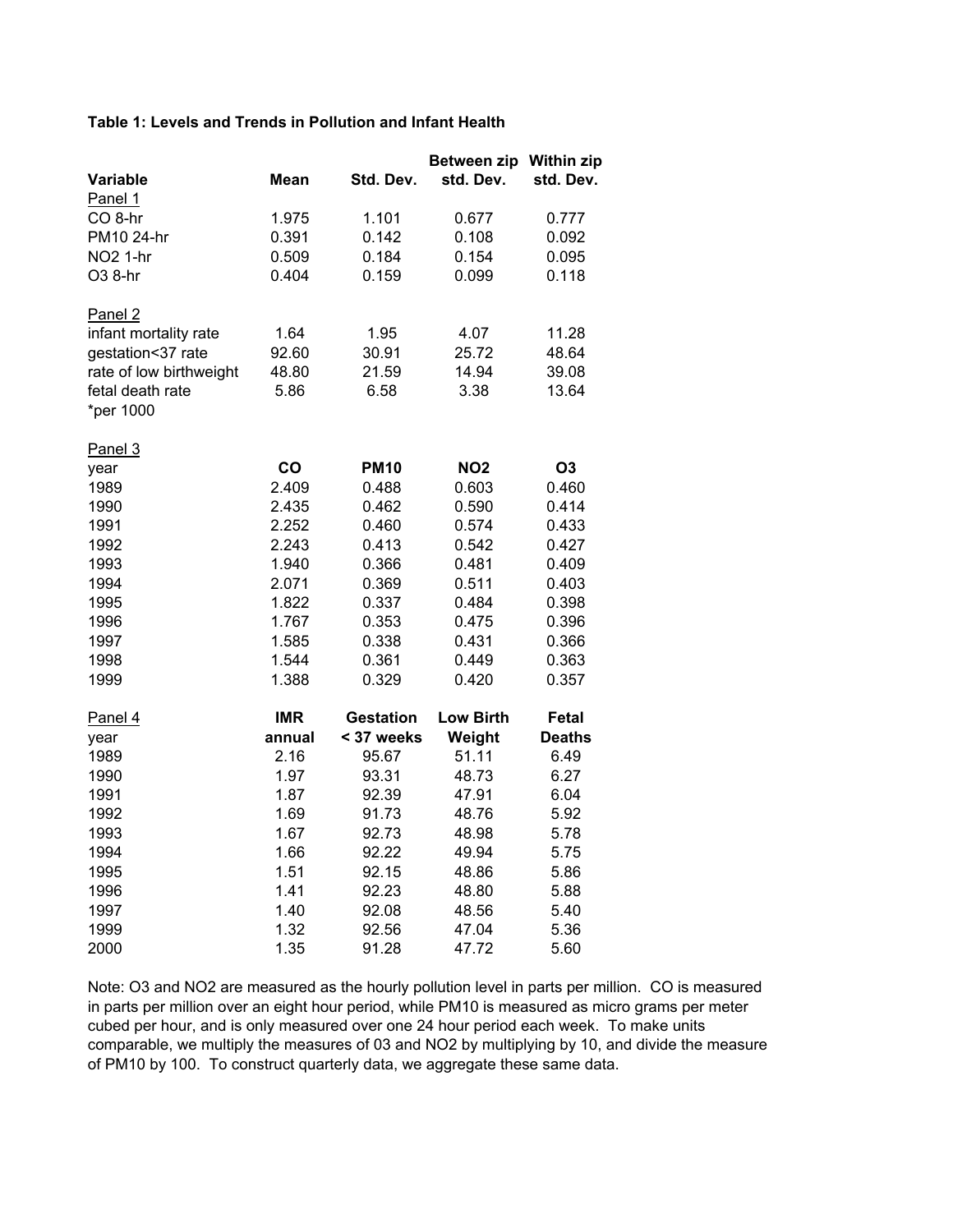### **Table 2: Pollution Levels for Bottom, Middle, and Top Third of Zipcode-Years Ranked by Mean Pollution Levels**

| Variable                         | bottom 1/3 | middle 1/3 | top 1/3 |
|----------------------------------|------------|------------|---------|
| CO <sub>8-hr</sub>               | 1.157      | 1.883      | 2.786   |
| PM10 24-hr                       | 0.251      | 0.390      | 0.536   |
| <b>NO2 1-hr</b>                  | 0.310      | 0.495      | 0.689   |
| O3 8-hr                          | 0.337      | 0.401      | 0.471   |
| infant mortality rate            | 1.512      | 1.788      | 1.965   |
| gestation<37 rate                | 78.385     | 89.626     | 92.388  |
| low BW rate                      | 43.281     | 47.243     | 48.673  |
| fetal death rate                 | 5.129      | 5.743      | 5.862   |
| % male                           | 0.488      | 0.488      | 0.489   |
| % black                          | 0.064      | 0.071      | 0.078   |
| % hispanic                       | 0.256      | 0.393      | 0.440   |
| % asian                          | 0.134      | 0.108      | 0.099   |
| % other race                     | 0.015      | 0.008      | 0.006   |
| % married                        | 0.742      | 0.700      | 0.669   |
| % foreign mom                    | 0.333      | 0.416      | 0.455   |
| % racial diff b/w parents        | 0.185      | 0.172      | 0.154   |
| % HS grads                       | 0.334      | 0.339      | 0.344   |
| % AD degree                      | 0.153      | 0.140      | 0.134   |
| % college grads                  | 0.297      | 0.236      | 0.196   |
| % educ. diff b/w parents         | 0.373      | 0.375      | 0.371   |
| % age 19 to 25                   | 0.267      | 0.303      | 0.325   |
| % age 26 to 30                   | 0.276      | 0.282      | 0.288   |
| % age 31 to 35                   | 0.258      | 0.230      | 0.214   |
| % age $>= 36$                    | 0.144      | 0.121      | 0.103   |
| % first born                     | 0.431      | 0.413      | 0.408   |
| % second born                    | 0.323      | 0.310      | 0.304   |
| % third born                     | 0.148      | 0.159      | 0.162   |
| % gov't insurance                | 0.338      | 0.408      | 0.416   |
| % prenatal care in 1st trimester | 0.826      | 0.807      | 0.769   |

Notes: Zip-code years were ranked by first standardizing all of the pollution measures using a Z-score, and then taking the average of the four measures.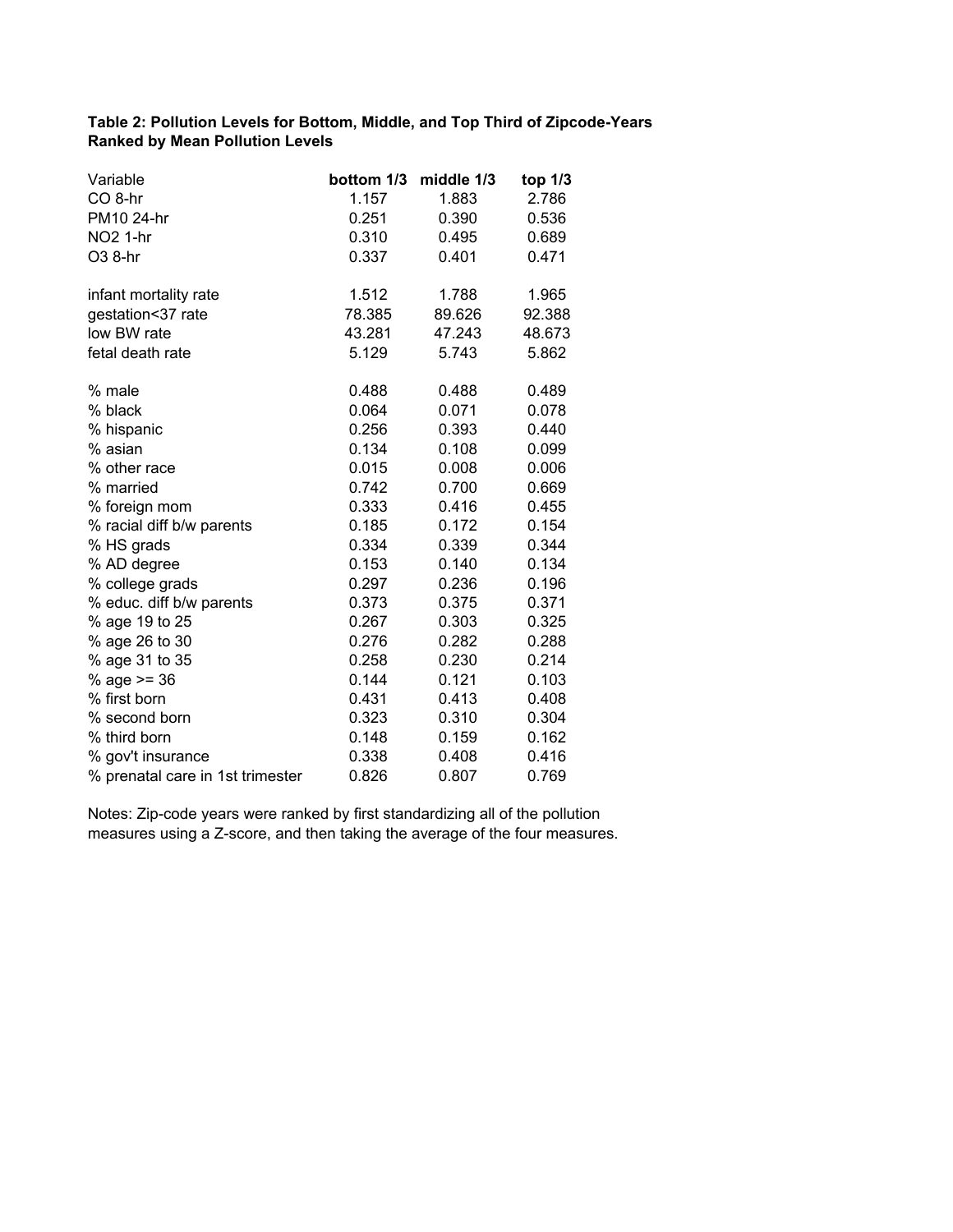#### **Table 3: Effect of Pollution on Infant Mortality, A Comparison of Cross Sectional and Fixed Effects Models**

|                              | 1               | 2               | 3               | 4               | 5               | 6               | 7               | 8                       | 9               | 10              | 11              | 12              |
|------------------------------|-----------------|-----------------|-----------------|-----------------|-----------------|-----------------|-----------------|-------------------------|-----------------|-----------------|-----------------|-----------------|
|                              | <b>CS</b>       | <b>CS</b>       | CS              | <b>CS</b>       | <b>CS</b>       | <b>CS</b>       | <b>FE</b>       | <b>FE</b>               | <b>FE</b>       | <b>FE</b>       | <b>FE</b>       | <b>FE</b>       |
| CO after birth               | 1.918           |                 |                 |                 | 3.3189          | 1.7085          | 3.9189          |                         |                 |                 | 4.6131          | 3.4462          |
|                              | $[0.5727]$ **   |                 |                 |                 | $[1.1550]$ **   | $[0.7260]$ *    | $[0.7256]^{**}$ |                         |                 |                 | $[1.2780]^{**}$ | $[0.8862]$ **   |
| PM <sub>10</sub> after birth |                 | $-0.4978$       |                 |                 | $-1.6207$       | $-3.8889$       |                 | 10.3787                 |                 |                 | 2.6435          | 0.7353          |
|                              |                 | [3.5712]        |                 |                 | [4.6144]        | [4.4119]        |                 | $[4.3296]$ <sup>*</sup> |                 |                 | [5.3598]        | [5.0995]        |
| NO <sub>2</sub> after birth  |                 |                 | 3.6507          |                 | $-11.861$       |                 |                 |                         | 15.624          |                 | $-10.1063$      |                 |
|                              |                 |                 | [3.2436]        |                 | [6.5079]        |                 |                 |                         | $[4.5493]^{**}$ |                 | [8.0208]        |                 |
| Ozone after birth            |                 |                 |                 | $-20.7595$      | $-11.3175$      | $-14.7446$      |                 |                         |                 | $-21.848$       | $-7.215$        | $-9.8735$       |
|                              |                 |                 |                 | $[5.0884]^{**}$ | [6.0301]        | $[5.7505]$ *    |                 |                         |                 | $[6.3423]$ **   | [6.9632]        | [6.8601]        |
| Maximum temp.                | $-0.7267$       | $-0.801$        | $-0.806$        | $-0.5148$       | $-0.4986$       | $-0.5217$       | $-0.5601$       | $-0.7531$               | $-0.7363$       | $-0.4631$       | $-0.4419$       | $-0.4552$       |
| after birth                  | $[0.0710]$ **   | $[0.0682]$ **   | $[0.0677]$ **   | $[0.0967]^{**}$ | $[0.0976]$ **   | $[0.0967]$ **   | $[0.0778]$ **   | $[0.0739]^{**}$         | $[0.0736]^{**}$ | $[0.1061]$ **   | $[0.1070]^{**}$ | $[0.1062]$ **   |
| Precipitation                | $-0.0303$       | $-0.0514$       | $-0.0457$       | $-0.0289$       | $-0.0226$       | $-0.0256$       | 0.0019          | $-0.0228$               | $-0.0229$       | $-0.0279$       | 0.0075          | 0.0067          |
| after birth                  | [0.0597]        | [0.0599]        | [0.0596]        | [0.0597]        | [0.0603]        | [0.0603]        | [0.0656]        | [0.0656]                | [0.0651]        | [0.0658]        | [0.0665]        | [0.0664]        |
| 1-2 weeks old                | $-0.3485$       | $-0.3484$       | $-0.3485$       | $-0.3485$       | $-0.3485$       | $-0.3486$       | $-0.348$        | $-0.348$                | $-0.348$        | $-0.3481$       | $-0.348$        | $-0.348$        |
|                              | $[0.0068]$ **   | $[0.0068]$ **   | $[0.0068]$ **   | $[0.0068]$ **   | $[0.0068]$ **   | $[0.0068]$ **   | $[0.0068]^{**}$ | $[0.0068]^{**}$         | $[0.0068]$ **   | $[0.0068]^{**}$ | $[0.0068]$ **   | $[0.0068]$ **   |
| 3-4 weeks old                | $-0.0384$       | $-0.0383$       | $-0.0383$       | $-0.0383$       | $-0.0383$       | $-0.0383$       | $-0.0387$       | $-0.0387$               | $-0.0387$       | $-0.0387$       | $-0.0387$       | $-0.0387$       |
|                              | $[0.0038]^{**}$ | $[0.0038]$ **   | $[0.0038]^{**}$ | $[0.0038]^{**}$ | $[0.0038]^{**}$ | $[0.0038]^{**}$ | $[0.0038]$ **   | $[0.0038]^{**}$         | $[0.0038]^{**}$ | $[0.0038]$ **   | $[0.0038]^{**}$ | $[0.0038]$ **   |
| 5-8 weeks old                | $-0.0045$       | $-0.0045$       | $-0.0045$       | $-0.0045$       | $-0.0045$       | $-0.0045$       | $-0.0043$       | $-0.0043$               | $-0.0043$       | $-0.0043$       | $-0.0043$       | $-0.0043$       |
|                              | $[0.0017]$ **   | $[0.0017]$ **   | $[0.0017]$ **   | $[0.0017]$ **   | $[0.0017]$ **   | $[0.0017]$ **   | $[0.0016]^{**}$ | $[0.0016]^{**}$         | $[0.0016]^{**}$ | $[0.0016]$ **   | $[0.0016]^{**}$ | $[0.0016]$ **   |
| 9-12 weeks old               | $-0.0058$       | $-0.0058$       | $-0.0058$       | $-0.0058$       | $-0.0058$       | $-0.0058$       | $-0.0059$       | $-0.0059$               | $-0.0059$       | $-0.0059$       | $-0.0059$       | $-0.0059$       |
|                              | $[0.0014]^{**}$ | $[0.0014]$ **   | $[0.0014]^{**}$ | $[0.0014]^{**}$ | $[0.0014]^{**}$ | $[0.0014]^{**}$ | $[0.0014]^{**}$ | $[0.0014]^{**}$         | $[0.0014]^{**}$ | $[0.0014]^{**}$ | $[0.0014]^{**}$ | $[0.0014]^{**}$ |
| 13-20 weeks old              | $-0.007$        | $-0.007$        | $-0.007$        | $-0.0071$       | $-0.007$        | $-0.007$        | $-0.007$        | $-0.007$                | $-0.007$        | $-0.007$        | $-0.007$        | $-0.007$        |
|                              | $[0.0005]^{**}$ | $[0.0005]^{**}$ | $[0.0005]$ **   | $[0.0005]^{**}$ | $[0.0005]^{**}$ | $[0.0005]$ **   | $[0.0005]^{**}$ | $[0.0005]^{**}$         | $[0.0005]^{**}$ | $[0.0005]^{**}$ | $[0.0005]^{**}$ | $[0.0005]^{**}$ |
| 21-32 weeks old              | $-0.0032$       | $-0.0032$       | $-0.0032$       | $-0.0032$       | $-0.0032$       | $-0.0032$       | $-0.0032$       | $-0.0032$               | $-0.0032$       | $-0.0032$       | $-0.0032$       | $-0.0032$       |
|                              | $[0.0002]^{**}$ | $[0.0002]^{**}$ | $[0.0002]^{**}$ | $[0.0002]^{**}$ | $[0.0002]^{**}$ | $[0.0002]^{**}$ | $[0.0002]^{**}$ | $[0.0002]^{**}$         | $[0.0002]^{**}$ | $[0.0002]^{**}$ | $[0.0002]^{**}$ | $[0.0002]^{**}$ |
| > 32 weeks old               | $-0.0008$       | $-0.0008$       | $-0.0008$       | $-0.0008$       | $-0.0008$       | $-0.0008$       | $-0.0008$       | $-0.0008$               | $-0.0008$       | $-0.0008$       | $-0.0008$       | $-0.0008$       |
|                              | $[0.0001]$ **   | $[0.0001]$ **   | $[0.0001]$ **   | $[0.0001]^{**}$ | $[0.0001]^{**}$ | $[0.0001]$ **   | $[0.0001]^{**}$ | $[0.0001]^{**}$         | $[0.0001]$ **   | $[0.0001]$ **   | $[0.0001]$ **   | $[0.0001]$ **   |
| <b>Birthweight</b>           | $-0.1298$       | $-0.1298$       | $-0.1298$       | $-0.1298$       | $-0.1298$       | $-0.1298$       | $-0.1303$       | $-0.1303$               | $-0.1303$       | $-0.1303$       | $-0.1303$       | $-0.1303$       |
|                              | $[0.0014]$ **   | $[0.0014]^{**}$ | $[0.0014]^{**}$ | $[0.0014]^{**}$ | $[0.0014]^{**}$ | $[0.0014]$ **   | $[0.0015]$ **   | $[0.0015]^{**}$         | $[0.0015]^{**}$ | $[0.0015]^{**}$ | $[0.0015]$ **   | $[0.0015]^{**}$ |
| Gestation                    | $-0.386$        | $-0.3863$       | $-0.3861$       | $-0.3868$       | $-0.3865$       | $-0.3865$       | $-0.3857$       | $-0.3858$               | $-0.3858$       | $-0.3861$       | $-0.3858$       | $-0.3858$       |
|                              | $[0.0264]$ **   | $[0.0264]$ **   | $[0.0264]^{**}$ | $[0.0264]^{**}$ | $[0.0264]$ **   | $[0.0264]^{**}$ | $[0.0281]$ **   | $[0.0281]$ **           | $[0.0281]$ **   | $[0.0281]$ **   | $[0.0281]$ **   | $[0.0281]$ **   |
| male                         | $-0.03$         | $-0.03$         | $-0.03$         | $-0.03$         | $-0.03$         | $-0.03$         | $-0.0301$       | $-0.0301$               | $-0.0301$       | $-0.0301$       | $-0.0301$       | $-0.0301$       |
|                              | $[0.0013]^{**}$ | $[0.0013]^{**}$ | $[0.0013]^{**}$ | $[0.0013]$ **   | $[0.0013]^{**}$ | $[0.0013]^{**}$ | $[0.0014]^{**}$ | $[0.0014]^{**}$         | $[0.0014]$ **   | $[0.0014]$ **   | $[0.0014]$ **   | $[0.0014]$ **   |
| black                        | $-0.0154$       | $-0.0146$       | $-0.0148$       | $-0.0155$       | $-0.0158$       | $-0.0159$       | $-0.0005$       | $-0.0004$               | $-0.0005$       | $-0.0005$       | $-0.0005$       | $-0.0005$       |
|                              | $[0.0026]$ **   | $[0.0026]$ **   | $[0.0026]$ **   | $[0.0026]$ **   | $[0.0027]$ **   | $[0.0027]$ **   | [0.0031]        | [0.0031]                | [0.0031]        | [0.0031]        | [0.0031]        | [0.0031]        |
| hispanic                     | $-0.0211$       | $-0.0205$       | $-0.0207$       | $-0.0206$       | $-0.0207$       | $-0.021$        | $-0.0171$       | $-0.0171$               | $-0.0171$       | $-0.0171$       | $-0.0171$       | $-0.0171$       |
|                              | $[0.0020]$ **   | $[0.0020]^{**}$ | $[0.0020]$ **   | $[0.0020]$ **   | $[0.0020]^{**}$ | $[0.0020]$ **   | $[0.0022]^{**}$ | $[0.0022]^{**}$         | $[0.0022]$ **   | $[0.0022]^{**}$ | $[0.0022]^{**}$ | $[0.0022]^{**}$ |
| asian                        | $-0.013$        | $-0.013$        | $-0.013$        | $-0.0134$       | $-0.0132$       | $-0.0132$       | $-0.0098$       | $-0.0098$               | $-0.0098$       | $-0.0097$       | $-0.0098$       | $-0.0098$       |
|                              | $[0.0027]$ **   | $[0.0027]$ **   | $[0.0027]$ **   | $[0.0028]^{**}$ | $[0.0028]^{**}$ | $[0.0028]^{**}$ | $[0.0030]$ **   | $[0.0030]^{**}$         | $[0.0030]^{**}$ | $[0.0030]$ **   | $[0.0030]^{**}$ | $[0.0030]^{**}$ |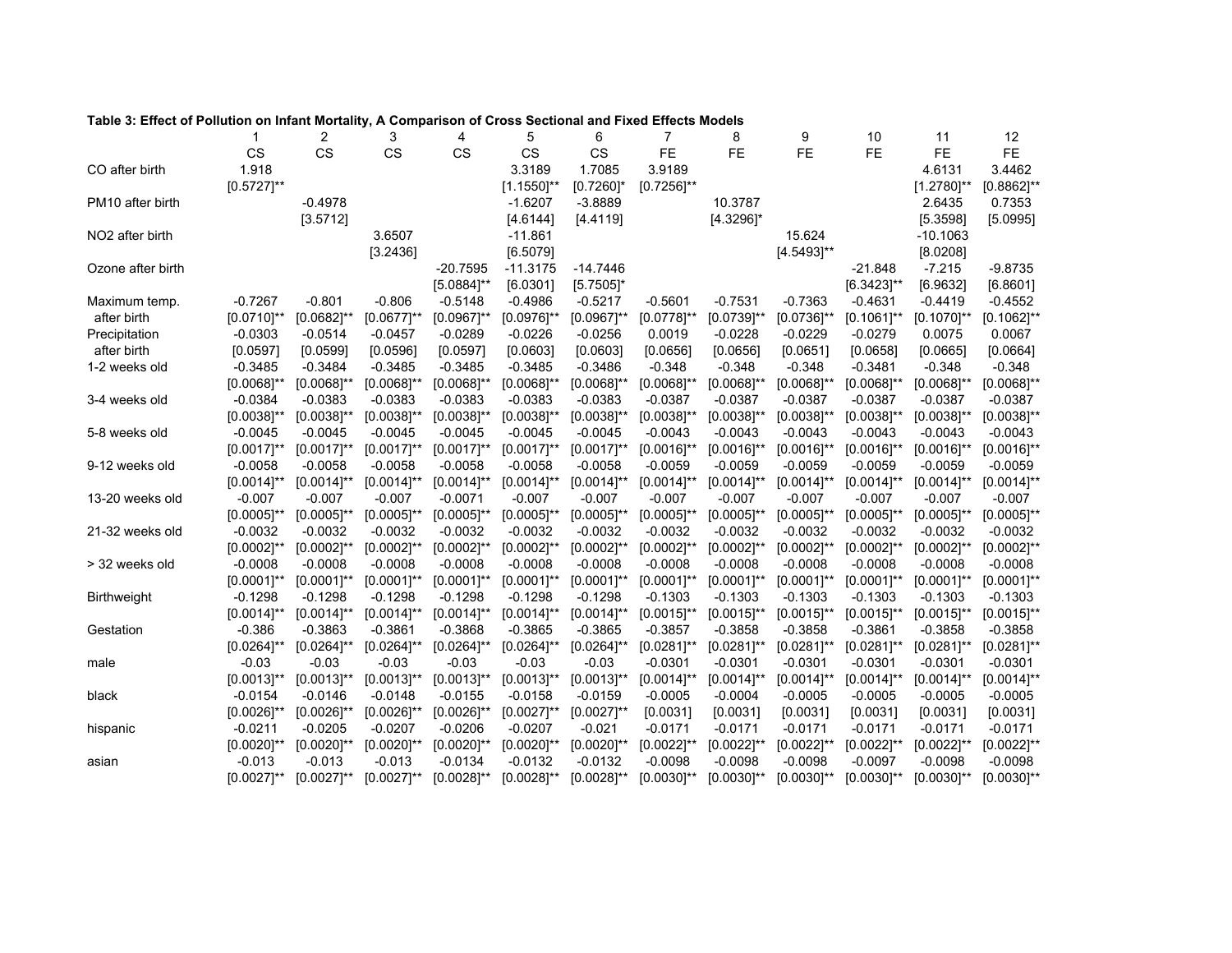#### **Table 3: Effect of Pollution on Infant Mortality (continued)**

| married mother          | [0.0076]<br>0.0008<br>[0.0030]<br>$-0.0214$<br>$[0.0018]^{**}$<br>0.0107 | [0.0076]<br>0.0007<br>[0.0030]<br>$-0.021$ | [0.0076]<br>0.0008<br>[0.0030] | [0.0076]<br>0.0008<br>[0.0030] | [0.0076]<br>0.0007 | [0.0076]<br>0.0008 | [0.0077]<br>$-0.0003$ | [0.0078]<br>$-0.0001$ | [0.0077]        | [0.0078]        | [0.0078]        | [0.0077]        |
|-------------------------|--------------------------------------------------------------------------|--------------------------------------------|--------------------------------|--------------------------------|--------------------|--------------------|-----------------------|-----------------------|-----------------|-----------------|-----------------|-----------------|
|                         |                                                                          |                                            |                                |                                |                    |                    |                       |                       |                 |                 |                 |                 |
|                         |                                                                          |                                            |                                |                                |                    |                    |                       |                       | $-0.0002$       | $-0.0001$       | $-0.0003$       | $-0.0003$       |
|                         |                                                                          |                                            |                                |                                | [0.0030]           | [0.0030]           | [0.0030]              | [0.0030]              | [0.0030]        | [0.0030]        | [0.0030]        | [0.0030]        |
| foreign born mother     |                                                                          |                                            | $-0.0211$                      | $-0.0213$                      | $-0.0214$          | $-0.0216$          | $-0.0207$             | $-0.0207$             | $-0.0207$       | $-0.0207$       | $-0.0207$       | $-0.0207$       |
|                         |                                                                          | $[0.0018]^{**}$                            | $[0.0018]^{**}$                | $[0.0018]^{**}$                | $[0.0018]^{**}$    | $[0.0018]^{**}$    | $[0.0019]$ **         | $[0.0019]^{**}$       | $[0.0019]^{**}$ | $[0.0019]$ **   | $[0.0019]^{**}$ | $[0.0019]^{**}$ |
| parents diff race       |                                                                          | 0.0106                                     | 0.0106                         | 0.0106                         | 0.0106             | 0.0107             | 0.0106                | 0.0106                | 0.0106          | 0.0106          | 0.0106          | 0.0106          |
|                         | $[0.0019]^{**}$                                                          | $[0.0019]^{**}$                            | $[0.0019]^{**}$                | $[0.0019]$ **                  | $[0.0019]^{**}$    | $[0.0019]^{**}$    | $[0.0019]$ **         | $[0.0019]^{**}$       | $[0.0019]^{**}$ | $[0.0019]$ **   | $[0.0019]$ **   | $[0.0019]^{**}$ |
| HS grad mother          | $-0.0085$                                                                | $-0.0086$                                  | $-0.0086$                      | $-0.0085$                      | $-0.0085$          | $-0.0085$          | $-0.0097$             | $-0.0097$             | $-0.0097$       | $-0.0097$       | $-0.0097$       | $-0.0097$       |
|                         | $[0.0019]$ **                                                            | $[0.0019]^{**}$                            | $[0.0019]$ **                  | $[0.0019]$ **                  | $[0.0019]$ **      | $[0.0019]^{**}$    | $[0.0019]$ **         | $[0.0019]^{**}$       | $[0.0019]$ **   | $[0.0019]^{**}$ | $[0.0019]$ **   | $[0.0019]$ **   |
| AD degree               | $-0.0113$                                                                | $-0.0114$                                  | $-0.0114$                      | $-0.0113$                      | $-0.0113$          | $-0.0113$          | $-0.0135$             | $-0.0135$             | $-0.0135$       | $-0.0135$       | $-0.0135$       | $-0.0135$       |
|                         | $[0.0026]$ **                                                            | $[0.0026]$ **                              | $[0.0026]$ **                  | $[0.0026]$ **                  | $[0.0026]$ **      | $[0.0026]$ **      | $[0.0026]$ **         | $[0.0026]^{**}$       | $[0.0026]$ **   | $[0.0026]$ **   | $[0.0026]$ **   | $[0.0026]$ **   |
| college grad            | $-0.0146$                                                                | $-0.0147$                                  | $-0.0147$                      | $-0.0147$                      | $-0.0147$          | $-0.0147$          | $-0.0184$             | $-0.0183$             | $-0.0184$       | $-0.0184$       | $-0.0184$       | $-0.0184$       |
|                         | $[0.0026]$ **                                                            | $[0.0026]^{**}$                            | $[0.0026]^{**}$                | $[0.0026]$ **                  | $[0.0026]^{**}$    | $[0.0026]$ **      | $[0.0026]^{**}$       | $[0.0026]^{**}$       | $[0.0026]$ **   | $[0.0026]^{**}$ | $[0.0026]^{**}$ | $[0.0026]$ **   |
| educ diff parents       | 0.0003                                                                   | 0.0003                                     | 0.0003                         | 0.0004                         | 0.0004             | 0.0004             | 0.0004                | 0.0004                | 0.0004          | 0.0004          | 0.0004          | 0.0004          |
|                         | [0.0014]                                                                 | [0.0014]                                   | [0.0014]                       | [0.0014]                       | [0.0014]           | [0.0014]           | [0.0015]              | [0.0015]              | [0.0015]        | [0.0015]        | [0.0015]        | [0.0015]        |
| 19-25 mother            | $-0.009$                                                                 | $-0.009$                                   | $-0.009$                       | $-0.0091$                      | $-0.0091$          | $-0.0091$          | $-0.0097$             | $-0.0097$             | $-0.0097$       | $-0.0097$       | $-0.0097$       | $-0.0097$       |
|                         | $[0.0029]^{**}$                                                          | $[0.0029]$ **                              | $[0.0029]$ **                  | $[0.0029]$ **                  | $[0.0029]$ **      | $[0.0029]$ **      | $[0.0029]$ **         | $[0.0029]$ **         | $[0.0029]$ **   | $[0.0029]$ **   | $[0.0029]$ **   | $[0.0029]$ **   |
| 26-30 mother            | $-0.0175$                                                                | $-0.0174$                                  | $-0.0174$                      | $-0.0175$                      | $-0.0175$          | $-0.0176$          | $-0.0187$             | $-0.0187$             | $-0.0187$       | $-0.0187$       | $-0.0187$       | $-0.0187$       |
|                         | $[0.0031]$ **                                                            | $[0.0031]$ **                              | $[0.0031]$ **                  | $[0.0031]$ **                  | $[0.0031]$ **      | $[0.0031]$ **      | $[0.0032]^{**}$       | $[0.0032]$ **         | $[0.0032]^{**}$ | $[0.0032]^{**}$ | $[0.0032]^{**}$ | $[0.0032]$ **   |
| 31-35 mother            | $-0.0191$                                                                | $-0.019$                                   | $-0.019$                       | $-0.0191$                      | $-0.0192$          | $-0.0192$          | $-0.0209$             | $-0.0209$             | $-0.0209$       | $-0.0209$       | $-0.0209$       | $-0.0209$       |
|                         | $[0.0034]$ **                                                            | $[0.0034]^{**}$                            | $[0.0034]^{**}$                | $[0.0034]^{**}$                | $[0.0034]$ **      | $[0.0034]^{**}$    | $[0.0035]^{**}$       | $[0.0035]^{**}$       | $[0.0035]^{**}$ | $[0.0035]^{**}$ | $[0.0035]^{**}$ | $[0.0035]$ **   |
| mother $>=36$           | $-0.0144$                                                                | $-0.0143$                                  | $-0.0144$                      | $-0.0146$                      | $-0.0146$          | $-0.0146$          | $-0.016$              | $-0.016$              | $-0.016$        | $-0.016$        | $-0.016$        | $-0.016$        |
|                         | $[0.0038]^{**}$                                                          | $[0.0038]$ **                              | $[0.0038]^{**}$                | $[0.0038]^{**}$                | $[0.0038]$ **      | $[0.0038]^{**}$    | $[0.0040]^{**}$       | $[0.0040]^{**}$       | $[0.0040]^{**}$ | $[0.0040]$ **   | $[0.0040]$ **   | $[0.0040]$ **   |
| first born              | $-0.0446$                                                                | $-0.0446$                                  | $-0.0446$                      | $-0.0448$                      | $-0.0448$          | $-0.0448$          | $-0.0469$             | $-0.0469$             | $-0.0469$       | $-0.0469$       | $-0.0469$       | $-0.0469$       |
|                         | $[0.0024]^{**}$                                                          | $[0.0024]^{**}$                            | $[0.0024]^{**}$                | $[0.0024]^{**}$                | $[0.0024]$ **      | $[0.0024]^{**}$    | $[0.0024]^{**}$       | $[0.0024]^{**}$       | $[0.0024]^{**}$ | $[0.0024]^{**}$ | $[0.0024]^{**}$ | $[0.0024]^{**}$ |
| second born             | $-0.0216$                                                                | $-0.0216$                                  | $-0.0216$                      | $-0.0217$                      | $-0.0217$          | $-0.0218$          | $-0.0233$             | $-0.0234$             | $-0.0234$       | $-0.0234$       | $-0.0233$       | $-0.0233$       |
|                         | $[0.0024]$ **                                                            | $[0.0024]^{**}$                            | $[0.0024]$ **                  | $[0.0024]^{**}$                | $[0.0024]$ **      | $[0.0024]^{**}$    | $[0.0024]^{**}$       | $[0.0024]^{**}$       | $[0.0024]^{**}$ | $[0.0024]^{**}$ | $[0.0024]^{**}$ | $[0.0024]$ **   |
| third born              | $-0.0141$                                                                | $-0.014$                                   | $-0.0141$                      | $-0.0141$                      | $-0.0141$          | $-0.0142$          | $-0.0152$             | $-0.0152$             | $-0.0152$       | $-0.0152$       | $-0.0152$       | $-0.0152$       |
|                         | $[0.0025]^{**}$                                                          | $[0.0025]^{**}$                            | $[0.0025]^{**}$                | $[0.0025]^{**}$                | $[0.0025]$ **      | $[0.0025]$ **      | $[0.0024]$ **         | $[0.0024]^{**}$       | $[0.0024]$ **   | $[0.0024]$ **   | $[0.0024]^{**}$ | $[0.0024]^{**}$ |
| gov't insurance         | 0.0089                                                                   | 0.0088                                     | 0.0089                         | 0.0089                         | 0.0088             | 0.0089             | 0.0114                | 0.0114                | 0.0114          | 0.0113          | 0.0113          | 0.0114          |
| for birth               | $[0.0016]^{**}$                                                          | $[0.0016]^{**}$                            | $[0.0016]^{**}$                | $[0.0016]^{**}$                | $[0.0016]$ **      | $[0.0016]^{**}$    | $[0.0016]^{**}$       | $[0.0016]^{**}$       | $[0.0016]^{**}$ | $[0.0016]$ **   | $[0.0016]^{**}$ | $[0.0016]^{**}$ |
| prenatal care 1st       | $-0.0114$                                                                | $-0.0114$                                  | $-0.0114$                      | $-0.0115$                      | $-0.0115$          | $-0.0115$          | $-0.0116$             | $-0.0116$             | $-0.0116$       | $-0.0117$       | $-0.0117$       | $-0.0116$       |
| trimester               | $[0.0017]$ **                                                            | $[0.0017]$ **                              | $[0.0017]$ **                  | $[0.0017]$ **                  | $[0.0017]$ **      | $[0.0017]$ **      | $[0.0018]^{**}$       | $[0.0018]^{**}$       | $[0.0018]^{**}$ | $[0.0018]$ **   | $[0.0018]^{**}$ | $[0.0018]^{**}$ |
| Observations            | 158869                                                                   | 158869                                     | 158869                         | 158869                         | 158869             | 158869             | 158869                | 158869                | 158869          | 158869          | 158869          | 158869          |
| R-squared               | 0.49                                                                     | 0.49                                       | 0.49                           | 0.49                           | 0.49               | 0.49               | 0.49                  | 0.49                  | 0.49            | 0.49            | 0.49            | 0.49            |
| Number of fixed effects |                                                                          |                                            |                                |                                |                    |                    | 899                   | 899                   | 899             | 899             | 899             | 899             |

Notes: Standard errors in brackets. \* indicates significance at the 95% level, \*\* at the 99% level. All regressions also included year, month, and quarter of conception dummies. Coefficients and standard errors on polllutants and weather measures have been multiplied by 1000. The high values for r-square are due to the case-control sampling in which we over-sample deaths relative to non-deaths. Using a 10% randomly drawn sample, we obtain r-sqaures of approximately 0.01.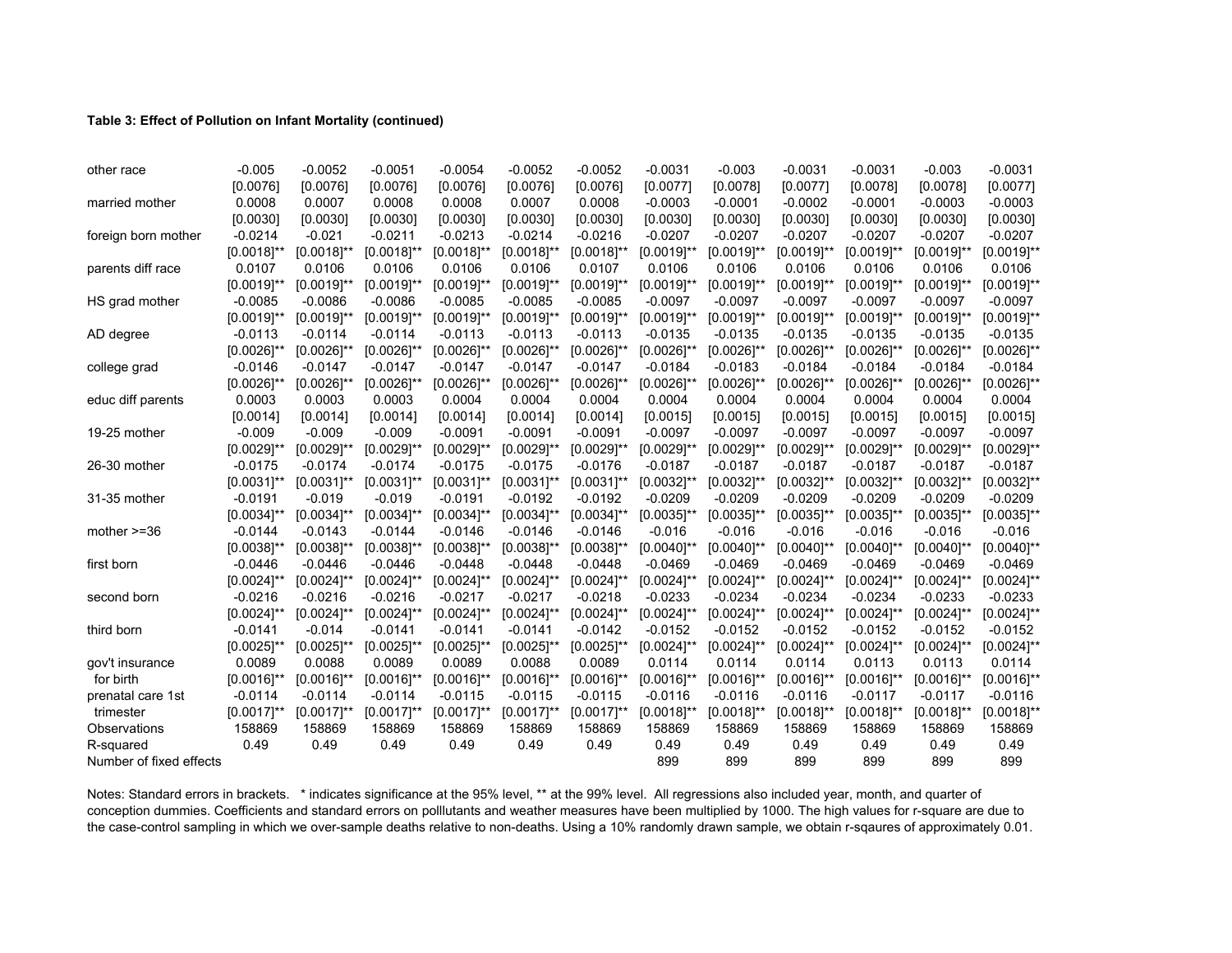## **Table 4: Models Controlling for Zip-code\*Year Fixed Effects**

|               | $\mathbf{2}$ | 3          | 4             | 5             | 6             |
|---------------|--------------|------------|---------------|---------------|---------------|
| 3.8487        |              |            |               | 4.7181        | 3.431         |
| $[0.7581]$ ** |              |            |               | $[1.3850]$ ** | $[0.9301]$ ** |
|               | 9.6454       |            |               | 1.9096        | $-0.2317$     |
|               | $[4.5014]$ * |            |               | [5.6010]      | [5.3293]      |
|               |              | 15.1777    |               | $-11.1188$    |               |
|               |              | [4.7350]** |               | [8.6796]      |               |
|               |              |            | $-22.9564$    | $-7.3207$     | $-10.2386$    |
|               |              |            | $[6.6839]$ ** | [7.3595]      | [7.2341]      |
| 158869        | 158869       | 158869     | 158869        | 158869        | 158869        |
| 0.52          | 0.52         | 0.52       | 0.52          | 0.52          | 0.52          |
| 8637          | 8637         | 8637       | 8637          | 8637          | 8637          |
|               |              |            |               |               |               |

Notes: These regression as the same as table 3 except with zip code-year fixed effect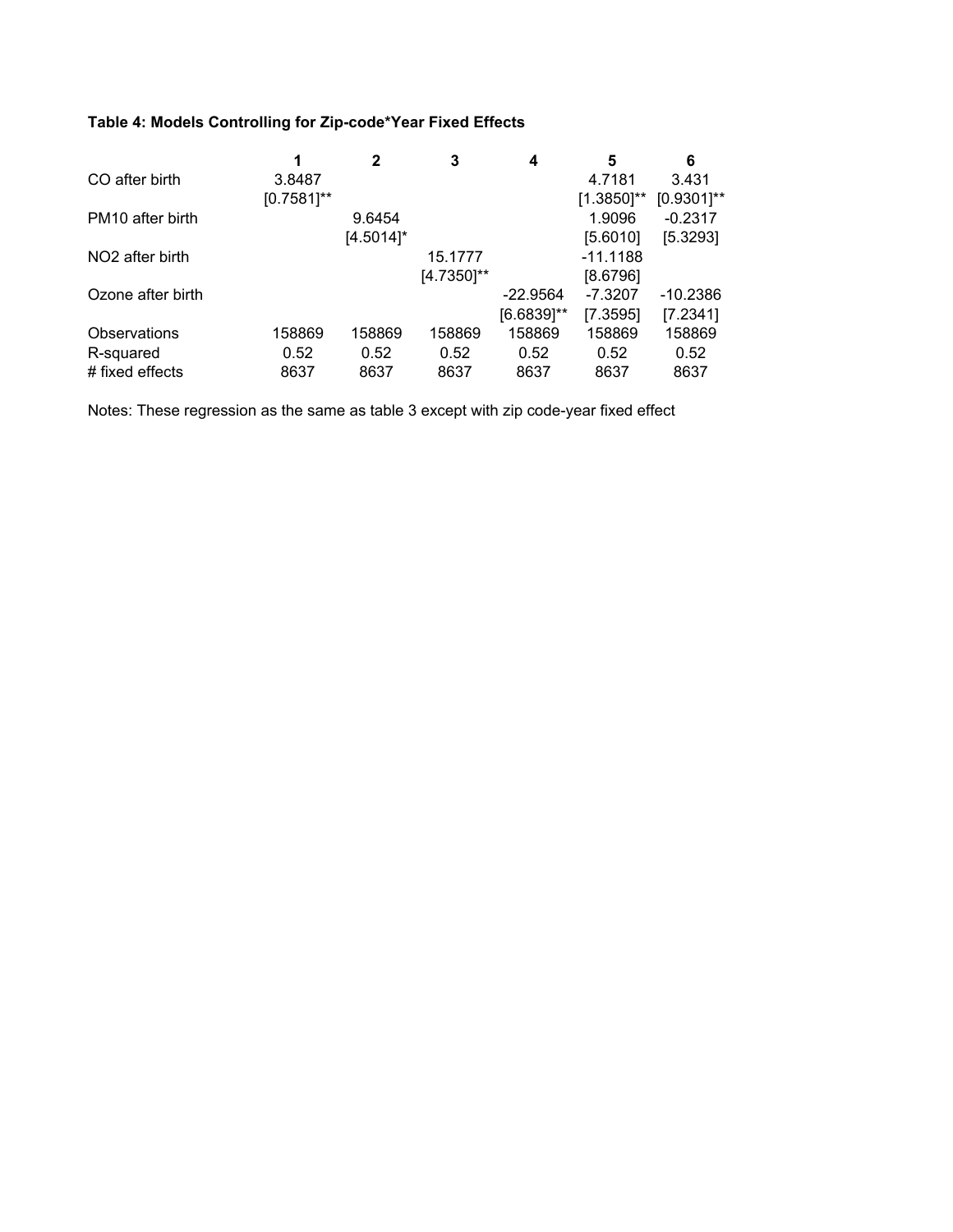| 1. Include Pollution in Last Trimester           |                                            |                         |                            |                             |                                          |
|--------------------------------------------------|--------------------------------------------|-------------------------|----------------------------|-----------------------------|------------------------------------------|
| CO after birth                                   | 1<br><b>FE</b><br>4.119<br>$[0.7918]^{**}$ | 2<br><b>FE</b>          | 3<br><b>FE</b>             | 4<br><b>FE</b>              | 5<br><b>FE</b><br>3.601<br>$[0.9561]$ ** |
| PM <sub>10</sub> after birth                     |                                            | 10.665                  |                            |                             | 0.517                                    |
| NO <sub>2</sub> after birth                      |                                            | $[4.6654]$ *            | 14.934<br>$[5.0290]^{**}$  |                             | [5.4397]                                 |
| Ozone after birth                                |                                            |                         |                            | $-24.694$<br>$[6.7615]$ **  | $-11.552$                                |
| CO last trimester                                | $-1.350$<br>[1.5985]                       |                         |                            |                             | [7.3656]<br>$-2.014$<br>[1.6876]         |
| PM <sub>10</sub> last trimester                  |                                            | 19.540<br>[10.0486]     |                            |                             | 21.613<br>[11.0454]                      |
| NO <sub>2</sub> last trimester                   |                                            |                         | 9.107<br>[13.0755]         |                             |                                          |
| Ozone last trimester                             |                                            |                         |                            | 18.967<br>[10.3169]         | 5.937<br>[11.3861]                       |
| Observations<br>R-squared<br># of fixed effects  | 158929<br>0.420<br>899                     | 158929<br>0.420<br>899  | 158929<br>0.420<br>899     | 158929<br>0.420<br>899      | 158929<br>0.420<br>899                   |
| 2. Include Pollution in First and Last Trimester |                                            |                         |                            |                             |                                          |
| CO after birth                                   | 1<br><b>FE</b><br>3.9485<br>$[0.7768]$ **  | 2<br><b>FE</b>          | 3<br><b>FE</b>             | 4<br><b>FE</b>              | 5<br><b>FE</b><br>3.2839                 |
| PM10 after birth                                 |                                            | 9.5524<br>$[4.6583]$ *  |                            |                             | $[0.9389]$ **<br>0.1738<br>[5.4191]      |
| NO <sub>2</sub> after birth                      |                                            |                         | 14.2468<br>$[4.9114]^{**}$ |                             |                                          |
| Ozone after birth                                |                                            |                         |                            | $-25.6816$<br>$[6.7561]$ ** | $-12.5183$<br>[7.3749]                   |
| CO last trimester                                | $-3.3422$<br>[2.6009]                      |                         |                            |                             | $-3.9475$<br>[2.5939]                    |
| CO first trimester                               | $-2.7659$<br>[3.0718]                      |                         |                            |                             | $-1.1186$<br>[2.8268]                    |
| PM10 last trimester                              |                                            | 16.3407<br>[11.1737]    |                            |                             | 23.37<br>$[11.6001]$ *                   |
| PM <sub>10</sub> first trimester                 |                                            | $-19.0058$<br>[13.0834] |                            |                             | $-20.4998$<br>[13.3492]                  |
| NO2 last trimester                               |                                            |                         | 0.6965<br>[14.5616]        |                             |                                          |
| NO2 first trimester                              |                                            |                         | $-20.3831$<br>[19.4712]    |                             |                                          |
| Ozone last trimester                             |                                            |                         |                            | 24.9255<br>[12.9689]        | 7.2852<br>[13.1859]                      |
| Ozone first trimester                            |                                            |                         |                            | 9.498<br>[15.1943]          | 16.9699<br>[15.5203]                     |
| Observations<br>R-squared<br># of fixed effects  | 158588<br>0.43<br>899                      | 157679<br>0.43<br>899   | 158780<br>0.43<br>899      | 158854<br>0.43<br>899       | 157419<br>0.43<br>899                    |

## **Table 5: Effect of Post-Natal and Pre-Natal Pollution Exposure on Infant Mortality**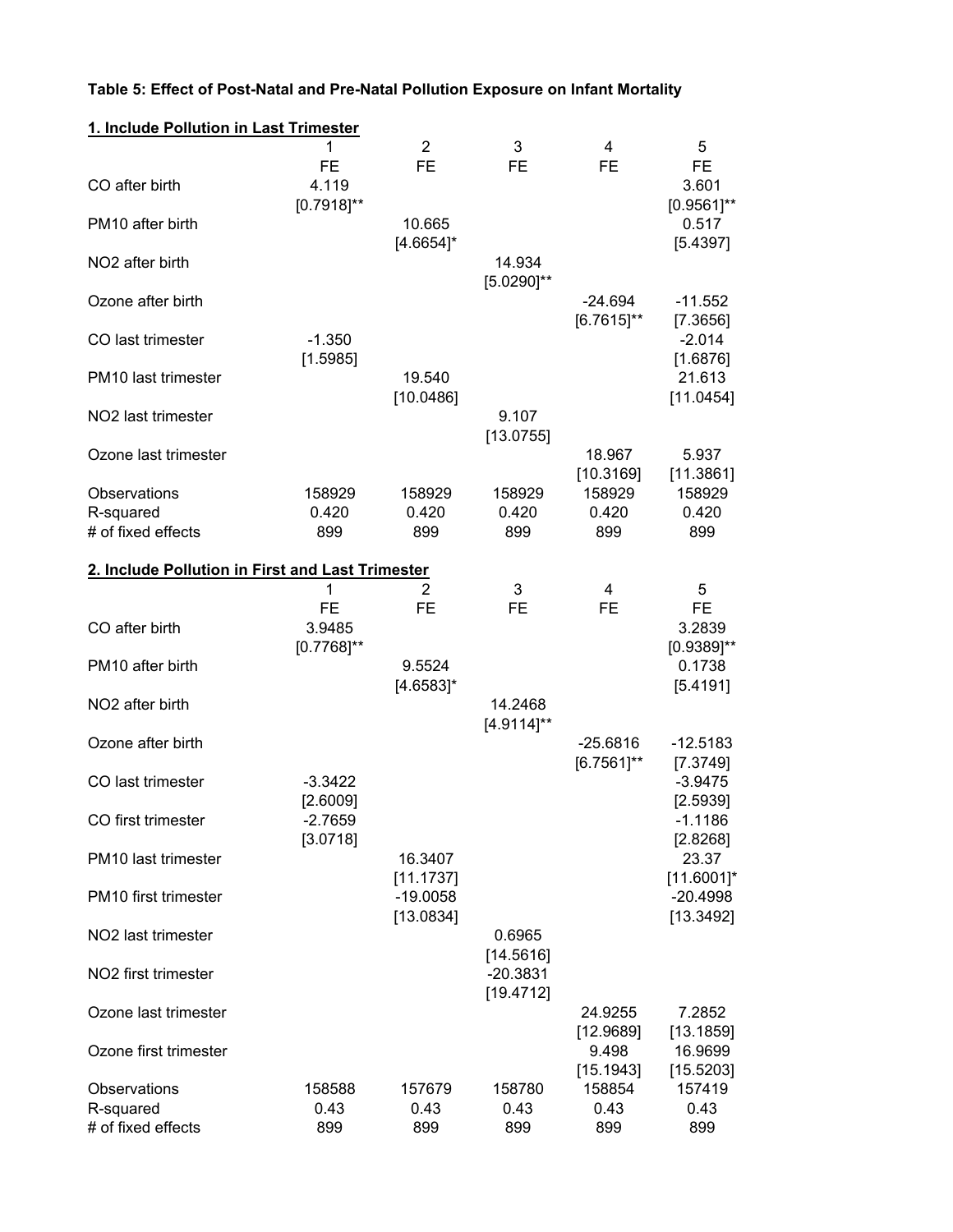Notes: Standard errors in brackets. \* indicates significance at the 95% level, \*\* at the 99% level. All regress conception dummies. Coefficients and standard errors on polllutants and weather measures have been multi due to the case-control sampling in which we over-sample deaths relative to non-deaths. Using a 10% rando approximately 0.01.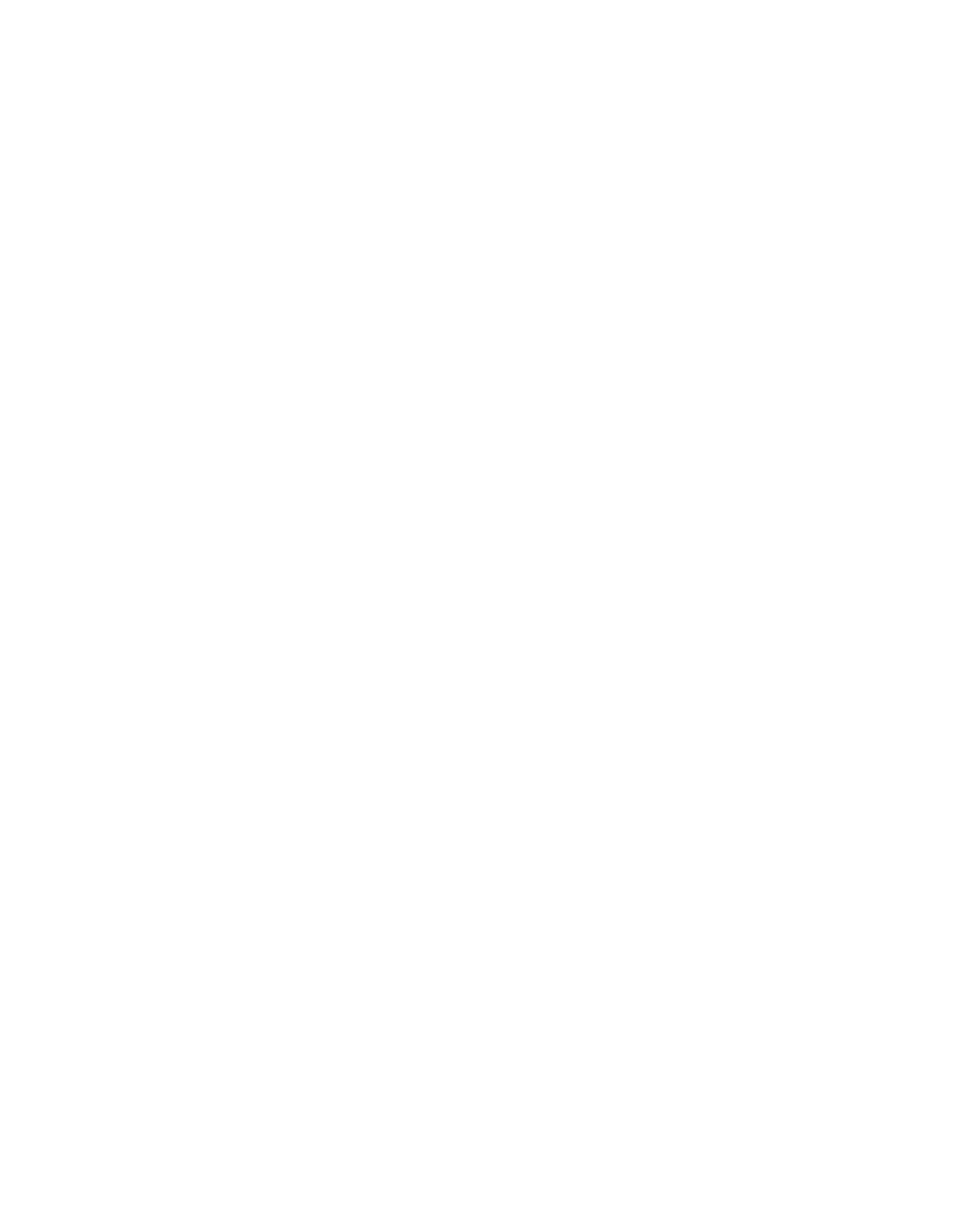sions also included year, month, and quarter of iplied by 1000. The high values for r-square are omly drawn sample, we obtain r-sqaures of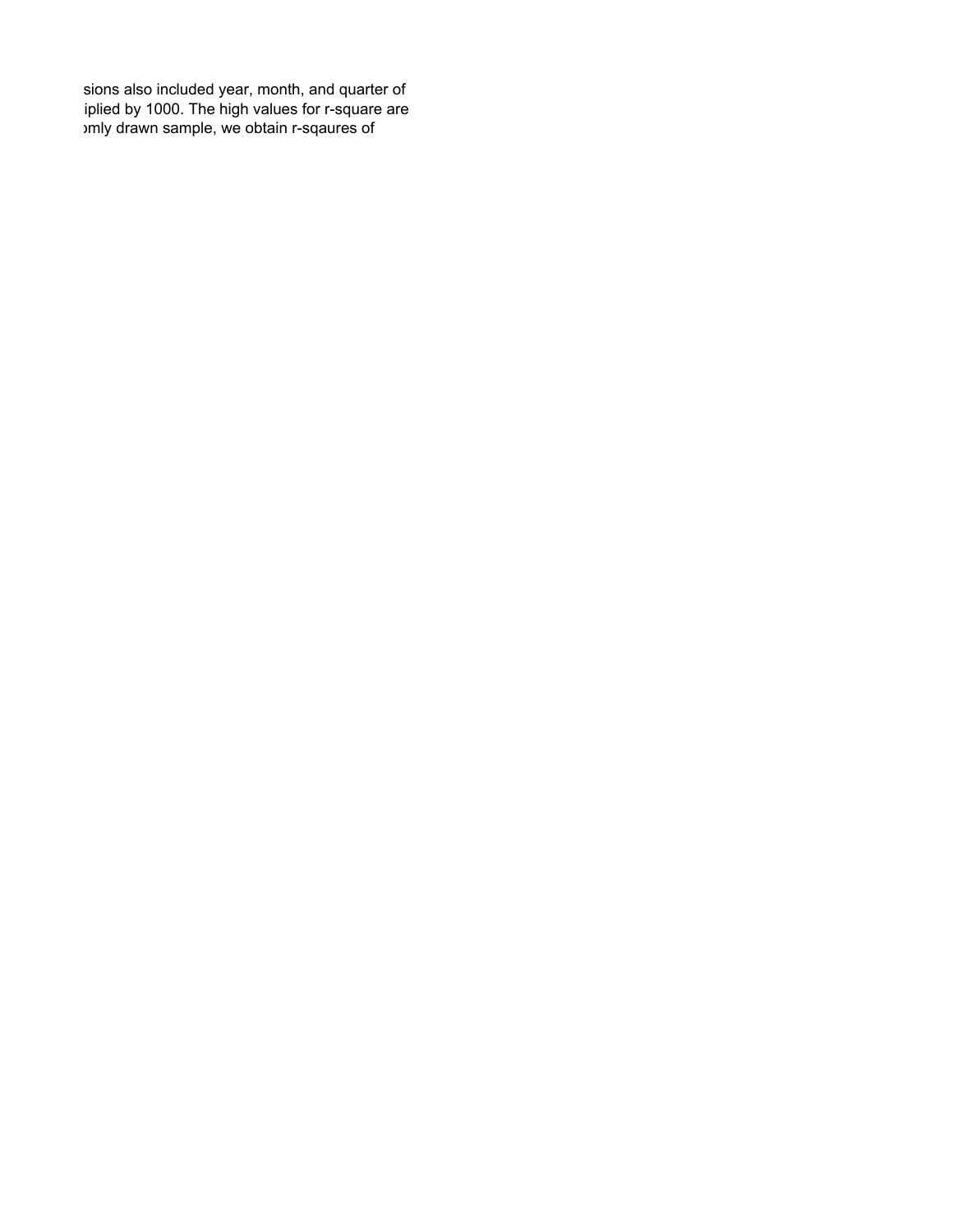## **Table 6: Monthly Hazard for Mortality**

| 1. Including Third Trimester Pollution |               |              |                 |               |              |  |  |  |  |
|----------------------------------------|---------------|--------------|-----------------|---------------|--------------|--|--|--|--|
|                                        | 1             | $\mathbf{2}$ | 3               | 4             | 5            |  |  |  |  |
| CO after birth                         | 5.1779        |              |                 |               | 3.2887       |  |  |  |  |
|                                        | $[1.1942]$ ** |              |                 |               | $[1.4109]$ * |  |  |  |  |
| PM <sub>10</sub> after birth           |               | 33.0728      |                 |               | 19.6756      |  |  |  |  |
|                                        |               | [7.4821]**   |                 |               | $[7.9810]$ * |  |  |  |  |
|                                        |               |              |                 |               |              |  |  |  |  |
| NO <sub>2</sub> after birth            |               |              | 35.4074         |               |              |  |  |  |  |
|                                        |               |              | $[8.6040]^{**}$ |               |              |  |  |  |  |
| Ozone after birth                      |               |              |                 | -24.6961      | -10.1899     |  |  |  |  |
|                                        |               |              |                 | $[9.2452]$ ** | [10.4414]    |  |  |  |  |
| CO last trimester                      | $-1.0197$     |              |                 |               | $-1.3305$    |  |  |  |  |
|                                        | [1.7431]      |              |                 |               | [1.8916]     |  |  |  |  |
| PM10 last trimester                    |               | 21.1155      |                 |               | 19.823       |  |  |  |  |
|                                        |               | [11.1062]    |                 |               | [13.0487]    |  |  |  |  |
| NO <sub>2</sub> last trimester         |               |              | 12.8164         |               |              |  |  |  |  |
|                                        |               |              | [14.2782]       |               |              |  |  |  |  |
| Ozone last trimester                   |               |              |                 | 23.664        | 11.1876      |  |  |  |  |
|                                        |               |              |                 |               |              |  |  |  |  |
|                                        |               |              |                 | $[11.5478]$ * | [12.8772]    |  |  |  |  |
| # Observations                         | 159480        | 159480       | 159480          | 159480        | 159480       |  |  |  |  |
| R-squared                              | 0.33          | 0.33         | 0.33            | 0.33          | 0.33         |  |  |  |  |
| # fixed effects                        | 897           | 897          | 897             | 897           | 897          |  |  |  |  |

Notes: These regressions include zip-code fixed effects and are of the same form as those in Table 4.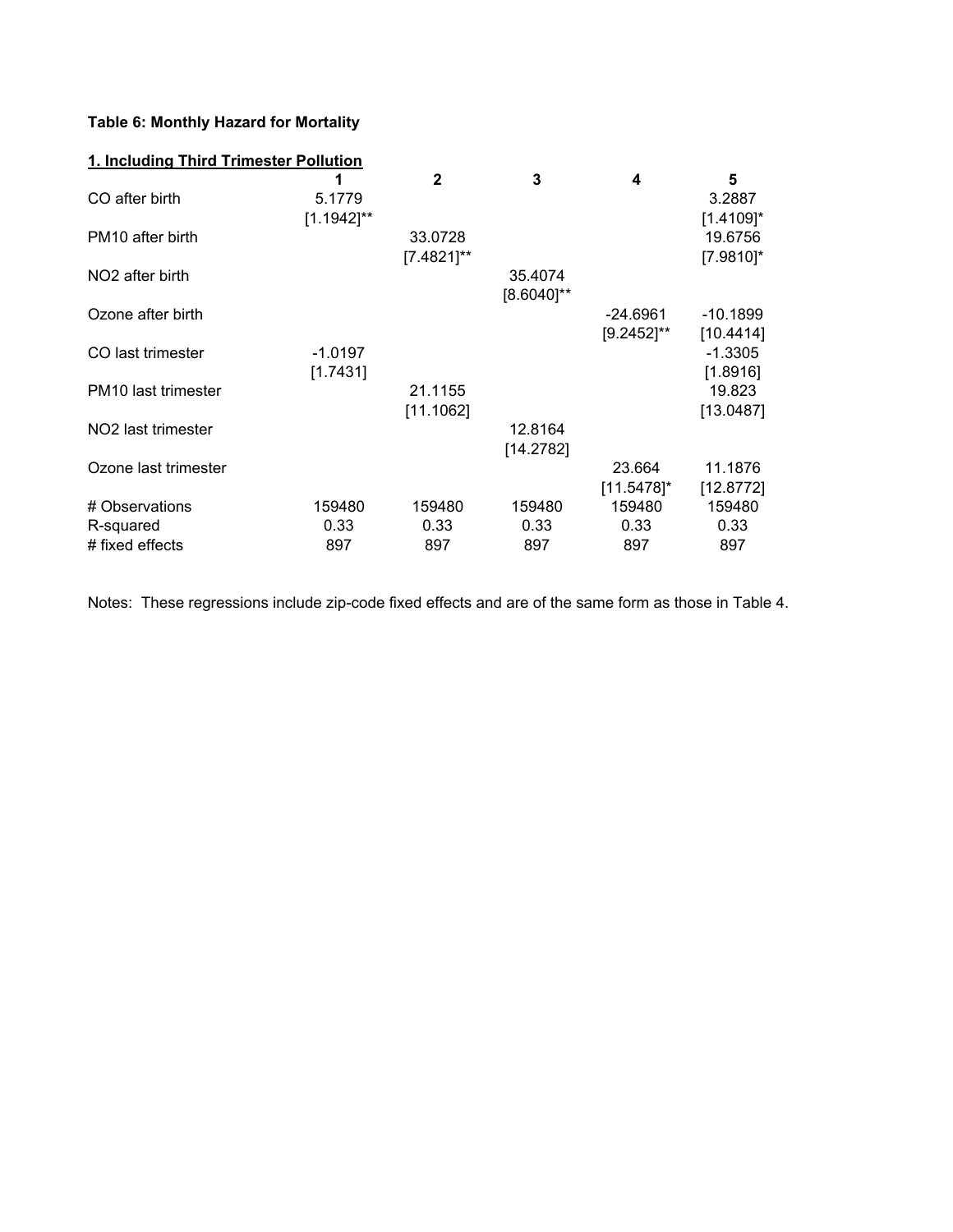| Table 7: Prenatal Pollution and the Probability of Poor Birth Outcomes |                        |                       |                         |                       |                       |                    |                       |                       |                       |                       |
|------------------------------------------------------------------------|------------------------|-----------------------|-------------------------|-----------------------|-----------------------|--------------------|-----------------------|-----------------------|-----------------------|-----------------------|
|                                                                        | 1                      | $\mathbf 2$           | 3                       | 4                     | 5                     | 6                  | $\overline{7}$        | 8                     | 9                     | 10                    |
|                                                                        | <b>CS</b>              | <b>CS</b>             | <b>CS</b>               | <b>CS</b>             | <b>CS</b>             | <b>FE</b>          | <b>FE</b>             | <b>FE</b>             | <b>FE</b>             | <b>FE</b>             |
| 1. Low Birth Weight                                                    |                        |                       |                         |                       |                       |                    |                       |                       |                       |                       |
| CO last trimester                                                      | $0.7719**$<br>[0.2788] |                       |                         |                       | 0.441<br>[0.3356]     | 0.131<br>[1.4123]  |                       |                       |                       | 0.723<br>[1.0917]     |
| PM10 last trimester                                                    |                        | 7.7422**<br>[1.9505]  |                         |                       | 5.8935*<br>[2.4867]   |                    | $-4.190$<br>[7.3253]  |                       |                       | $-7.289$<br>[6.7991]  |
| NO2 last trimester                                                     |                        |                       | 4.0163**<br>[1.5074]    |                       |                       |                    |                       | $-2.610$<br>[12.2516] |                       |                       |
| Ozone last trimester                                                   |                        |                       |                         | 3.106<br>[2.3531]     | 1.477<br>[2.8103]     |                    |                       |                       | 1.581<br>[7.6838]     | 4.974<br>[7.5827]     |
| Observations                                                           | 921661                 | 921661                | 921661                  | 921661                | 921661                | 921661             | 921661                | 921661                | 921661                | 921661                |
| R-squared                                                              | 0.01                   | 0.01                  | 0.01                    | 0.01                  | 0.01                  | 0.01               | 0.01                  | 0.01                  | 0.01                  | 0.01                  |
| # fixed effects                                                        |                        |                       |                         |                       |                       | 915                | 915                   | 915                   | 915                   | 915                   |
| 2. Gestation Less than 37 Weeks                                        |                        |                       |                         |                       |                       |                    |                       |                       |                       |                       |
| CO last trimester                                                      | 1.7937**<br>[0.3839]   |                       |                         |                       | $0.9619*$<br>[0.4587] | 0.634<br>[3.6809]  |                       |                       |                       | 1.041<br>[2.7288]     |
| PM10 last trimester                                                    |                        | 25.9510**<br>[2.6580] |                         |                       | 18.9103**<br>[3.4181] |                    | 4.933<br>[18.6968]    |                       |                       | $-0.090$<br>[17.1281] |
| NO <sub>2</sub> last trimester                                         |                        |                       | 15.6315**<br>[2.0562]   |                       |                       |                    |                       | 11.078<br>[31.2045]   |                       |                       |
| Ozone last trimester                                                   |                        |                       |                         | 20.1126**<br>[3.1811] | 13.9816**<br>[3.8177] |                    |                       |                       | 7.577<br>[19.7108]    | 10.255<br>[19.2820]   |
| Observations                                                           | 922158                 | 922158                | 922158                  | 922158                | 922158                | 922158             | 922158                | 922158                | 922158                | 922158                |
| R-squared                                                              | 0.01                   | 0.01                  | 0.01                    | 0.01                  | 0.01                  | 0.01               | 0.01                  | 0.01                  | 0.01                  | 0.01                  |
| # fixed effects                                                        |                        |                       |                         |                       |                       | 936                | 936                   | 936                   | 936                   | 936                   |
| 3. Fetal Deaths >= 26 weeks                                            |                        |                       |                         |                       |                       |                    |                       |                       |                       |                       |
| CO last trimester                                                      | $-0.1589$<br>[0.0890]  |                       |                         |                       | $-0.2001$<br>[0.1045] | 0.0152<br>[0.1857] |                       |                       |                       | 0.0323<br>[0.1755]    |
| PM10 last trimester                                                    |                        | $-0.2533$<br>[0.6064] |                         |                       | 0.5037<br>[0.7695]    |                    | $-0.5371$<br>[1.0691] |                       |                       | $-0.5713$<br>[1.1235] |
| NO2 last trimester                                                     |                        |                       | $-1.2388**$<br>[0.4745] |                       |                       |                    |                       | 0.0793<br>[1.5436]    |                       |                       |
| Ozone last trimester                                                   |                        |                       |                         | 0.2267<br>[0.7164]    | $-0.3976$<br>[0.8594] |                    |                       |                       | $-0.5653$<br>[1.1979] | $-0.3625$<br>[1.2576] |
| Observations                                                           | 874697                 | 874697                | 874697                  | 874697                | 874697                | 874697             | 874697                | 874697                | 874697                | 874697                |
| R-squared                                                              | 0.003                  | 0.003                 | 0.003                   | 0.003                 | 0.003                 | 0.003              | 0.003                 | 0.003                 | 0.003                 | 0.003                 |
| # fixed effects                                                        |                        |                       |                         |                       |                       | 731                | 731                   | 731                   | 731                   | 731                   |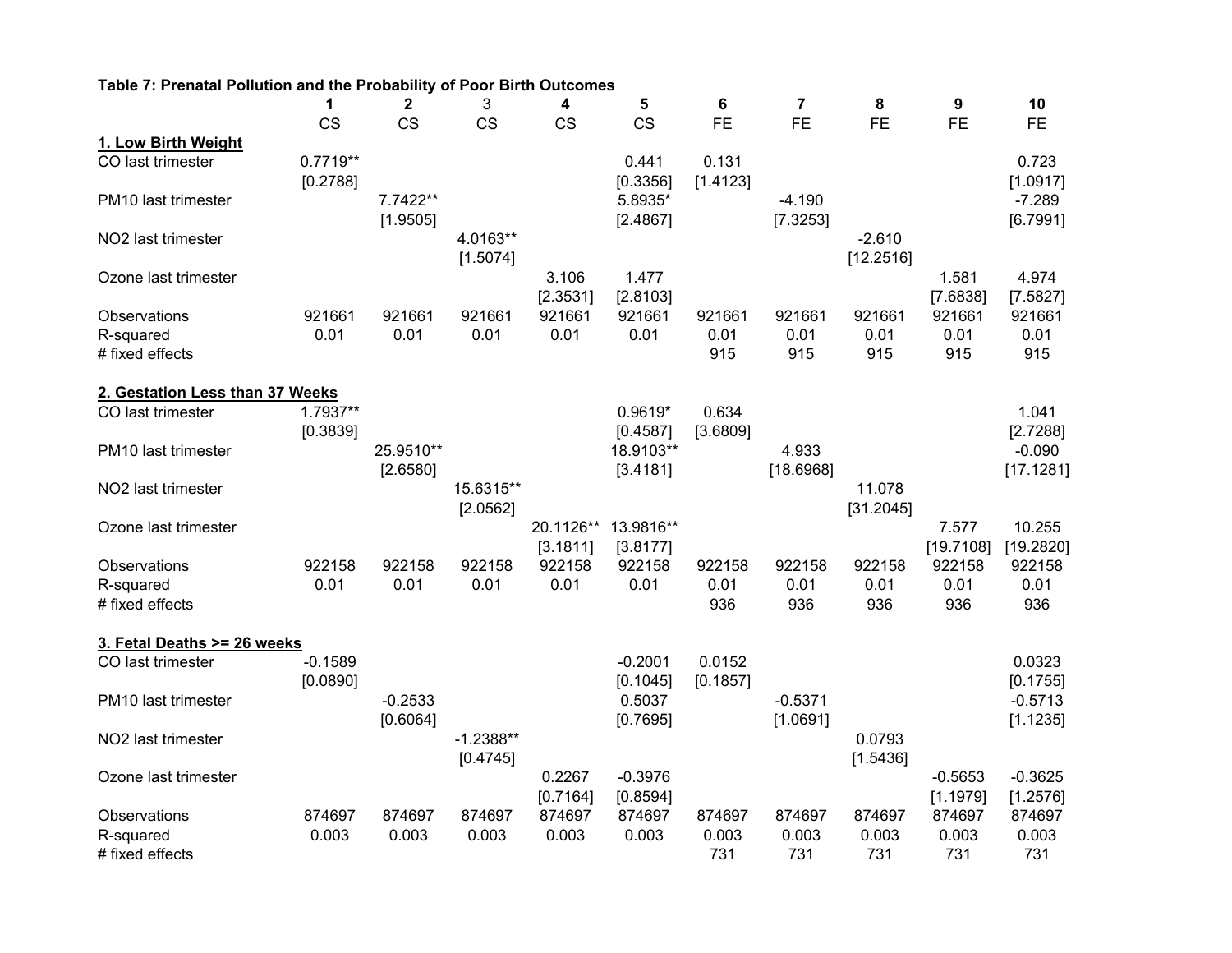### **Table 8: Estimates Using Data Aggregated to Quarterly Level**

| 1. Infant Mortality         | 1                 | $\mathbf{2}$          | 3                     | 4                 | 6                    |
|-----------------------------|-------------------|-----------------------|-----------------------|-------------------|----------------------|
| CO, quarter of death        | 0.047<br>[0.0307] |                       |                       |                   | 0.03<br>[0.0326]     |
| PM10, quarter of death      |                   | 0.4684***<br>[0.1668] |                       |                   | 0.4002**<br>[0.1765] |
| NO2, quarter of death       |                   |                       | $0.5191*$<br>[0.2840] |                   |                      |
| Ozone, quarter of death     |                   |                       |                       | 0.187<br>[0.1737] | 0.043<br>[0.1835]    |
| # Observations              | 30238             | 30238                 | 30238                 | 30238             | 30238                |
| R-squared                   | 0.09              | 0.09                  | 0.09                  | 0.09              | 0.09                 |
| 2. Low Birthweight          |                   |                       |                       |                   |                      |
| CO, quarter of birth        | 0.367             |                       |                       |                   | 0.5808*              |
| PM10, quarter of birth      | [0.3225]          | $-1.349$              |                       |                   | [0.3118]<br>$-3.323$ |
| NO2, quarter of birth       |                   | [1.7078]              | 0.355                 |                   | [2.0458]             |
|                             |                   |                       | [2.4388]              |                   |                      |
| Ozone, quarter of birth     |                   |                       |                       | 0.867<br>[1.7738] | 2.659<br>[2.0602]    |
| # Observations              | 35219             | 35219                 | 35219                 | 35219             | 35219                |
| R-squared                   | 0.26              | 0.26                  | 0.26                  | 0.26              | 0.26                 |
| 3. Gestation < 37 weeks     |                   |                       |                       |                   |                      |
| CO, quarter of birth        | 0.356             |                       |                       |                   | 0.33                 |
| PM10, quarter of birth      | [0.5285]          | 1.262                 |                       |                   | [0.6010]<br>0.661    |
|                             |                   | [3.3474]              |                       |                   | [3.8362]             |
| NO2, quarter of birth       |                   |                       | 2.174                 |                   |                      |
| Ozone, quarter of birth     |                   |                       | [3.7345]              | 0.093             | 0.15                 |
|                             |                   |                       |                       | [2.9789]          | [2.9373]             |
| # Observations<br>R-squared | 35219<br>0.34     | 35219<br>0.34         | 35219<br>0.34         | 35219<br>0.34     | 35219<br>0.34        |
|                             |                   |                       |                       |                   |                      |
| 4. Fetal Deaths >= 26 weeks |                   |                       |                       |                   |                      |
| CO, quarter of birth        | 0.037<br>[0.1163] |                       |                       |                   | 0.055<br>[0.1199]    |
| PM10, quarter of birth      |                   | 0.163                 |                       |                   | $-0.131$             |
|                             |                   | [0.5114]              | 0.951                 |                   | [0.6301]             |
| NO2, quarter of birth       |                   |                       | [0.8119]              |                   |                      |
| Ozone, quarter of birth     |                   |                       |                       | 0.430             | 0.53                 |
| # Observations              | 35219             | 35219                 | 35219                 | [0.5941]<br>35219 | [0.6979]<br>35219    |
| R-squared                   | 0.06              | 0.06                  | 0.06                  | 0.06              | 0.06                 |

Notes: Specifications are similar to those in Tables 3 and 7, with all data aggregated to quarterly level. All models have zipcode fixed effects.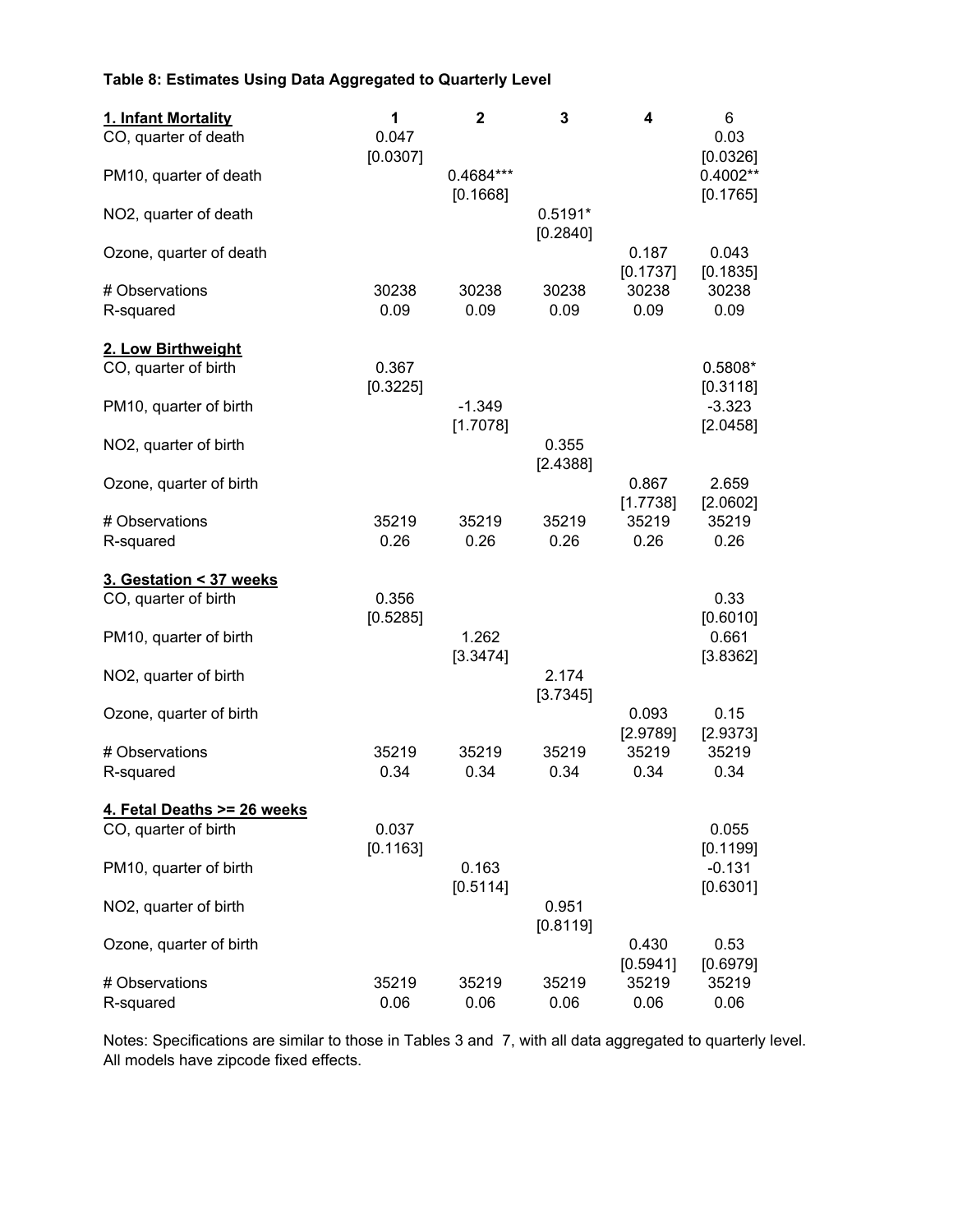## **Appendix Table 1: Alternative Specifications for Infant Mortality Models**

|                                 | 20 mile         | 20 mile         | 10 mile         | 20 mile       | 20 mile         | 10 mile       |
|---------------------------------|-----------------|-----------------|-----------------|---------------|-----------------|---------------|
|                                 | measure w       | measure w       | measure w       | measure w     | measure w       | measure w     |
|                                 | 20 mile         | 10 mile         | 10 mile         | 20 mile       | 10 mile         | 10 mile       |
|                                 | sample          | sample          | sample          | sample        | sample          | sample        |
| CO after birth                  | 5.266           | 4.973           | 4.316           | 3.601         | 2.743           | 3.076         |
|                                 | $[1.3630]^{**}$ | $[1.5072]^{**}$ | $[1.2571]^{**}$ | $[0.9561]$ ** | $[1.0424]^{**}$ | $[0.9220]$ ** |
| PM <sub>10</sub> after birth    | 3.401           | 5.613           | 2.913           | 0.517         | 1.766           | 0.395         |
|                                 | [5.6996]        | [6.3747]        | [5.6998]        | [5.4397]      | [6.1192]        | [5.4519]      |
| NO <sub>2</sub> after birth     | $-14.570$       | $-19.612$       | $-12.276$       |               |                 |               |
|                                 | [8.6593]        | $[9.4708]$ *    | [8.3522]        |               |                 |               |
| Ozone after birth               | $-7.755$        | $-15.197$       | -11.871         | $-11.552$     | $-20.378$       | $-14.358$     |
|                                 | [7.4582]        | [8.6239]        | [7.7448]        | [7.3656]      | $[8.4716]$ *    | [7.7010]      |
| CO last trimester               | $-2.766$        | $-2.456$        | $-2.221$        | $-2.014$      | $-1.733$        | $-1.784$      |
|                                 | [2.1238]        | [2.3143]        | [1.8657]        | [1.6876]      | [1.8157]        | [1.5331]      |
| PM <sub>10</sub> last trimester | 19.833          | 20.406          | 21.769          | 21.613        | 22.226          | 23.056        |
|                                 | [11.0754]       | [13.1675]       | [11.5441]       | [11.0454]     | [12.9646]       | $[11.4474]$ * |
| NO <sub>2</sub> last trimester  | 10.168          | 9.860           | 7.066           |               |                 |               |
|                                 | [17.7793]       | [20.3613]       | [17.1261]       |               |                 |               |
| Ozone last trimester            | 3.308           | 16.789          | 16.310          | 5.937         | 19.300          | 17.975        |
|                                 | [12.5586]       | [14.6099]       | [12.8070]       | [11.3861]     | [13.1317]       | [11.7055]     |
| Observations                    | 158929          | 120962          | 120962          | 158929        | 120962          | 120962        |
| R-squared                       | 0.42            | 0.42            | 0.42            | 0.42          | 0.42            | 0.42          |
| # fixed effects                 | 899             | 621             | 621             | 899           | 621             | 621           |

| 1. Pollutants Measured Using Monitors Within 10 Miles vs. 20 Miles |  |
|--------------------------------------------------------------------|--|
|--------------------------------------------------------------------|--|

| 2. Logit Model Similar to Specification in Table 4 |               |            |             |             |                |
|----------------------------------------------------|---------------|------------|-------------|-------------|----------------|
| CO after birth                                     | 50.860        |            |             |             | 47.240         |
|                                                    | $[8.9849]$ ** |            |             |             | $[11.4122]$ ** |
| PM <sub>10</sub> after birth                       |               | 103.718    |             |             | $-19.701$      |
|                                                    |               | [53.7617]  |             |             | [63.4381]      |
| NO <sub>2</sub> after birth                        |               |            | 180.910     |             |                |
|                                                    |               |            | [60.2830]** |             |                |
| Ozone after birth                                  |               |            |             | $-306.233$  | -132.082       |
|                                                    |               |            |             | [83.8269]** | [94.5778]      |
| CO last trimester                                  | $-9.070$      |            |             |             | $-18.761$      |
|                                                    | [18.6361]     |            |             |             | [20.1527]      |
| <b>PM10</b> last trimester                         |               | 232.989    |             |             | 264.145        |
|                                                    |               | [119.5512] |             |             | [137.0946]     |
| NO <sub>2</sub> last trimester                     |               |            | 143.487     |             |                |
|                                                    |               |            | [155.6154]  |             |                |
| Ozone last trimester                               |               |            |             | 204.656     | 35.662         |
|                                                    |               |            |             | [131.5708]  | [148.8100]     |
| Observations                                       | 158927        | 158927     | 158927      | 158927      | 158927         |
| # fixed effects                                    | 897           | 897        | 897         | 897         | 897            |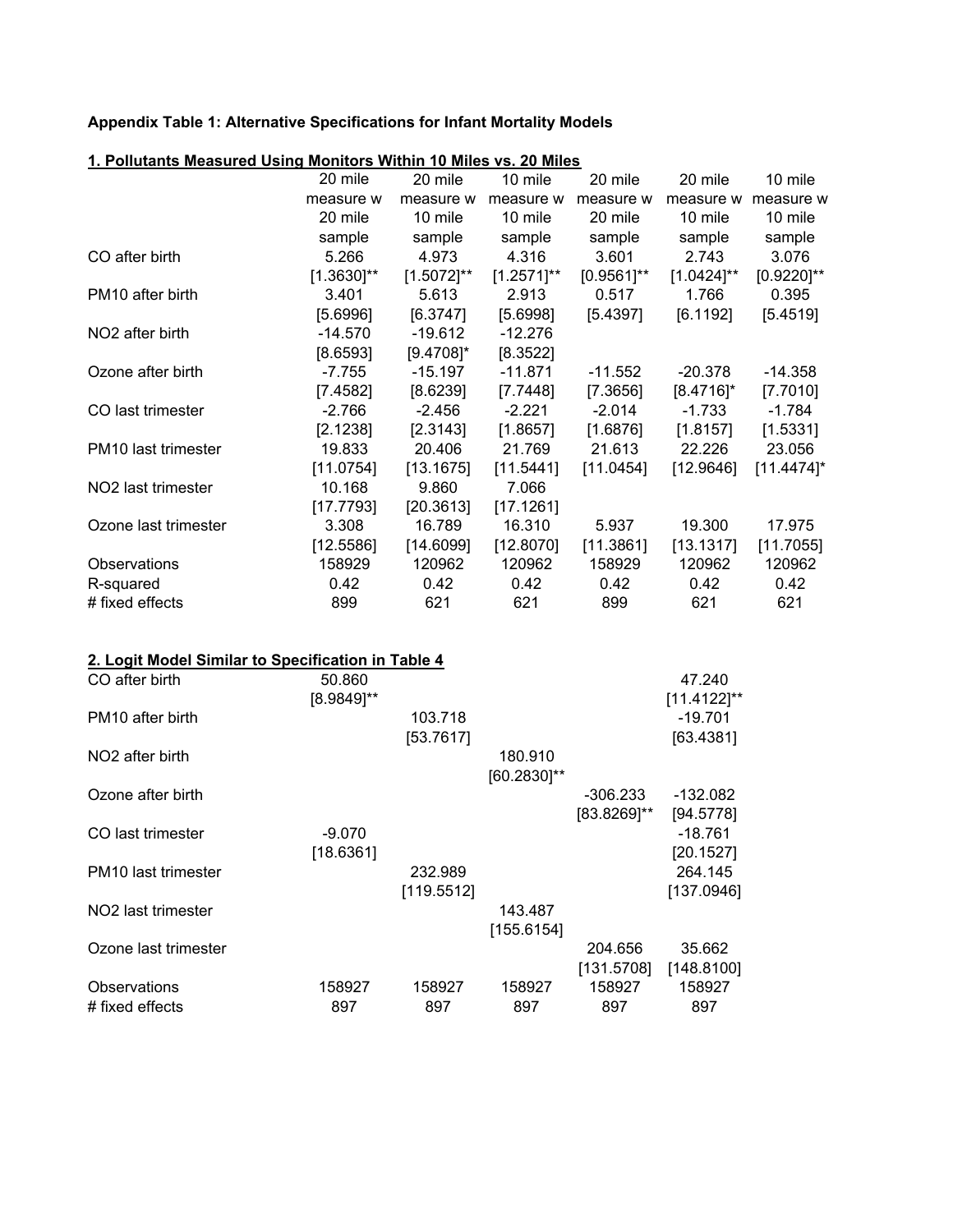## **Appendix Table 1, continued.**

| 3. Logit Model Similar to Specification in Table 6                        |                           |                         |                            |                               |                          |
|---------------------------------------------------------------------------|---------------------------|-------------------------|----------------------------|-------------------------------|--------------------------|
| CO after birth                                                            | 50.860<br>[8.9849]**      |                         |                            |                               | 47.240<br>$[11.4122]$ ** |
| PM10 after birth                                                          |                           | 103.718<br>[53.7617]    |                            |                               | $-19.701$<br>[63.4381]   |
| NO <sub>2</sub> after birth                                               |                           |                         | 180.910<br>[60.2830]**     |                               |                          |
| Ozone after birth                                                         |                           |                         |                            | -306.233<br>$[83.8269]$ **    | $-132.082$<br>[94.5778]  |
| CO last trimester                                                         | $-9.070$<br>[18.6361]     |                         |                            |                               | $-18.761$<br>[20.1527]   |
| PM <sub>10</sub> last trimester                                           |                           | 232.989<br>[119.5512]   |                            |                               | 264.145<br>[137.0946]    |
| NO <sub>2</sub> last trimester                                            |                           |                         | 143.487<br>[155.6154]      |                               |                          |
| Ozone last trimester                                                      |                           |                         |                            | 204.656<br>[131.5708]         | 35.662<br>[148.8100]     |
| Observations<br># fixed effects                                           | 158927<br>897             | 158927<br>897           | 158927<br>897              | 158927<br>897                 | 158927<br>897            |
| 4. Infant Mortality Excluding Deaths in First Week of Life, Weekly Hazard |                           |                         |                            |                               |                          |
| CO after birth                                                            | 4.3769<br>$[0.7812]^{**}$ |                         |                            |                               | 3.7812<br>$[0.9517]$ **  |
| PM10 after birth                                                          |                           | 11.3822<br>$[4.6628]$ * |                            |                               | 0.6591<br>[5.4557]       |
| NO <sub>2</sub> after birth                                               |                           |                         | 16.1484<br>$[5.1088]^{**}$ |                               |                          |
| Ozone after birth                                                         |                           |                         |                            | $-26.7073$<br>$[6.9562]^{**}$ | $-12.9168$<br>[7.6142]   |
| CO last trimester                                                         | $-1.2543$<br>[1.6655]     |                         |                            |                               | $-1.6508$<br>[1.7648]    |
| PM <sub>10</sub> last trimester                                           |                           | 16.2893<br>[9.8987]     |                            |                               | 16.2639<br>[11.1528]     |
| NO <sub>2</sub> last trimester                                            |                           |                         | 11.8711<br>[12.9085]       |                               |                          |
| Ozone last trimester                                                      |                           |                         |                            | 17.9686<br>[10.3082]          | 8.1968<br>[11.5367]      |
| Observations<br>R-squared                                                 | 142582<br>0.08            | 142582<br>0.08          | 142582<br>0.08             | 142582<br>0.08                | 142582<br>0.08           |
| # fixed effects                                                           | 839                       | 839                     | 839                        | 839                           | 839                      |
| 5. Pollution Interacted with Mother's Race                                |                           |                         |                            |                               |                          |
| CO after birth                                                            | 4.1544<br>$[0.7741]$ **   |                         |                            |                               | 3.472<br>$[0.9541]$ **   |
| CO after birth*black                                                      | $-1.4195$<br>[1.8096]     |                         |                            |                               | 0.7681<br>[2.4487]       |
| PM10 after birth                                                          |                           | 10.9927<br>$[4.4790]$ * |                            |                               | 1.3272<br>[5.2510]       |
| PM10 after birth*black                                                    |                           | $-8.4547$<br>[13.9528]  |                            |                               | $-11.6848$<br>[16.7986]  |
| NO <sub>2</sub> after birth                                               |                           |                         | 15.8887<br>$[4.8139]^{**}$ |                               |                          |